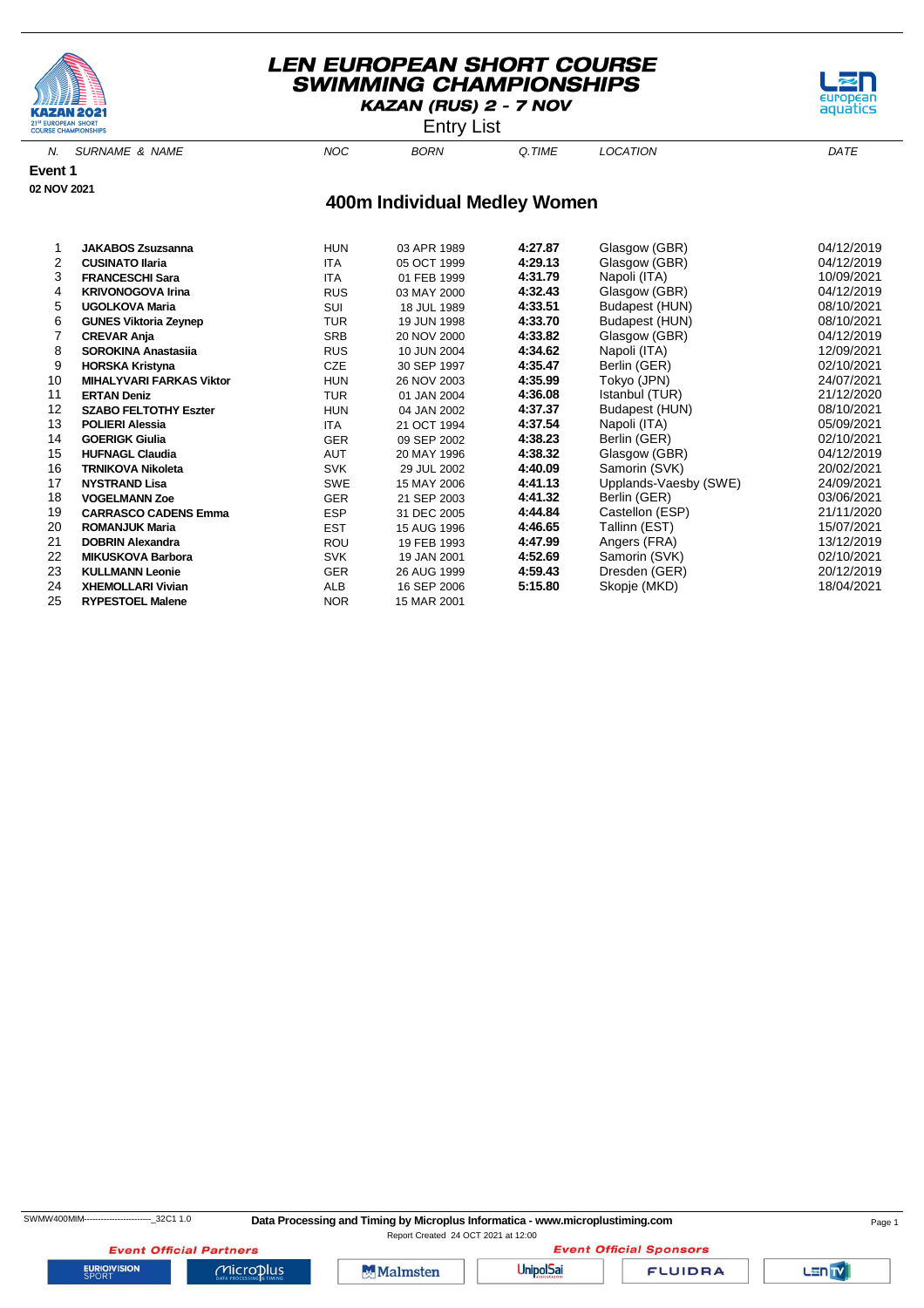

Entry List



N. SURNAME & NAME  $NOC$  BORN Q.TIME LOCATION DATE

**Event 2**

**02 NOV 2021**

#### **400m Freestyle Men**

| 1              | <b>CIAMPI Matteo</b>            | <b>ITA</b> | 03 NOV 1996 | 3:38.79 | Glasgow (GBR)         | 04/12/2019 |
|----------------|---------------------------------|------------|-------------|---------|-----------------------|------------|
| $\overline{2}$ | <b>CHRISTIANSEN Henrik</b>      | <b>NOR</b> | 09 OCT 1996 | 3:39.10 | Glasgow (GBR)         | 04/12/2019 |
| 3              | <b>KROON Luc</b>                | <b>NED</b> | 30 AUG 2001 | 3:39.69 | Budapest (HUN)        | 07/10/2021 |
| 4              | <b>POTHAIN Jordan</b>           | <b>FRA</b> | 14 OCT 1994 | 3:40.78 | Angers (FRA)          | 12/12/2019 |
| 5              | <b>SHATALOV Daniil</b>          | <b>RUS</b> | 08 NOV 1999 | 3:40.88 | SaintPetersburg (RUS) | 21/12/2020 |
| 6              | <b>BRZOSKOWSKI Maarten</b>      | <b>NED</b> | 19 SEP 1995 | 3:41.08 | Amsterdam (NED)       | 18/12/2020 |
| 7              | <b>NIKITIN Anton</b>            | <b>RUS</b> | 24 AUG 2000 | 3:41.84 | SaintPetersburg (RUS) | 14/12/2020 |
| 8              | <b>BOUCHAUT Joris</b>           | <b>FRA</b> | 27 JUN 1995 | 3:41.93 | Angers (FRA)          | 12/12/2019 |
| 9              | <b>WELLBROCK Florian</b>        | <b>GER</b> | 19 AUG 1997 | 3:42.22 | Berlin (GER)          | 01/10/2021 |
| 10             | <b>DE TULLIO Marco</b>          | <b>ITA</b> | 21 SEP 2000 | 3:43.42 | Glasgow (GBR)         | 04/12/2019 |
| 11             | <b>GADGAARD Mikkel</b>          | <b>DEN</b> | 03 MAY 1999 | 3:43.75 | Glasgow (GBR)         | 04/12/2019 |
| 12             | <b>GEMOV Ondrej</b>             | <b>CZE</b> | 12 JUN 1999 | 3:43.87 | Berlin (GER)          | 01/10/2021 |
| 13             | <b>FONTAINE Logan</b>           | <b>FRA</b> | 25 MAR 1999 | 3:44.41 | Angers (FRA)          | 12/12/2019 |
| 14             | <b>TRAMPITSCH Alexander</b>     | <b>AUT</b> | 05 FEB 1999 | 3:44.73 | Graz (AUT)            | 05/03/2021 |
| 15             | <b>MAERTENS Lukas</b>           | <b>GER</b> | 27 DEC 2001 | 3:44.86 | Berlin (GER)          | 17/04/2021 |
| 16             | <b>JOENTVEDT Jon</b>            | <b>NOR</b> | 28 JUL 2003 | 3:45.93 | Glasgow (GBR)         | 04/12/2019 |
| 17             | <b>BOSKAN Saso</b>              | <b>SLO</b> | 12 DEC 2002 | 3:45.98 | Budapest (HUN)        | 07/10/2021 |
| 18             | <b>MEGLI Filippo</b>            | <b>ITA</b> | 10 MAY 1997 | 3:46.16 | Genova (ITA)          | 18/01/2020 |
| 19             | <b>EGOROV Aleksandr</b>         | <b>RUS</b> | 19 AUG 2001 | 3:46.17 | Kazan (RUS)           | 03/04/2021 |
| 20             | <b>CASTRO VALLE Cesar</b>       | <b>ESP</b> | 31 MAY 1999 | 3:46.50 | Oviedo (ESP)          | 25/01/2020 |
| 21             | <b>HENDRICKX Lander</b>         | <b>BEL</b> | 23 FEB 1994 | 3:46.61 | Glasgow (GBR)         | 04/12/2019 |
| 22             | <b>LOKTEV Denis</b>             | <b>ISR</b> | 04 JUN 2000 | 3:46.69 | Netanya (ISR)         | 19/08/2020 |
| 23             | <b>TURAN Efe</b>                | <b>TUR</b> | 17 SEP 2000 | 3:48.72 | Istanbul (TUR)        | 22/12/2019 |
| 24             | <b>CHMIELEWSKI Krzysztof</b>    | POL        | 08 JUN 2004 | 3:48.98 | Gliwice (POL)         | 12/12/2020 |
| 25             | <b>PECIAR Tomas</b>             | <b>SVK</b> | 22 AUG 2002 | 3:49.03 | Samorin (SVK)         | 19/02/2021 |
| 26             | <b>MARKOS Dimitrios</b>         | GRE        | 13 SEP 2001 | 3:49.22 | Budapest (HUN)        | 17/05/2021 |
| 27             | <b>DOMINGUEZ CALONGE Luis</b>   | <b>ESP</b> | 18 JAN 2003 | 3:50.73 | Castellon (ESP)       | 21/11/2020 |
| 28             | <b>LEKIC Jovan</b>              | BIH        | 29 SEP 2003 | 3:50.79 | Rome (ITA)            | 06/07/2021 |
| 29             | <b>KOUTNY David</b>             | <b>CZE</b> | 10 SEP 2003 | 3:51.06 | Rome (ITA)            | 06/07/2021 |
| 30             | <b>BRANDENBURGER Pit</b>        | <b>LUX</b> | 06 AUG 1995 | 3:51.97 | Glasgow (GBR)         | 04/12/2019 |
| 31             | <b>GARACH BENITO Carlos</b>     | <b>ESP</b> | 25 JUL 2004 | 3:52.77 | LasPalmasDeG.C (ESP)  | 06/08/2021 |
| 32             | <b>STANCU Vlad-Stefan</b>       | <b>ROU</b> | 13 AUG 2005 | 3:53.09 | Rome (ITA)            | 06/07/2021 |
| 33             | <b>BETLEHEM David</b>           | <b>HUN</b> | 04 SEP 2003 | 3:54.45 | Kaposvar (HUN)        | 03/06/2021 |
| 34             | <b>PUEBLA MARTINEZ Alejandr</b> | <b>ESP</b> | 26 NOV 2002 | 3:57.04 | LasPalmasDeG.C (ESP)  | 06/08/2021 |
| 35             | <b>POPOVICI David</b>           | ROU        | 15 SEP 2004 | 3:58.10 | Gyor (HUN)            | 20/12/2019 |
| 36             | <b>CACHIA Dylan</b>             | <b>MLT</b> | 15 SEP 2001 | 4:00.17 | Gzira (MLT)           | 14/07/2021 |
| 37             | <b>MIHAILOVS Jegors</b>         | LAT        | 12 APR 2004 | 4:05.05 | Valmiera (LAT)        | 18/06/2021 |
| 38             | DI COLA Stefano                 | <b>ITA</b> | 11 DEC 1998 |         |                       |            |

Report Created 24 OCT 2021 at 12:00

LENTY

**EURIOVISION** 

**Event Official Partners** 

 $Microplus$ 

**Malmsten** 

**UnipolSai**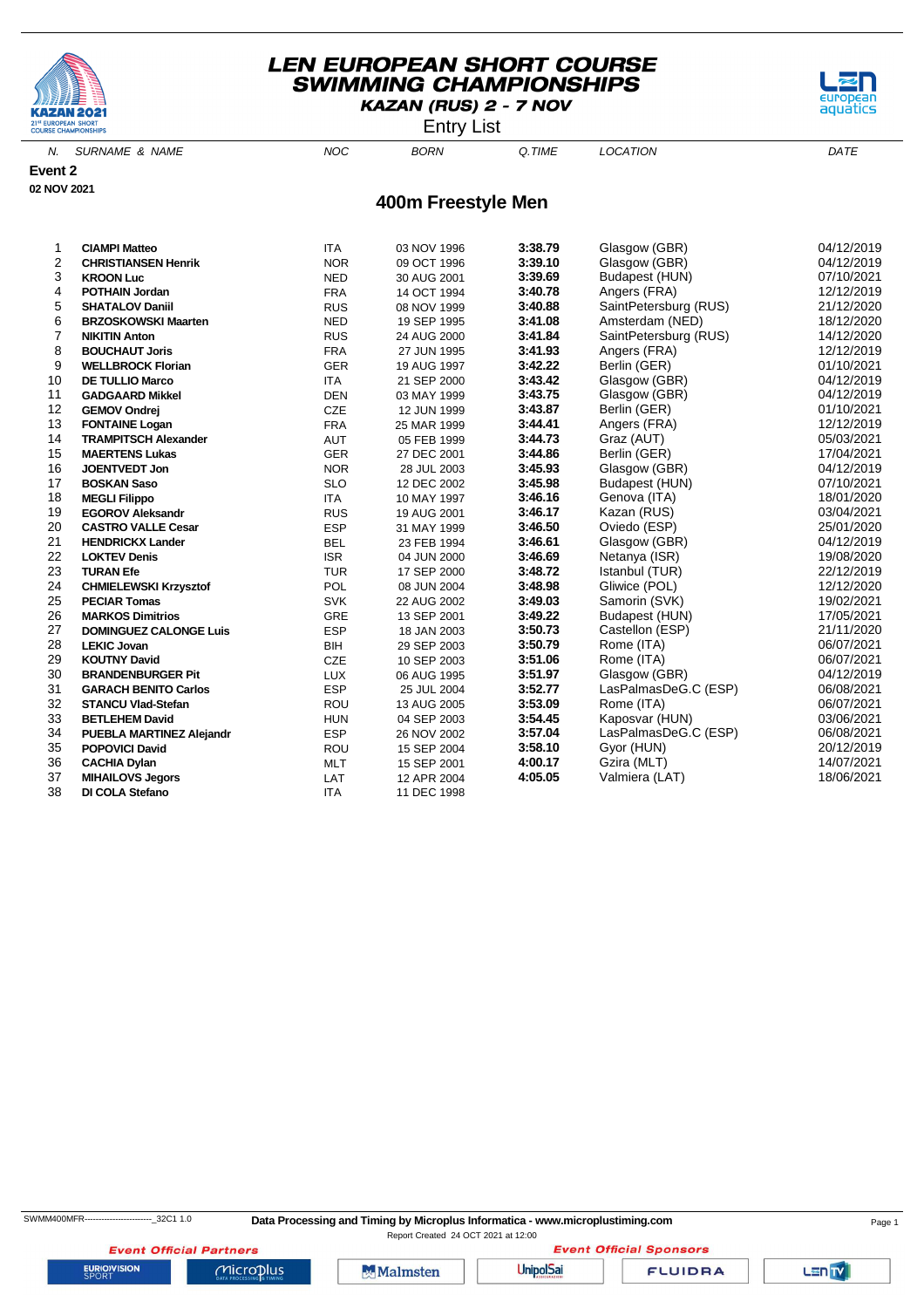

Entry List



N. SURNAME & NAME  $NOC$  BORN Q.TIME LOCATION DATE

#### **Event 3 02 NOV 2021**

#### **50m Freestyle Women**

| 1              | <b>SJOESTROEM Sarah</b>         | <b>SWE</b> | 17 AUG 1993 | 23.17 | Napoli (ITA)           | 02/09/2021 |
|----------------|---------------------------------|------------|-------------|-------|------------------------|------------|
| 2              | <b>WASICK Katarzyna</b>         | POL        | 22 MAR 1992 | 23.30 | Budapest (HUN)         | 01/11/2020 |
| 3              | <b>KAMENEVA Maria</b>           | <b>RUS</b> | 27 MAY 1999 | 23.55 | Glasgow (GBR)          | 08/12/2019 |
| $\overline{4}$ | <b>VAN VLIET Tamara</b>         | <b>NED</b> | 31 DEC 1994 | 23.83 | Glasgow (GBR)          | 08/12/2019 |
| 5              | DI PIETRO Silvia                | <b>ITA</b> | 06 APR 1993 | 23.85 | Rome (ITA)             | 24/04/2021 |
| 6              | <b>SURKOVA Arina</b>            | <b>RUS</b> | 17 JUL 1998 | 23.90 | SaintPetersburg (RUS)  | 21/12/2020 |
| 7              | <b>BUSCH Kim</b>                | <b>NED</b> | 16 JUN 1998 | 24.07 | Eindhoven (NED)        | 11/12/2020 |
| 8              | <b>JENSEN Julie Kepp</b>        | <b>DEN</b> | 03 JAN 2000 | 24.12 | Helsingoer (DEN)       | 15/12/2020 |
| 9              | <b>FIEDKIEWICZ Kornelia</b>     | POL        | 05 AUG 2001 | 24.17 | Wroclaw (POL)          | 16/10/2020 |
| 10             | <b>NASRETDINOVA Rozaliya</b>    | <b>RUS</b> | 10 FEB 1997 | 24.22 | SaintPetersburg (RUS)  | 19/12/2020 |
| 11             | <b>MUNOZ DEL CAMPO Lidon</b>    | <b>ESP</b> | 03 DEC 1995 | 24.25 | Castellon (ESP)        | 21/11/2020 |
| 12             | <b>SEEMANOVA Barbora</b>        | CZE        | 01 APR 2000 | 24.45 | Plzen-Slovany (CZE)    | 17/10/2021 |
| 13             | <b>JUNEVIK Sara</b>             | <b>SWE</b> | 14 FEB 2000 | 24.47 | Stockholm (SWE)        | 29/05/2021 |
| 14             | <b>DE WAARD Maaike</b>          | <b>NED</b> | 11 OCT 1996 | 24.50 | Berlin (GER)           | 01/10/2021 |
| 15             | <b>KARAKOUSKAYA Nastassia</b>   | <b>BLR</b> | 01 AUG 1996 | 24.53 | SaintPetersburg (RUS)  | 20/12/2019 |
| 16             | <b>STEENBERGEN Marrit</b>       | <b>NED</b> | 11 JAN 2000 | 24.59 | Amsterdam (NED)        | 17/10/2020 |
| 17             | <b>FELSNER Jessica</b>          | <b>GER</b> | 12 JUL 1995 | 24.60 | Wuppertal (GER)        | 25/09/2021 |
| 18             | <b>MEYNEN Julie-Marie</b>       | <b>LUX</b> | 15 AUG 1997 | 24.75 | Budapest (HUN)         | 06/11/2020 |
| 19             | <b>COCCONCELLI Costanza</b>     | <b>ITA</b> | 26 JAN 2002 | 24.78 | Napoli (ITA)           | 03/09/2021 |
| 20             | <b>GANGL Nina</b>               | <b>AUT</b> | 04 DEC 2003 | 24.88 | Glasgow (GBR)          | 06/12/2019 |
| 21             | <b>TARANTINO Chiara</b>         | <b>ITA</b> | 14 AUG 2003 | 24.92 | Taranto (ITA)          | 14/03/2021 |
| 22             | <b>PIGREE Analia</b>            | <b>FRA</b> | 31 JUL 2001 | 24.95 | Berlin (GER)           | 01/10/2021 |
| 22             | <b>CAKICI IIknur Nihan</b>      | <b>TUR</b> | 10 MAR 1996 | 24.95 | Istanbul (TUR)         | 18/12/2019 |
| 24             | <b>EBBESEN Elisabeth Sabro</b>  | <b>DEN</b> | 22 MAR 2002 | 25.01 | Greve (DEN)            | 24/09/2021 |
| 25             | <b>KUECHLER Hannah</b>          | <b>GER</b> | 20 APR 2002 | 25.09 | Wuppertal (GER)        | 25/09/2021 |
| 26             | <b>NIKITINA Gabriela</b>        | LAT        | 02 JUN 1994 | 25.11 | SaintPetersburg (RUS)  | 21/12/2020 |
| 27             | <b>SEGEL Janja</b>              | <b>SLO</b> | 17 JUN 2001 | 25.14 | Ljubljana (SLO)        | 26/01/2020 |
| 28             | <b>STANISAVLJEVIC Nina</b>      | <b>SRB</b> | 17 MAY 2004 | 25.16 | Beograd (SRB)          | 20/12/2020 |
| 29             | <b>SHIKLER Zohar</b>            | <b>ISR</b> | 08 JUL 1997 | 25.18 | Netanya (ISR)          | 21/08/2020 |
| 30             | <b>KLEPIKOVA Daria</b>          | <b>RUS</b> | 11 FEB 2005 | 25.32 | Obninsk (RUS)          | 04/10/2020 |
| 30             | <b>POPOVIC Tanja</b>            | <b>SRB</b> | 04 SEP 2004 | 25.32 | Berlin (GER)           | 01/10/2021 |
| 32             | <b>ELIGUEL Sezin</b>            | <b>TUR</b> | 29 MAY 1999 | 25.36 | Istanbul (TUR)         | 30/07/2021 |
| 33             | <b>UGRAI Panna</b>              | <b>HUN</b> | 18 OCT 2004 | 25.39 | Hodmezovasarhely (HUN) | 17/10/2021 |
| 34             | <b>SLUSNA Lillian</b>           | <b>SVK</b> | 27 OCT 2005 | 25.45 | Samorin (SVK)          | 02/10/2021 |
| 34             | <b>ASTEDT Sofia</b>             | <b>SWE</b> | 13 NOV 2003 | 25.45 | Upplands-Vaesby (SWE)  | 25/09/2021 |
| 36             | <b>JALLOW Mimosa</b>            | <b>FIN</b> | 17 JUN 1994 | 25.52 | Stockholm (SWE)        | 10/04/2021 |
| 37             | <b>GOLOVATI Daria</b>           | <b>ISR</b> | 30 AUG 2005 | 25.63 | Netanya (ISR)          | 21/08/2020 |
| 38             | <b>JORUNNARDOTTIR Snaefridu</b> | <b>ISL</b> | 31 OCT 2000 | 25.65 | Glasgow (GBR)          | 08/12/2019 |
| 39             | <b>HENELL Sofia</b>             | SWE        | 12 JUN 1997 | 25.66 | Glasgow (GBR)          | 08/12/2019 |
| 40             | <b>PADAR Nikoletta</b>          | <b>HUN</b> | 30 MAR 2006 | 25.73 | Budapest (HUN)         | 07/10/2021 |
| 41             | <b>TOMA Federica</b>            | <b>ITA</b> | 20 JAN 2002 | 25.95 | Taranto (ITA)          | 14/03/2021 |
| 42             | <b>HALDEN Jenny</b>             | <b>NOR</b> | 22 JUL 2000 | 26.11 | Amsterdam (NED)        | 15/12/2019 |
| 43             | <b>CIBULKOVA Martina</b>        | SVK        | 10 NOV 2003 | 26.25 | Samorin (SVK)          | 13/12/2019 |
| 44             | <b>HAUKSDOTTIR Steingerdur</b>  | <b>ISL</b> | 03 MAR 1996 | 26.28 | Hafnarfjoerdur (ISL)   | 16/10/2021 |
| 45             | <b>MANUCHARYAN Varsenik</b>     | ARM        | 11 JUL 2003 | 26.67 | SaintPetersburg (RUS)  | 20/12/2019 |
| 46             | <b>KULJACA Jovana</b>           | <b>MNE</b> | 06 MAY 2004 | 27.89 | Igalo (MNE)            | 16/02/2020 |
| 47             | <b>ANTUNOVIC Andela</b>         | <b>MNE</b> | 22 OCT 2002 | 28.33 | Dubrovnik (CRO)        | 19/05/2021 |
| 48             | <b>KARAPETYAN Yeva</b>          | ARM        | 10 JAN 2005 |       |                        |            |
| 48             | <b>BAIKOVA Arina</b>            | LAT        | 21 SEP 2000 |       |                        |            |
|                |                                 |            |             |       |                        |            |

LENTY

**Event Official Partners** 

 $Microplus$ 

**Malmsten** 

**UnipolSai**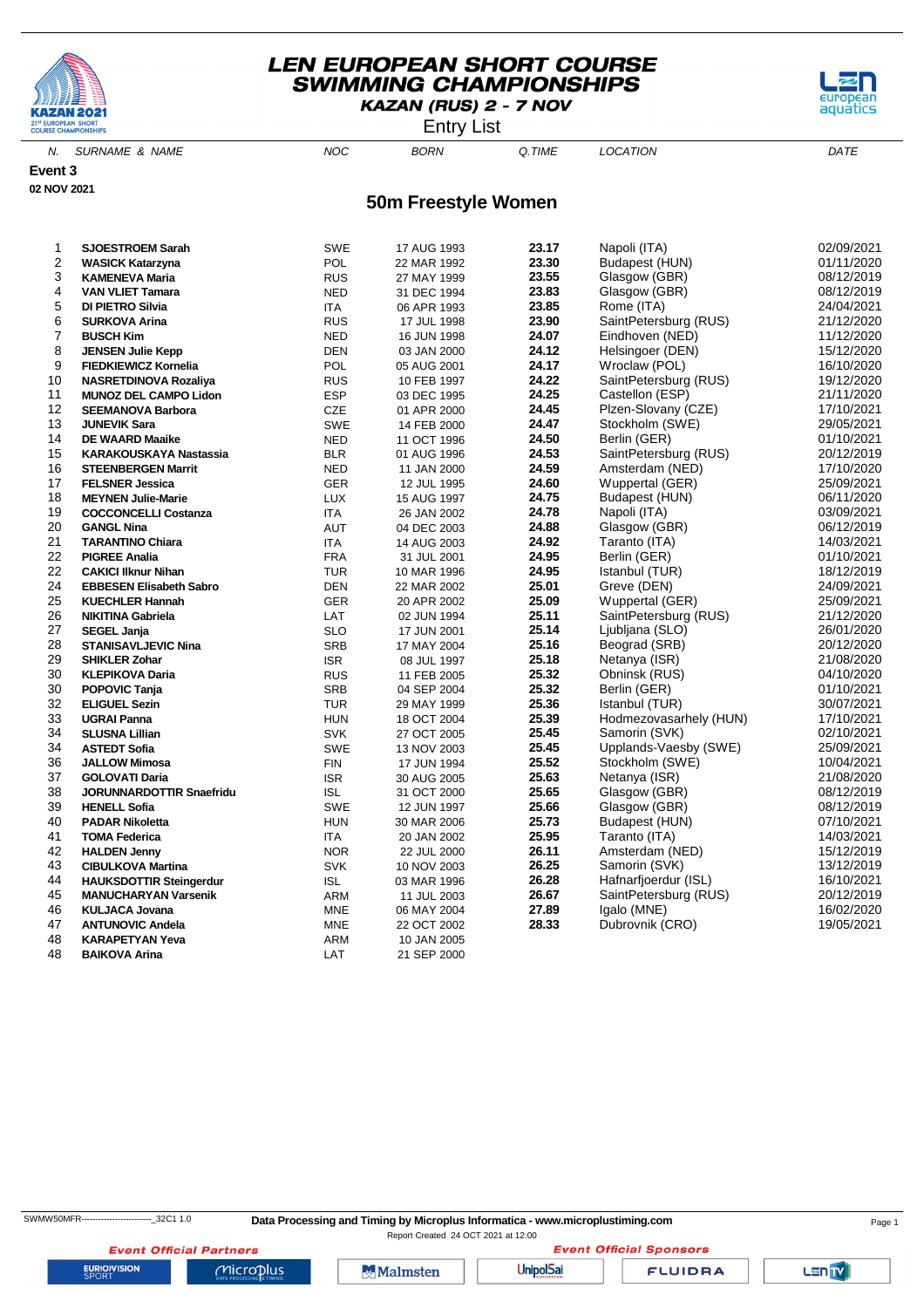



aquati

N. SURNAME & NAME  $NOC$  BORN Q.TIME LOCATION DATE

**Event 4 02 NOV 2021**

#### **50m Backstroke Men**

| 1              | <b>KOLESNIKOV Kliment</b>   | <b>RUS</b> | 09 JUL 2000 | 22.64 | Glasgow (GBR)         | 08/12/2019 |
|----------------|-----------------------------|------------|-------------|-------|-----------------------|------------|
| $\overline{2}$ | <b>NIKOLAEV Mark</b>        | <b>RUS</b> | 30 JUL 1997 | 22.98 | Napoli (ITA)          | 29/09/2021 |
| 3              | <b>GLINTA Robert-Andrei</b> | <b>ROU</b> | 18 APR 1997 | 23.01 | Napoli (ITA)          | 29/09/2021 |
| 4              | <b>MILAK Kristof</b>        | <b>HUN</b> | 20 FEB 2000 | 23.08 | Budapest (HUN)        | 08/10/2021 |
| 5              | <b>STASELOVICH Viktar</b>   | <b>BLR</b> | 28 MAY 1994 | 23.18 | Brest (BLR)           | 17/12/2020 |
| 6              | <b>MORA Lorenzo</b>         | <b>ITA</b> | 30 SEP 1998 | 23.31 | Riccione (ITA)        | 18/04/2021 |
| $\overline{7}$ | <b>CHRISTOU Apostolos</b>   | <b>GRE</b> | 01 NOV 1996 | 23.33 | Glasgow (GBR)         | 08/12/2019 |
| 8              | <b>RIVOLTA Matteo</b>       | <b>ITA</b> | 16 NOV 1991 | 23.42 | Napoli (ITA)          | 25/09/2021 |
| 9              | <b>TARASEVICH Grigory</b>   | <b>RUS</b> | 01 AUG 1995 | 23.48 | Napoli (ITA)          | 28/08/2021 |
| 10             | <b>SABBIONI Simone</b>      | <b>ITA</b> | 03 OCT 1996 | 23.51 | Glasgow (GBR)         | 08/12/2019 |
| 11             | <b>BRAUNSCHWEIG Ole</b>     | <b>GER</b> | 15 NOV 1997 | 23.54 | Glasgow (GBR)         | 08/12/2019 |
| 12             | <b>HOEKFELT Gustav</b>      | <b>SWE</b> | 30 AUG 1994 | 23.59 | Stockholm (SWE)       | 29/05/2021 |
| 13             | <b>SAMUSENKO Pavel</b>      | <b>RUS</b> | 09 AUG 2001 | 23.63 | SaintPetersburg (RUS) | 22/12/2020 |
| 14             | <b>LIE Markus</b>           | <b>NOR</b> | 21 JUN 1995 | 23.70 | Glasgow (GBR)         | 08/12/2019 |
| 15             | <b>TEKIN Doruk</b>          | <b>TUR</b> | 21 DEC 1994 | 23.75 | Istanbul (TUR)        | 30/07/2021 |
| 16             | <b>FRANTA Tomas</b>         | <b>CZE</b> | 18 APR 1998 | 23.80 | Glasgow (GBR)         | 08/12/2019 |
| 17             | <b>GOER Rasim Ogulcan</b>   | <b>TUR</b> | 19 OCT 1998 | 23.89 | Istanbul (TUR)        | 30/07/2021 |
| 18             | <b>KAWECKI Radoslaw</b>     | POL        | 16 AUG 1991 | 23.90 | Olsztyn (POL)         | 16/12/2020 |
| 19             | <b>MASIUK Ksawery</b>       | POL        | 17 DEC 2004 | 23.95 | Gliwice (POL)         | 12/12/2020 |
| 20             | <b>MAKINEN Kalle</b>        | <b>FIN</b> | 14 MAR 2002 | 24.05 | Espoo (FIN)           | 03/10/2021 |
| 21             | <b>LAMBERTI Michele</b>     | <b>ITA</b> | 03 NOV 2000 | 24.18 | Brescia (ITA)         | 21/02/2021 |
| 22             | <b>BRANNKARR Ronny</b>      | <b>FIN</b> | 11 JUL 2002 | 24.26 | Tampere (FIN)         | 25/09/2021 |
| 23             | <b>SPANOUDAKIS Georgios</b> | GRE        | 05 AUG 1994 | 24.36 | Halandri (GRE)        | 17/10/2021 |
| 24             | <b>AYDIN Metin</b>          | <b>TUR</b> | 26 FEB 1995 | 24.48 | Glasgow (GBR)         | 08/12/2019 |
| 25             | <b>POTHAIN Jordan</b>       | <b>FRA</b> | 14 OCT 1994 | 24.84 | Saint-Dizier (FRA)    | 16/10/2021 |
| 26             | <b>MARAANA Adam</b>         | <b>ISR</b> | 07 JUL 2003 | 25.21 | Netanya (ISR)         | 20/08/2020 |
| 27             | <b>MANNES Max</b>           | <b>LUX</b> | 19 NOV 1997 | 25.43 | Dudelange (LUX)       | 15/12/2019 |
| 28             | <b>HERLEM Antoine</b>       | <b>FRA</b> | 19 MAY 1999 | 25.60 | Angers (FRA)          | 14/12/2019 |
| 29             | <b>PICHUGIN Cristian</b>    | <b>ISR</b> | 18 JUL 2001 | 26.76 | Netanya (ISR)         | 19/08/2020 |
| 30             | <b>LAVDANITI Zhulian</b>    | <b>ALB</b> | 17 MAR 2003 | 26.97 | Antwerpen (BEL)       | 25/07/2021 |
| 31             | <b>VASHAKIDZE Akaki</b>     | GEO        | 29 JAN 1998 | 27.05 | Sofia (BUL)           | 26/06/2021 |
| 32             | <b>GARGOVIC Ado</b>         | <b>MNE</b> | 15 JUL 1998 | 27.35 | Sarajevo (BIH)        | 07/12/2019 |
| 33             | <b>RUCI Ared</b>            | <b>ALB</b> | 13 NOV 2002 | 30.57 | Durres (KOS)          | 20/06/2021 |
| 34             | <b>KOKKO Olli</b>           | <b>FIN</b> | 18 APR 1994 |       |                       |            |
| 34             | <b>ABESADZE David</b>       | GEO        | 05 JUL 2002 |       |                       |            |
| 34             | <b>GERCHIK David</b>        | <b>ISR</b> | 20 FEB 2001 |       |                       |            |
| 34             | <b>LIA Nicholas</b>         | <b>NOR</b> | 13 FEB 2001 |       |                       |            |

SWMM50MBA-------------------------\_32C1 1.0 **Data Processing and Timing by Microplus Informatica - www.microplustiming.com** Page 1

Report Created 24 OCT 2021 at 12:00**Event Official Sponsors** 

**Event Official Partners EURIOVISION** 

 $Microplus$ 

**Malmsten** 

**UnipolSai** 

**FLUIDRA**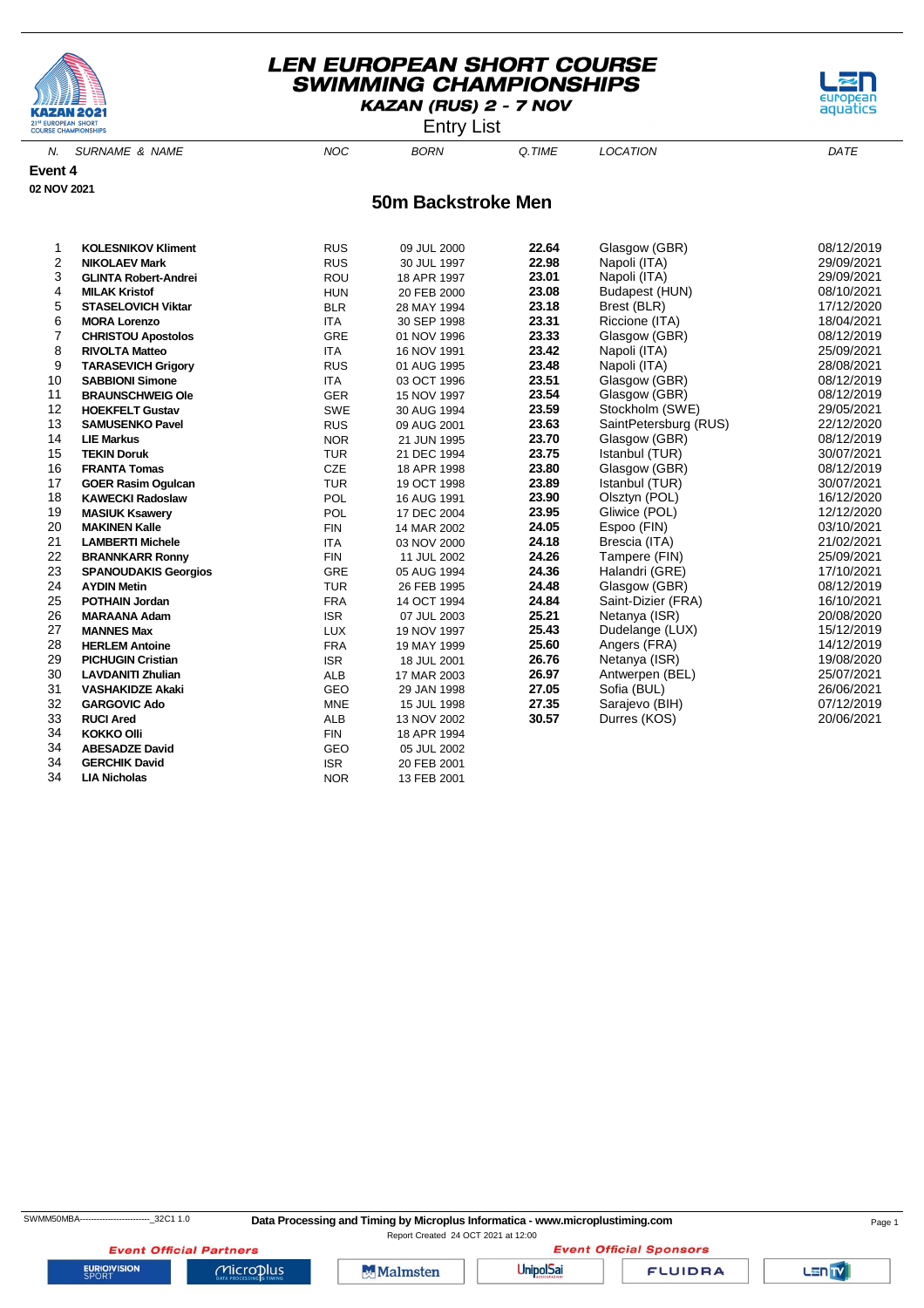

Entry List

aquati

N. SURNAME & NAME  $NOC$  BORN Q.TIME LOCATION DATE

**Event 5 02 NOV 2021**

#### **100m Breaststroke Women**

| 1              | <b>PILATO Benedetta</b>        | <b>ITA</b> | 18 JAN 2005 | 1:03.55 | Budapest (HUN)        | 15/11/2020 |
|----------------|--------------------------------|------------|-------------|---------|-----------------------|------------|
| 2              | <b>CASTIGLIONI Arianna</b>     | <b>ITA</b> | 15 AUG 1997 | 1:03.90 | Napoli (ITA)          | 12/09/2021 |
| 3              | <b>SZTANDERA Dominika</b>      | <b>POL</b> | 19 JAN 1997 | 1:04.01 | Olsztyn (POL)         | 17/12/2020 |
| 4              | <b>CHIKUNOVA Evgenija</b>      | <b>RUS</b> | 17 NOV 2004 | 1:04.35 | SaintPetersburg (RUS) | 18/12/2020 |
| 5              | <b>HULKKO Ida</b>              | <b>FIN</b> | 12 DEC 1998 | 1:04.41 | Budapest (HUN)        | 06/11/2020 |
| 6              | <b>CARRARO Martina</b>         | <b>ITA</b> | 21 JUN 1993 | 1:04.49 | Budapest (HUN)        | 19/10/2020 |
| $\overline{7}$ | <b>TEMNIKOVA Maria</b>         | <b>RUS</b> | 17 NOV 1995 | 1:04.69 | SaintPetersburg (RUS) | 18/12/2020 |
| 8              | <b>GODUN Nika</b>              | <b>RUS</b> | 04 MAR 1997 | 1:04.71 | Budapest (HUN)        | 08/10/2021 |
| 9              | <b>JEFIMOVA Eneli</b>          | <b>EST</b> | 27 DEC 2006 | 1:04.95 | Berlin (GER)          | 02/10/2021 |
| 10             | <b>VALL MONTERO Jessica</b>    | <b>ESP</b> | 22 NOV 1988 | 1:05.11 | Castellon (ESP)       | 21/11/2020 |
| 11             | <b>BELONOGOFF Tatiana</b>      | <b>RUS</b> | 16 JUL 2001 | 1:05.16 | Napoli (ITA)          | 10/09/2021 |
| 12             | <b>ZMUSHKA Alina</b>           | <b>BLR</b> | 05 JAN 1997 | 1:05.24 | Brest (BLR)           | 19/12/2020 |
| 13             | <b>SCHOUTEN Tes</b>            | <b>NED</b> | 31 DEC 2000 | 1:05.25 | Amsterdam (NED)       | 17/10/2020 |
| 14             | <b>MAMIE Lisa</b>              | SUI        | 27 OCT 1998 | 1:05.34 | Glasgow (GBR)         | 07/12/2019 |
| 15             | <b>VOZEL Tjasa</b>             | <b>SLO</b> | 14 JUL 1994 | 1:05.69 | Glasgow (GBR)         | 06/12/2019 |
| 16             | <b>PAMMER Cornelia</b>         | <b>AUT</b> | 09 JUL 2000 | 1:05.72 | Graz (AUT)            | 13/12/2019 |
| 17             | <b>FAST Emelie</b>             | SWE        | 20 FEB 2004 | 1:05.79 | Upplands-Vaesby (SWE) | 25/09/2021 |
| 18             | <b>TETEREVKOVA Kotryna</b>     | LTU        | 23 JAN 2002 | 1:05.99 | Napoli (ITA)          | 19/09/2021 |
| 19             | <b>LAHTINEN Laura</b>          | <b>FIN</b> | 03 JUN 2003 | 1:06.21 | Tampere (FIN)         | 12/12/2019 |
| 20             | <b>ROMANJUK Maria</b>          | <b>EST</b> | 15 AUG 1996 | 1:06.25 | Tallinn (EST)         | 20/12/2019 |
| 21             | <b>FANGIO Francesca</b>        | <b>ITA</b> | 17 AUG 1995 | 1:06.31 | Milan (ITA)           | 15/12/2019 |
| 22             | <b>THORMALM Klara</b>          | SWE        | 29 MAR 1998 | 1:06.50 | Glasgow (GBR)         | 06/12/2019 |
| 23             | <b>METZ Rosey</b>              | <b>NED</b> | 14 JUN 2001 | 1:06.70 | Amsterdam (NED)       | 17/10/2020 |
| 24             | <b>RYBAK-ANDERSEN Clara</b>    | <b>DEN</b> | 18 DEC 2003 | 1:06.78 | Kastrup (DEN)         | 13/12/2019 |
| 25             | <b>VIBERG Cecilia</b>          | SWE        | 25 AUG 2003 | 1:06.95 | Upplands-Vaesby (SWE) | 25/09/2021 |
| 26             | <b>GASPARD Florine</b>         | <b>BEL</b> | 28 DEC 2001 | 1:07.11 | Glasgow (GBR)         | 06/12/2019 |
| 27             | <b>KREUNDL Lena</b>            | <b>AUT</b> | 19 SEP 1997 | 1:07.12 | Sion (SUI)            | 15/11/2020 |
| 28             | <b>KIVIRINTA Veera</b>         | <b>FIN</b> | 06 APR 1995 | 1:07.25 | Glasgow (GBR)         | 06/12/2019 |
| 28             | <b>SCHULZE Nele</b>            | <b>GER</b> | 20 FEB 2004 | 1:07.25 | Wuppertal (GER)       | 23/09/2021 |
| 30             | <b>MAYNE Molly</b>             | <b>IRL</b> | 20 AUG 2005 | 1:07.57 | Doha (QAT)            | 22/10/2021 |
| 30             | <b>VADOVICOVA Nina</b>         | <b>SVK</b> | 01 OCT 2003 | 1:07.57 | Samorin (SVK)         | 02/10/2021 |
| 32             | <b>COLLEOU Stina Kajsa</b>     | <b>NOR</b> | 04 JUL 1993 | 1:07.67 | Lambertseter (NOR)    | 19/06/2021 |
| 33             | <b>OEZKAN Hazal</b>            | <b>TUR</b> | 04 FEB 2003 | 1:07.94 | Istanbul (TUR)        | 23/12/2020 |
| 34             | <b>STANISAVLJEVIC Nina</b>     | <b>SRB</b> | 17 MAY 2004 | 1:07.99 | Berlin (GER)          | 02/10/2021 |
| 35             | <b>RODRIGUEZ SANCHEZ Laura</b> | <b>ESP</b> | 01 FEB 2004 | 1:08.12 | Castellon (ESP)       | 21/11/2020 |
| 36             | <b>RUUSKA Martta</b>           | <b>FIN</b> | 05 JUN 2003 | 1:08.19 | Espoo (FIN)           | 01/07/2021 |
| 37             | <b>GUNES Viktoria Zeynep</b>   | <b>TUR</b> | 19 JUN 1998 | 1:08.25 | Praha (CZE)           | 29/05/2021 |
| 38             | <b>BLAZEVIC Ana</b>            | CRO        | 24 JUN 2003 | 1:08.32 | Zagreb (CRO)          | 07/11/2020 |
| 39             | <b>DELMAS Justine</b>          | <b>FRA</b> | 06 MAR 2005 | 1:08.52 | Angers (FRA)          | 13/12/2019 |
| 40             | <b>PIECHOWICZ Karolina</b>     | POL        | 12 JAN 2005 | 1:08.84 | Gdynia (POL)          | 16/10/2021 |
| 41             | <b>DRASIDOU Maria-Thaleia</b>  | GRE        | 26 JAN 1995 | 1:10.80 | Budapest (HUN)        | 18/05/2021 |
| 42             | <b>HASHORVA Telma</b>          | <b>ALB</b> | 06 DEC 2005 | 1:16.41 | Skopje (MKD)          | 14/11/2020 |

**EURIOVISION** 

**Event Official Partners** 

 $Microplus$ 

SWMW100MBR------------------------------32C1 1.0 Data Processing and Timing by Microplus Informatica - www.microplustiming.com Page 1

Report Created 24 OCT 2021 at 12:00

Malmsten

**UnipolSai**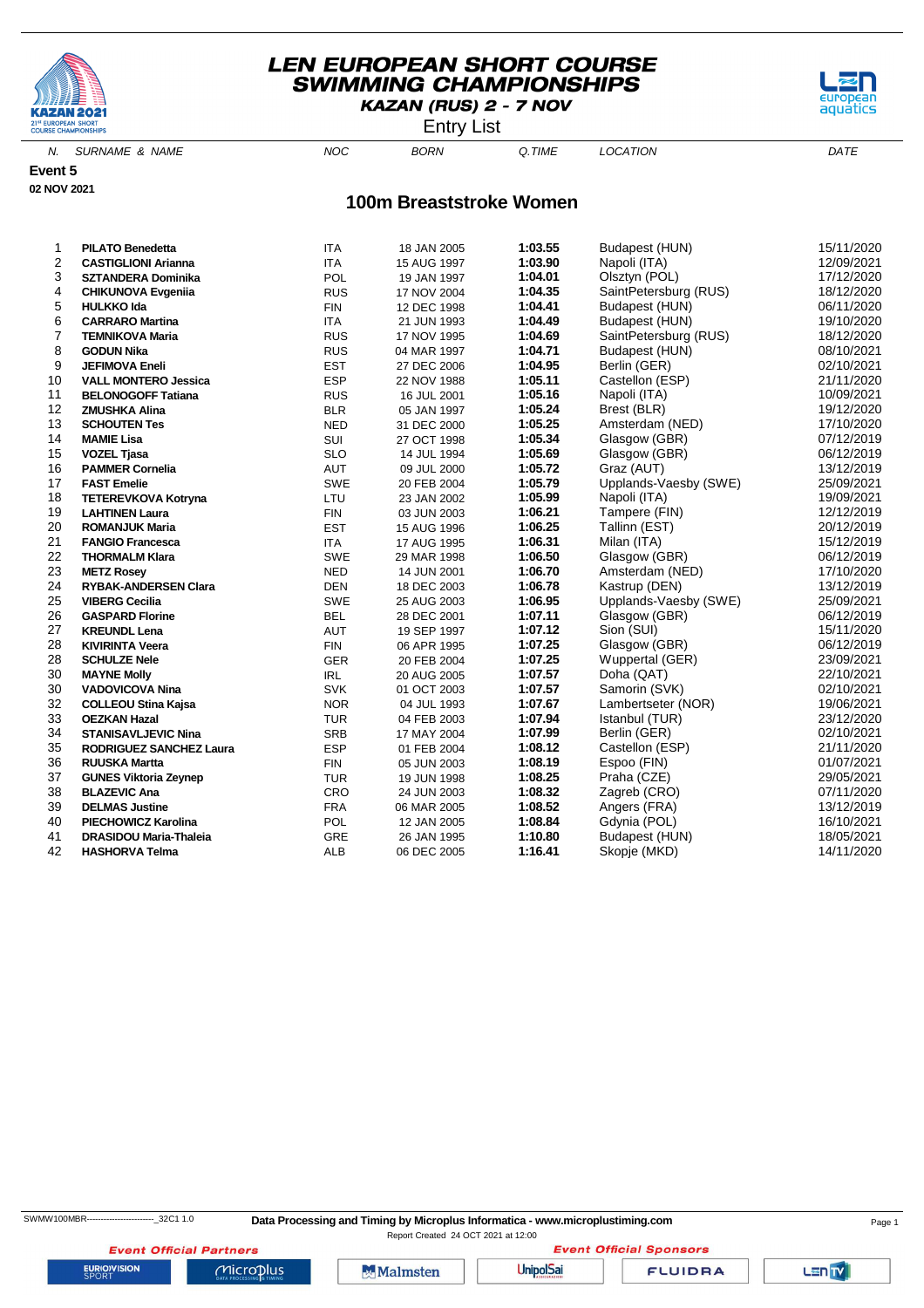

Entry List



N. SURNAME & NAME  $NOC$  BORN Q.TIME LOCATION DATE

**Event 6 02 NOV 2021**

#### **100m Butterfly Men**

| 1  | <b>MILAK Kristof</b>        | <b>HUN</b> | 20 FEB 2000 | 49.68   | Tokyo (JPN)                  | 31/07/2021 |
|----|-----------------------------|------------|-------------|---------|------------------------------|------------|
| 2  | <b>SZABO Szebasztian</b>    | <b>HUN</b> | 11 MAR 1996 | 49.75   | Budapest (HUN)               | 01/11/2020 |
| 3  | <b>RIVOLTA Matteo</b>       | <b>ITA</b> | 16 NOV 1991 | 49.77   | Napoli (ITA)                 | 25/09/2021 |
| 3  | <b>MAJERSKI Jakub</b>       | POL        | 18 AUG 2000 | 49.77   | Olsztyn (POL)                | 16/12/2020 |
| 3  | <b>GUERES Uemitcan</b>      | <b>TUR</b> | 24 JUN 1999 | 49.77   | Glasgow (GBR)                | 05/12/2019 |
| 6  | <b>ZENIMOTO HVAS Tomoe</b>  | <b>NOR</b> | 01 JUN 2000 | 49.88   | Glasgow (GBR)                | 04/12/2019 |
| 7  | <b>PEKARSKI Grigori</b>     | <b>BLR</b> | 08 JAN 1998 | 50.16   | Brest (BLR)                  | 18/12/2020 |
| 8  | <b>BUCHER Simon</b>         | <b>AUT</b> | 23 MAY 2000 | 50.37   | Graz (AUT)                   | 05/03/2021 |
| 9  | <b>PAVLOV Egor</b>          | <b>RUS</b> | 08 SEP 2001 | 50.58   | SaintPetersburg (RUS)        | 16/12/2020 |
| 10 | <b>SHEVLYAKOV Roman</b>     | <b>RUS</b> | 26 AUG 1998 | 50.66   | SaintPetersburg (RUS)        | 16/12/2020 |
| 11 | <b>SHCHEGOLEV Aleksandr</b> | <b>RUS</b> | 06 APR 2002 | 50.76   | Napoli (ITA)                 | 23/09/2021 |
| 12 | <b>NICKELSEN Rasmus</b>     | <b>DEN</b> | 28 FEB 2003 | 50.83   | Helsingoer (DEN)             | 21/12/2020 |
| 13 | <b>SEFL Jan</b>             | <b>CZE</b> | 10 MAY 1990 | 50.89   | Plzen-Slovany (CZE)          | 17/10/2021 |
| 14 | <b>ZAITSEV Daniel</b>       | <b>EST</b> | 13 DEC 1997 | 50.93   | Tallinn (EST)                | 20/12/2019 |
| 15 | <b>ZHIKHAREV Petr</b>       | <b>RUS</b> | 09 OCT 1999 | 51.17   | SaintPetersburg (RUS)        | 22/12/2020 |
| 16 | <b>VERHOEVEN Thomas</b>     | <b>NED</b> | 18 APR 1997 | 51.29   | Amsterdam (NED)              | 04/07/2021 |
| 17 | <b>IVANOV Antani A</b>      | <b>BUL</b> | 17 JUL 1999 | 51.41   | Glasgow (GBR)                | 04/12/2019 |
| 18 | <b>KOS Hubert</b>           | <b>HUN</b> | 28 MAR 2003 | 51.52   | Budapest (HUN)               | 26/03/2021 |
| 19 | <b>RAZZETTI Alberto</b>     | <b>ITA</b> | 02 JUN 1999 | 51.54   | Genova-Lavagna-Albenga (ITA) | 06/12/2020 |
| 20 | <b>GOER Rasim Ogulcan</b>   | <b>TUR</b> | 19 OCT 1998 | 51.58   | Glasgow (GBR)                | 04/12/2019 |
| 21 | <b>LELLE Armin Evert</b>    | <b>EST</b> | 21 JUN 1999 | 51.66   | Tallinn (EST)                | 21/12/2020 |
| 22 | <b>GIGLER Heiko</b>         | <b>AUT</b> | 17 JUN 1996 | 51.67   | Graz (AUT)                   | 13/12/2019 |
| 23 | <b>HALAS Adam</b>           | <b>SVK</b> | 02 AUG 1998 | 51.71   | Budapest (HUN)               | 07/10/2021 |
| 24 | <b>LAMBERTI Michele</b>     | <b>ITA</b> | 03 NOV 2000 | 52.06   | Rome (ITA)                   | 25/06/2021 |
| 25 | <b>SIIM Cevin Anders</b>    | <b>EST</b> | 27 MAR 1997 | 52.11   | Tallinn (EST)                | 21/12/2020 |
| 26 | <b>PIRON Thomas</b>         | <b>FRA</b> | 28 AUG 2000 | 52.27   | Angers (FRA)                 | 12/12/2019 |
| 27 | <b>HOFF Oskar</b>           | <b>SWE</b> | 13 DEC 1998 | 52.40   | Upplands-Vaesby (SWE)        | 26/09/2021 |
| 28 | <b>LUNAK Sebastian</b>      | <b>CZE</b> | 12 JAN 2002 | 52.53   | Plzen-Slovany (CZE)          | 17/10/2021 |
| 29 | <b>CHOWANIEC Mateusz</b>    | POL        | 03 OCT 2003 | 52.64   | Lublin (POL)                 | 11/12/2020 |
| 30 | <b>CARINI Giacomo</b>       | <b>ITA</b> | 02 JUL 1997 | 52.96   | Milan (ITA)                  | 21/12/2020 |
| 31 | <b>LEKIC Jovan</b>          | BIH        | 29 SEP 2003 | 53.57   | Zagreb (CRO)                 | 08/11/2020 |
| 32 | <b>CHMIELEWSKI Michal</b>   | <b>POL</b> | 08 JUN 2004 | 53.95   | Bydgoszcz (POL)              | 16/07/2021 |
| 33 | <b>KERMANS Ronens</b>       | LAT        | 15 APR 2004 | 54.59   | Berlin (GER)                 | 01/10/2021 |
| 34 | <b>BARSEGHYAN Artur</b>     | ARM        | 29 MAR 2002 | 54.62   | Sofia (BUL)                  | 25/06/2021 |
| 35 | <b>TOSCAN Marius</b>        | SUI        | 17 JAN 2002 | 55.37   | Berlin (GER)                 | 01/10/2021 |
| 36 | <b>LOMERO ARENAS Tomas</b>  | <b>AND</b> | 05 JUL 2001 | 56.25   | Glasgow (GBR)                | 04/12/2019 |
| 37 | <b>PRISKA Paolo</b>         | <b>ALB</b> | 15 SEP 2004 | 1:00.16 | Budapest (HUN)               | 22/05/2021 |

**Event Official Sponsors** 

LENTY

**EURIOVISION** 

**Event Official Partners** 

 $Microplus$ 

**Malmsten** 

**UnipolSai**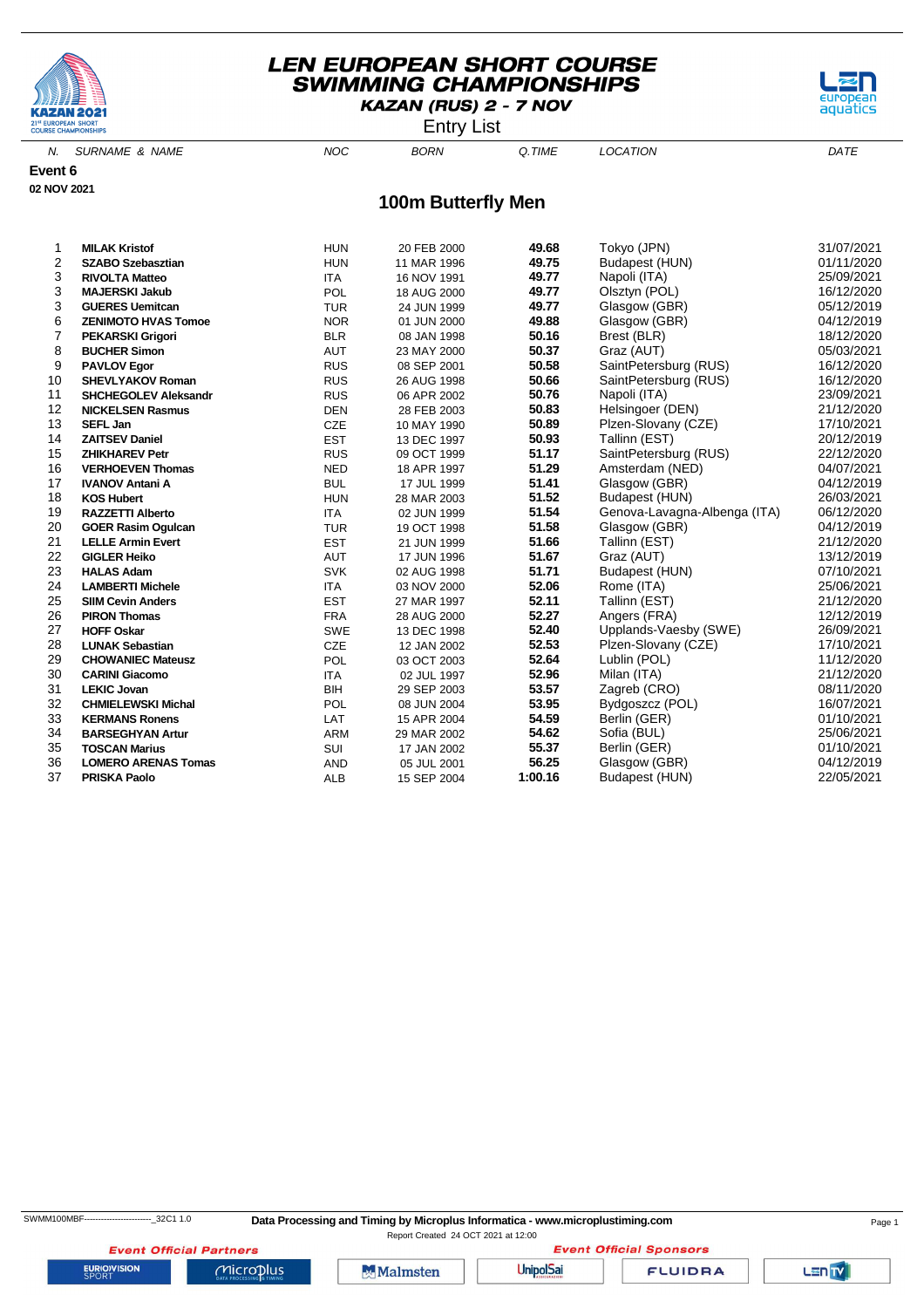

Entry List



N. RELAY NOC

**Event 7 02 NOV 2021**

# **4 x 50m Freestyle Women**

| 1  | <b>AUSTRIA</b>     | AUT        |
|----|--------------------|------------|
| 2  | <b>FINLAND</b>     | <b>FIN</b> |
| 3  | <b>ISRAEL</b>      | <b>ISR</b> |
| 4  | <b>ITALY</b>       | <b>ITA</b> |
| 5  | <b>NETHERLANDS</b> | NED        |
| 6  | <b>POLAND</b>      | POL        |
| 7  | <b>RUSSIA</b>      | <b>RUS</b> |
| 8  | <b>SLOVAKIA</b>    | <b>SVK</b> |
| 9  | <b>SWEDEN</b>      | <b>SWE</b> |
| 10 | <b>TURKEY</b>      | TUR        |



**EURIOVISION** 

**Event Official Partners** 

 $Microplus$ 





**FLUIDRA** 

Lan<sub>TV</sub>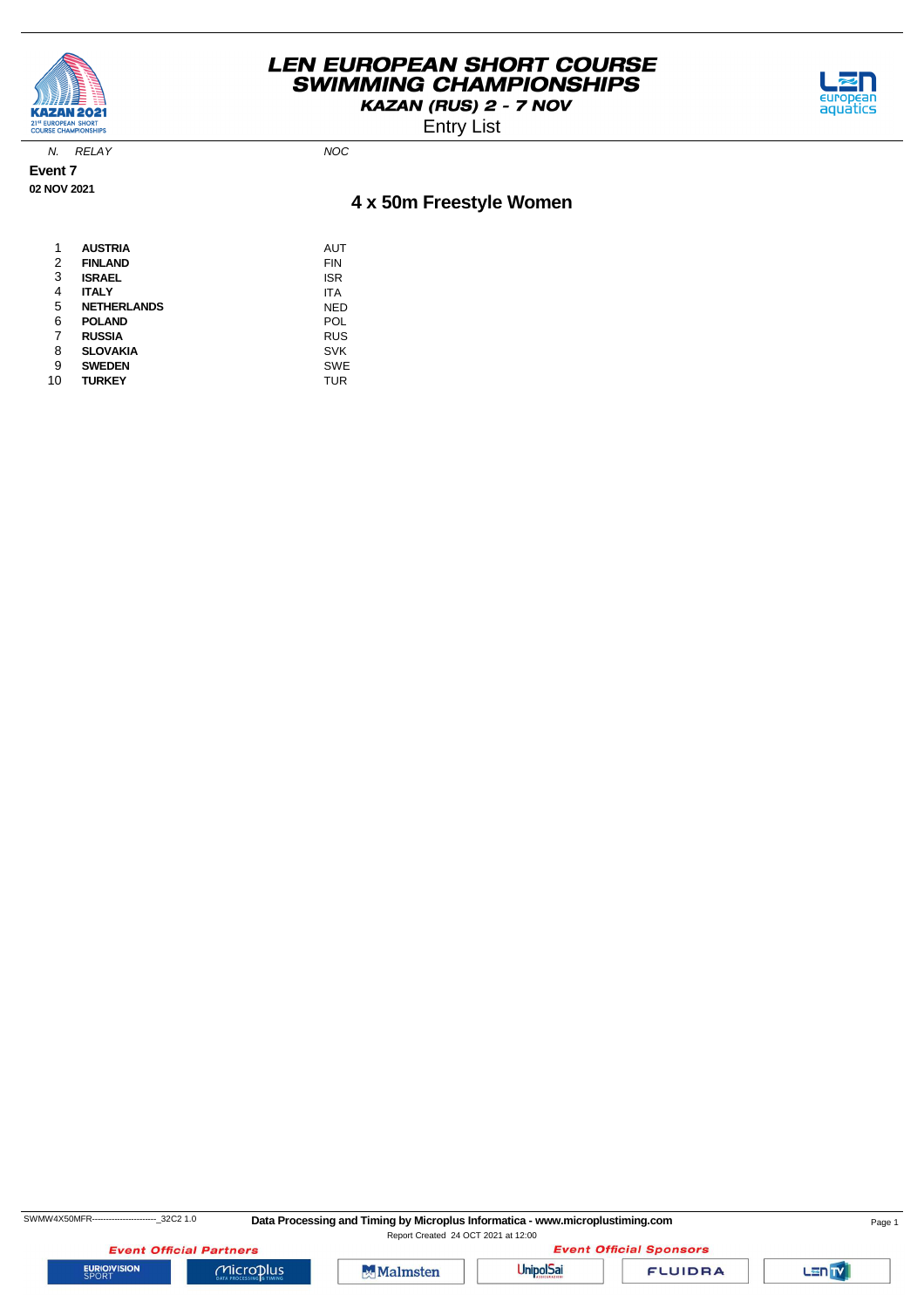



Entry List

N. RELAY NOC

**Event 8 02 NOV 2021**

# **4 x 50m Freestyle Men**

| 1  | <b>ALBANIA</b>     | ALB        |
|----|--------------------|------------|
| 2  | <b>AUSTRIA</b>     | AUT        |
| 3  | <b>FINLAND</b>     | <b>FIN</b> |
| 4  | <b>ISRAEL</b>      | <b>ISR</b> |
| 5  | <b>ITALY</b>       | ITA        |
| 6  | <b>LATVIA</b>      | LAT        |
| 7  | LITHUANIA          | LTU        |
| 8  | <b>NETHERLANDS</b> | NED        |
| 9  | <b>POLAND</b>      | POL        |
| 10 | <b>RUSSIA</b>      | <b>RUS</b> |
| 11 | <b>SLOVAKIA</b>    | <b>SVK</b> |
| 12 | <b>TURKEY</b>      | TUR        |

**EURIOVISION** 

SWMM4X50MFR-----------------------------32C2 1.0 Data Processing and Timing by Microplus Informatica - www.microplustiming.com Page 1 Report Created 24 OCT 2021 at 12:00

**Event Official Partners** 

 $Microplus$ 

**Malmsten** 



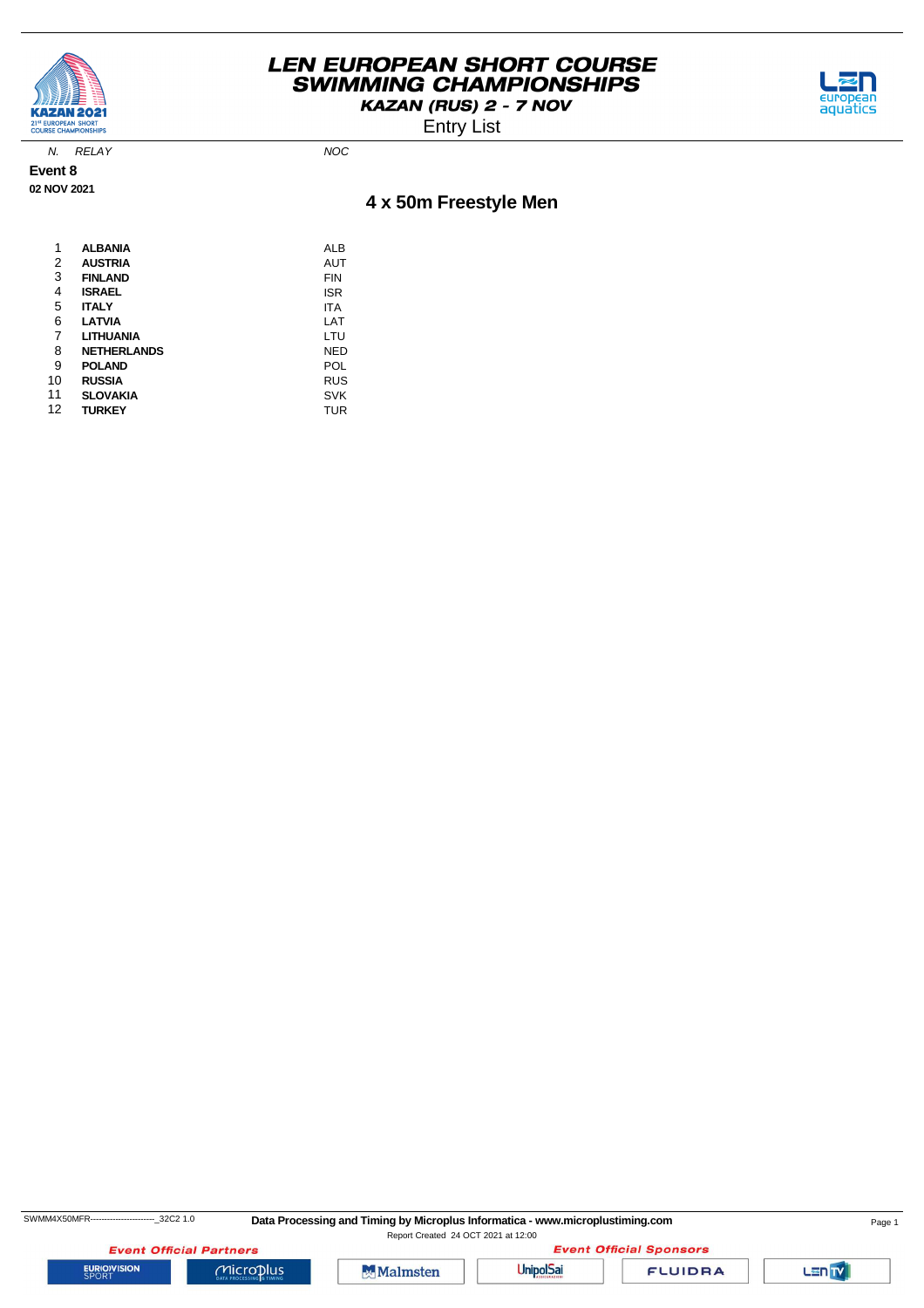



N. SURNAME & NAME  $NOC$  BORN Q.TIME LOCATION DATE **800m Freestyle Women Event 9 02 NOV 2021**

|    | <b>QUADARELLA Simona</b>        | <b>ITA</b> | 18 DEC 1998 | 8:10.30 | Glasgow (GBR)                | 05/12/2019 |
|----|---------------------------------|------------|-------------|---------|------------------------------|------------|
| 2  | <b>KIRPICHNIKOVA Anastasia</b>  | <b>RUS</b> | 24 JUN 2000 | 8:11.24 | Villefranche-Sur-Saone (FRA) | 15/10/2021 |
| 3  | <b>KESELY Ajna</b>              | <b>HUN</b> | 10 SEP 2001 | 8:11.77 | Glasgow (GBR)                | 05/12/2019 |
| 4  | <b>CARAMIGNOLI Martina Rita</b> | <b>ITA</b> | 25 MAY 1991 | 8:12.36 | Glasgow (GBR)                | 05/12/2019 |
| 5  | <b>EGOROVA Anna</b>             | <b>RUS</b> | 31 MAY 1998 | 8:14.18 | Angers (FRA)                 | 14/12/2019 |
| 6  | <b>HASSLER Julia</b>            | LIE        | 27 FEB 1993 | 8:15.73 | Glasgow (GBR)                | 05/12/2019 |
|    | <b>BOECEKLER Beril</b>          | <b>TUR</b> | 07 FEB 2004 | 8:19.24 | Istanbul (TUR)               | 20/12/2020 |
| 8  | <b>TUNCEL Merve</b>             | <b>TUR</b> | 01 JAN 2005 | 8:19.33 | Istanbul (TUR)               | 20/12/2020 |
| 9  | <b>GOSE Isabel Marie</b>        | <b>GER</b> | 09 MAY 2002 | 8:19.62 | Budapest (HUN)               | 09/10/2021 |
| 10 | <b>TUSEK Dasa</b>               | <b>SLO</b> | 22 OCT 2003 | 8:28.65 | Glasgow (GBR)                | 04/12/2019 |
| 11 | <b>DE JONG Imani</b>            | <b>NED</b> | 28 MAY 2002 | 8:28.90 | Berlin (GER)                 | 03/10/2021 |
| 12 | <b>FABIAN Bettina</b>           | <b>HUN</b> | 13 DEC 2004 | 8:33.21 | Kaposvar (HUN)               | 11/12/2019 |
| 13 | <b>BOSNJAK Klara</b>            | <b>CRO</b> | 27 MAY 2004 | 8:35.35 | Split (CRO)                  | 16/12/2019 |
| 14 | <b>OTERO FERNANDEZ Paula</b>    | <b>ESP</b> | 30 MAR 2004 | 8:35.48 | LasPalmasDeG.C (ESP)         | 06/08/2021 |
| 15 | <b>KHAILOVA Aleksandra</b>      | <b>RUS</b> | 21 DEC 2004 | 8:38.33 | SaintPetersburg (RUS)        | 21/12/2020 |
| 16 | <b>HANQUET Lucie</b>            | <b>BEL</b> | 11 OCT 2003 | 8:39.78 | Upplands-Vaesby (SWE)        | 25/09/2021 |
| 17 | <b>MARTINEZ GUILLEN Angela</b>  | <b>ESP</b> | 18 MAR 2004 | 8:41.33 | Sabadell (ESP)               | 24/03/2021 |
| 18 | <b>OPATRIL Lena</b>             | <b>AUT</b> | 07 JUN 1999 | 8:42.39 | Plzen-Slovany (CZE)          | 15/10/2021 |
| 19 | <b>GATT Sasha</b>               | <b>MLT</b> | 22 JUN 2005 | 8:49.64 | Rome (ITA)                   | 10/07/2021 |
| 20 | <b>HODGINS Grace</b>            | <b>IRL</b> | 05 MAR 2005 | 8:59.00 | Dublin (IRL)                 | 13/12/2019 |
| 21 | <b>DANDE Sara</b>               | ALB        | 01 JAN 2005 | 9:44.79 | Rome (ITA)                   | 06/07/2021 |

**EURIOVISION** 

**Event Official Partners** 

 $Microplus$ 

Malmsten

**Event Official Sponsors UnipolSai FLUIDRA** 

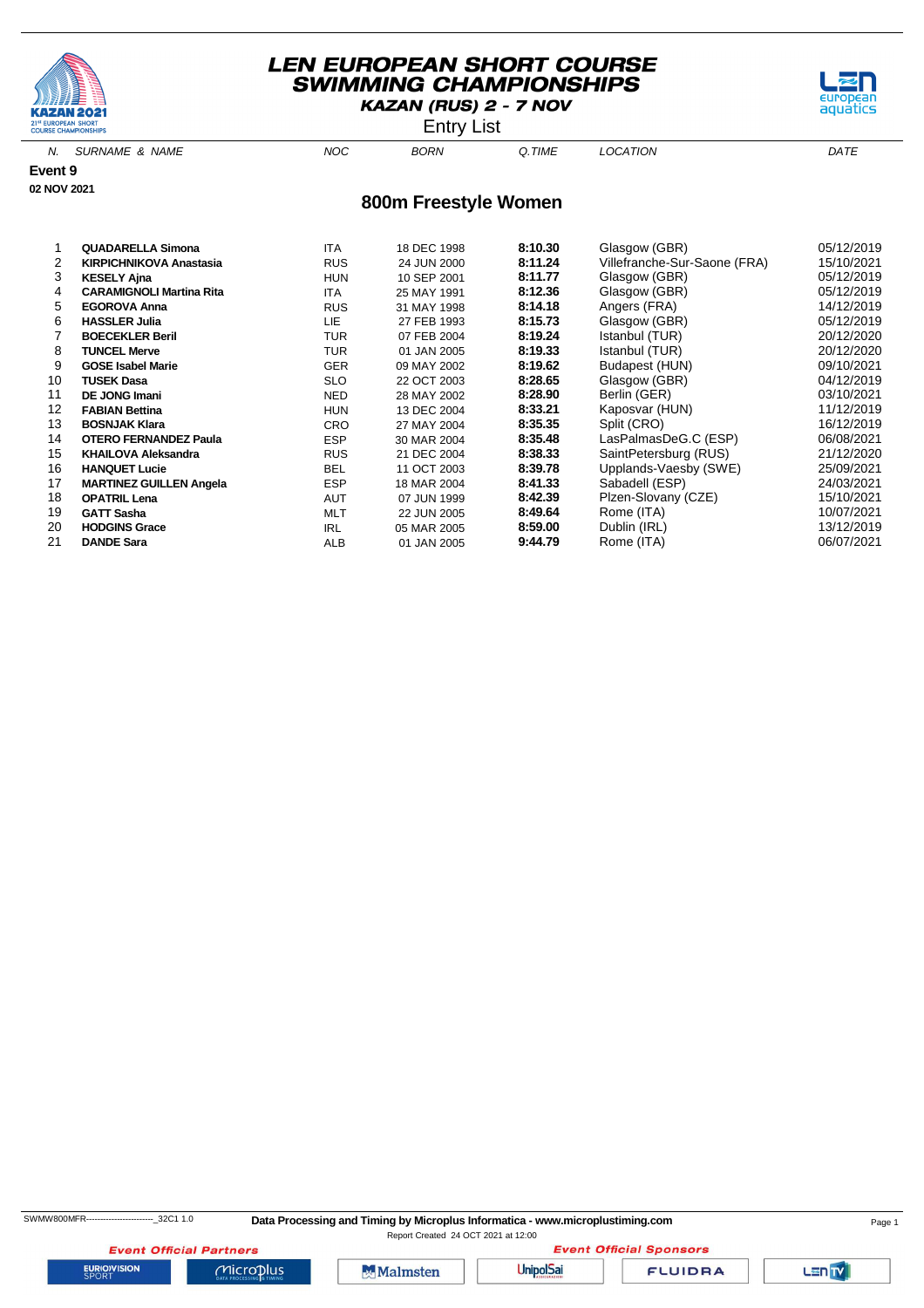



N. SURNAME & NAME  $NOC$  BORN Q.TIME LOCATION DATE

aquati

**Event 10 03 NOV 2021**

#### **200m Backstroke Women**

|    | <b>PANZIERA Margherita</b>      | <b>ITA</b> | 12 AUG 1995 | 2:01.45 | Glasgow (GBR)          | 06/12/2019 |
|----|---------------------------------|------------|-------------|---------|------------------------|------------|
| 2  | <b>TOUSSAINT Kira</b>           | <b>NED</b> | 22 MAY 1994 | 2:02.09 | Budapest (HUN)         | 09/10/2021 |
| 3  | <b>LOEYNING Ingeborg Vassba</b> | <b>NOR</b> | 13 SEP 2000 | 2:03.67 | Napoli (ITA)           | 25/09/2021 |
| 4  | <b>USTINOVA Daria K.</b>        | <b>RUS</b> | 29 AUG 1998 | 2:04.34 | Glasgow (GBR)          | 06/12/2019 |
| 5  | <b>KUBOVA BAUMRTOVA Simona</b>  | CZE        | 24 AUG 1991 | 2:04.70 | Glasgow (GBR)          | 06/12/2019 |
| 6  | <b>BURIAN Kata</b>              | <b>HUN</b> | 17 JAN 1995 | 2:05.29 | Kaposvar (HUN)         | 13/12/2019 |
|    | <b>AVRAMOVA Ekaterina</b>       | <b>TUR</b> | 12 NOV 1991 | 2:05.36 | Istanbul (TUR)         | 19/12/2019 |
| 8  | <b>GRABOWSKI Lena</b>           | <b>AUT</b> | 10 SEP 2002 | 2:05.54 | Graz (AUT)             | 05/03/2021 |
| 9  | <b>PEDA Paulina</b>             | <b>POL</b> | 18 MAR 1998 | 2:05.68 | Napoli (ITA)           | 29/09/2021 |
| 10 | <b>BERNAT Laura</b>             | <b>POL</b> | 28 SEP 2005 | 2:06.47 | Poznan (POL)           | 21/11/2020 |
| 11 | <b>KLYAROVSKAYA Anastasia</b>   | <b>RUS</b> | 03 JUN 1994 | 2:06.49 | SaintPetersburg (RUS)  | 21/12/2020 |
| 12 | <b>OETZTUERK Sonnele</b>        | <b>GER</b> | 17 MAR 1998 | 2:07.02 | Wuppertal (GER)        | 24/09/2021 |
| 13 | <b>SZABO FELTOTHY Eszter</b>    | <b>HUN</b> | 04 JAN 2002 | 2:07.14 | Glasgow (GBR)          | 06/12/2019 |
| 14 | <b>ROSVALL Hanna</b>            | <b>SWE</b> | 10 FEB 2000 | 2:07.15 | Glasgow (GBR)          | 06/12/2019 |
| 15 | <b>MENSING Jenny</b>            | <b>GER</b> | 26 FEB 1986 | 2:07.18 | Glasgow (GBR)          | 06/12/2019 |
| 16 | <b>HEGMEGI Annie</b>            | <b>SWE</b> | 05 MAY 2003 | 2:09.61 | Upplands-Vaesby (SWE)  | 25/09/2021 |
| 17 | <b>TOMA Federica</b>            | <b>ITA</b> | 20 JAN 2002 | 2:10.02 | Milan (ITA)            | 21/12/2020 |
| 18 | <b>GAINULLINA Renata</b>        | <b>RUS</b> | 05 SEP 2004 | 2:10.82 | SaintPetersburg (RUS)  | 21/12/2020 |
| 19 | <b>GAETANI Erika</b>            | <b>ITA</b> | 05 OCT 2004 | 2:11.17 | Milan (ITA)            | 15/12/2019 |
| 20 | <b>UGRAI Panna</b>              | <b>HUN</b> | 18 OCT 2004 | 2:11.25 | Hodmezovasarhely (HUN) | 16/10/2021 |
| 21 | <b>UPANNE Lotta</b>             | <b>FIN</b> | 30 MAY 1998 | 2:12.05 | Edinburgh (GBR)        | 13/12/2019 |
| 22 | <b>DUPLINSKAIA Anastasia</b>    | <b>RUS</b> | 27 SEP 2003 | 2:12.30 | SaintPetersburg (RUS)  | 16/12/2020 |
| 23 | <b>BAIKOVA Arina</b>            | LAT        | 21 SEP 2000 | 2:13.17 | Glasgow (GBR)          | 06/12/2019 |
| 24 | <b>NYSTRAND Lisa</b>            | <b>SWE</b> | 15 MAY 2006 | 2:14.48 | Upplands-Vaesby (SWE)  | 25/09/2021 |
| 25 | <b>POTOCKA Tamara</b>           | <b>SVK</b> | 15 AUG 2002 | 2:16.13 | Budapest (HUN)         | 22/05/2021 |

**Event Official Sponsors** 

**EURIOVISION** 

**Event Official Partners** 

 $Microplus$ 

Malmsten

**UnipolSai** 

**FLUIDRA**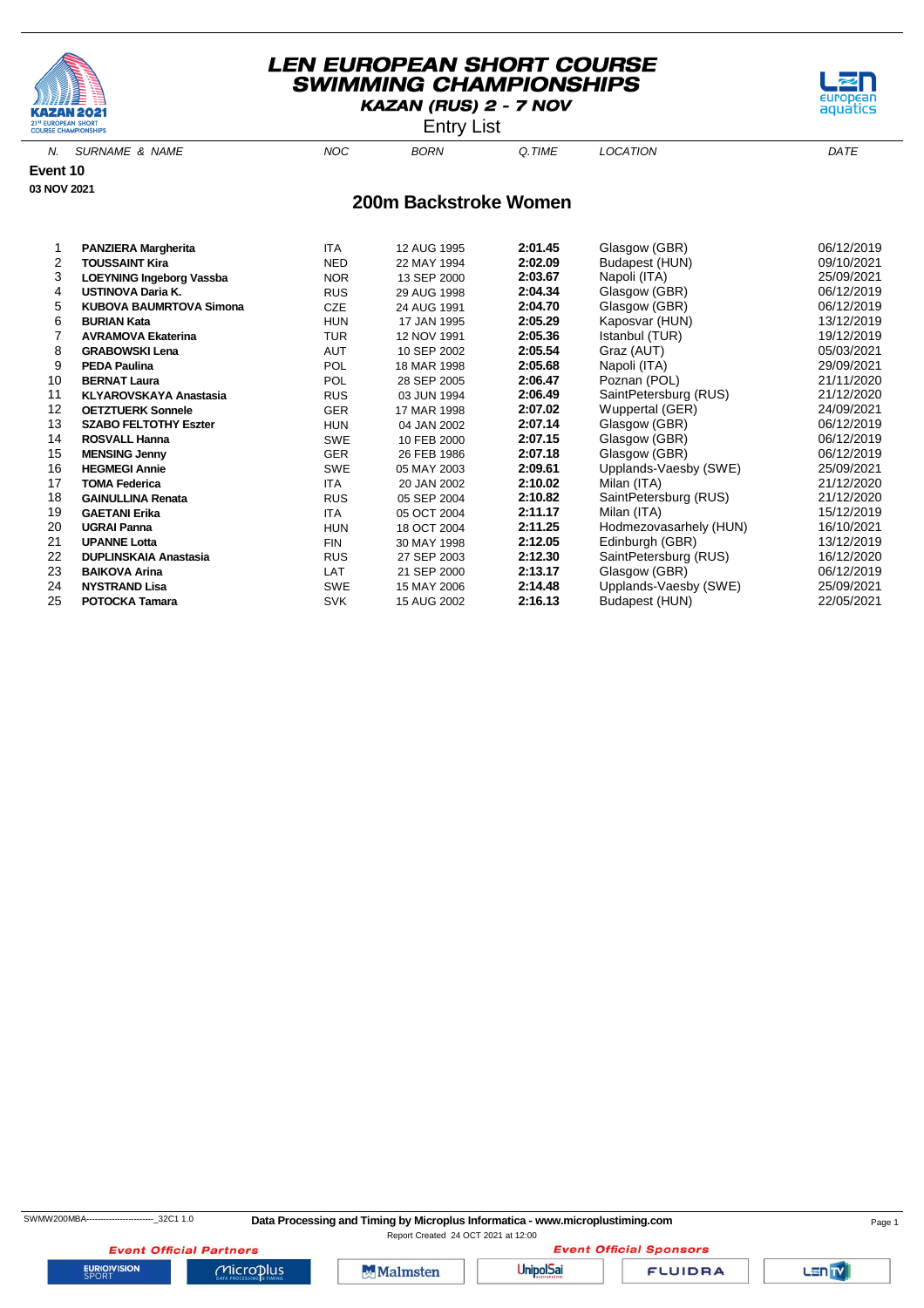

Entry List



N. SURNAME & NAME  $NOC$  BORN Q.TIME LOCATION DATE

**Event 11 03 NOV 2021**

#### **50m Freestyle Men**

| 1  | <b>MOROZOV Vladimir</b>       | RUS                         | 16 JUN 1992 | 20.40 | Glasgow (GBR)           | 06/12/2019 |
|----|-------------------------------|-----------------------------|-------------|-------|-------------------------|------------|
| 2  | <b>JURASZEK Pawel</b>         | POL                         | 08 OCT 1994 | 20.82 | Olsztyn (POL)           | 16/12/2020 |
| 3  | DE BOER Thom                  | <b>NED</b>                  | 24 DEC 1991 | 20.84 | Amsterdam (NED)         | 04/07/2021 |
| 4  | <b>SZABO Szebasztian</b>      | <b>HUN</b>                  | 11 MAR 1996 | 20.98 | Budapest (HUN)          | 01/11/2020 |
| 4  | <b>BILIS Simonas</b>          | LTU                         | 11 NOV 1993 | 20.98 | Glasgow (GBR)           | 06/12/2019 |
| 4  | <b>SIMONS Kenzo</b>           | <b>NED</b>                  | 13 APR 2001 | 20.98 | Tilburg (NED)           | 22/12/2019 |
| 7  | <b>PUTS Jesse</b>             | <b>NED</b>                  | 01 AUG 1994 | 21.04 | Budapest (HUN)          | 07/10/2021 |
| 8  | <b>ORSI Marco</b>             | ITA                         | 11 DEC 1990 | 21.11 | Napoli (ITA)            | 10/09/2021 |
| 9  | <b>MIRESSI Alessandro</b>     | <b>ITA</b>                  | 02 OCT 1998 | 21.18 | Glasgow (GBR)           | 06/12/2019 |
| 10 | <b>PIJNENBURG Stan</b>        | <b>NED</b>                  | 04 NOV 1996 | 21.27 | Napoli (ITA)            | 30/09/2021 |
| 11 | LIUKKONEN Ari-Pekka           | <b>FIN</b>                  | 09 FEB 1989 | 21.28 | Tampere (FIN)           | 14/12/2019 |
| 12 | <b>SAKCI Emre</b>             | <b>TUR</b>                  |             | 21.35 | Istanbul (TUR)          | 20/12/2019 |
| 13 |                               |                             | 15 NOV 1997 | 21.36 | Diksmuide (BEL)         | 24/07/2021 |
|    | <b>AERENTS Jasper</b>         | <b>BEL</b>                  | 18 DEC 1992 |       |                         |            |
| 14 | <b>ZAITSEV Daniel</b>         | <b>EST</b>                  | 13 DEC 1997 | 21.39 | Glasgow (GBR)           | 06/12/2019 |
| 15 | <b>GIGLER Heiko</b>           | AUT                         | 17 JUN 1996 | 21.42 | Glasgow (GBR)           | 04/12/2019 |
| 16 | <b>DEPLANO Leonardo</b>       | ITA                         | 21 JUL 1999 | 21.47 | Roma-Frosinone (ITA)    | 20/12/2020 |
| 17 | <b>PEKARSKI Grigori</b>       | <b>BLR</b>                  | 08 JAN 1998 | 21.50 | Brest (BLR)             | 19/12/2020 |
| 17 | <b>ELIASSON Isak</b>          | <b>SWE</b>                  | 22 JAN 1996 | 21.50 | Stockholm (SWE)         | 29/05/2021 |
| 19 | <b>ZAZZERI Lorenzo</b>        | <b>ITA</b>                  | 09 AUG 1994 | 21.52 | Massarosa-Livorno (ITA) | 23/12/2020 |
| 20 | <b>MAKINEN Kalle</b>          | <b>FIN</b>                  | 14 MAR 2002 | 21.67 | Espoo (FIN)             | 25/09/2021 |
| 21 | <b>SKAMAROSHKA Ruslan</b>     | <b>BLR</b>                  | 04 SEP 1997 | 21.78 | Brest (BLR)             | 19/12/2020 |
| 22 | <b>TRAMPITSCH Alexander</b>   | AUT                         | 05 FEB 1999 | 21.81 | Graz (AUT)              | 13/12/2019 |
| 23 | <b>KOLESNIKOV Kliment</b>     | <b>RUS</b>                  | 09 JUL 2000 | 21.82 | Tokyo (JPN)             | 31/07/2021 |
| 24 | <b>LIA Nicholas</b>           | <b>NOR</b>                  | 13 FEB 2001 | 21.88 | Lambertseter (NOR)      | 29/05/2021 |
| 25 | <b>CHOWANIEC Mateusz</b>      | POL                         | 03 OCT 2003 | 21.94 | Oswiecim (POL)          | 09/10/2021 |
| 25 | <b>BASIKOGLU Jerome Kerim</b> | <b>TUR</b>                  | 14 APR 1994 | 21.94 | Glasgow (GBR)           | 06/12/2019 |
| 27 | <b>LENTZ Frederik Riedel</b>  | <b>DEN</b>                  | 25 OCT 2001 | 22.01 | Helsingoer (DEN)        | 20/12/2020 |
| 27 | <b>SHEVCHENKO IIya</b>        | <b>RUS</b>                  | 26 JUN 2001 | 22.01 | Kazan (RUS)             | 09/04/2021 |
| 29 | <b>RYLOV Evgeny</b>           | <b>RUS</b>                  | 23 SEP 1996 | 22.03 | Kazan (RUS)             | 09/04/2021 |
| 30 | <b>KEBLYS Jokubas</b>         | LTU                         | 18 JUL 2002 | 22.05 | Budapest (HUN)          | 07/10/2021 |
| 31 | <b>MESETOVIC Adi</b>          | BIH                         | 31 DEC 1997 | 22.23 | BanjaLuka (BIH)         | 12/12/2020 |
| 32 | <b>GURDAL Kemal Arda</b>      | <b>TUR</b>                  | 02 JUL 1990 | 22.32 | Istanbul (TUR)          | 30/07/2021 |
| 33 | <b>CASTRO VALLE Cesar</b>     | <b>ESP</b>                  | 31 MAY 1999 | 22.37 | Castellon (ESP)         | 20/11/2020 |
| 34 | <b>SIIM Cevin Anders</b>      | <b>EST</b>                  | 27 MAR 1997 | 22.39 | Tallinn (EST)           | 21/12/2020 |
| 35 | <b>MASIUK Ksawery</b>         | POL                         | 17 DEC 2004 | 22.43 | Gliwice (POL)           | 11/12/2020 |
| 36 | <b>COLL MARTI Carles</b>      | <b>ESP</b>                  | 15 OCT 2001 | 22.47 | LasPalmasDeG.C (ESP)    | 04/08/2021 |
| 36 | <b>BRANNKARR Ronny</b>        | <b>FIN</b>                  | 11 JUL 2002 | 22.47 | Tampere (FIN)           | 09/10/2021 |
| 38 | <b>LOKTEV Denis</b>           | <b>ISR</b>                  | 04 JUN 2000 | 22.49 | Netanya (ISR)           | 21/08/2020 |
| 39 |                               |                             |             | 22.73 |                         | 07/10/2021 |
| 40 | <b>NAVIKONIS Tomas</b>        | LTU                         | 12 APR 2003 | 22.81 | Budapest (HUN)          | 04/07/2021 |
|    | <b>BJELAJAC Nikola</b>        | BIH                         | 12 MAY 1998 |       | Podgorica (MNE)         |            |
| 41 | <b>MURATOVIC Emir</b>         | BIH                         | 06 NOV 1996 | 22.91 | Tokyo (JPN)             | 30/07/2021 |
| 42 | <b>BARSEGHYAN Artur</b>       | ARM                         | 29 MAR 2002 | 23.03 | Sofia (BUL)             | 27/06/2021 |
| 43 | <b>DOMINGUEZ CALONGE Luis</b> | <b>ESP</b>                  | 18 JAN 2003 | 23.16 | LasPalmasDeG.C (ESP)    | 04/08/2021 |
| 44 | <b>ABESADZE David</b>         | GEO                         | 05 JUL 2002 | 23.29 | Oaka (GRE)              | 29/05/2021 |
| 45 | <b>LOMERO ARENAS Bernat</b>   | <b>AND</b>                  | 28 DEC 1997 | 23.44 | Budapest (HUN)          | 22/05/2021 |
| 46 | <b>MARAANA Adam</b>           | <b>ISR</b>                  | 07 JUL 2003 | 23.59 | Berlin (GER)            | 01/10/2021 |
| 47 | <b>LAVDANITI Zhulian</b>      | <b>ALB</b>                  | 17 MAR 2003 | 23.63 | Antwerpen (BEL)         | 24/07/2021 |
| 48 | <b>LOMERO ARENAS Tomas</b>    | AND                         | 05 JUL 2001 | 23.80 | Glasgow (GBR)           | 06/12/2019 |
| 49 | <b>MAMIKONYAN Vladimir</b>    | ARM                         | 15 JUL 1996 | 23.84 | SaintPetersburg (RUS)   | 21/12/2019 |
| 50 | <b>MIKELSONS Kristaps</b>     | LAT                         | 24 FEB 2004 | 23.99 | Valmiera (LAT)          | 18/06/2021 |
| 51 | <b>LEKIC Jovan</b>            | BIH                         | 29 SEP 2003 | 24.12 | Sarajevo (BIH)          | 29/12/2019 |
| 52 | <b>HOFF Oskar</b>             | SWE                         | 13 DEC 1998 | 24.56 | Landskrona (SWE)        | 06/06/2021 |
| 53 | <b>VASHAKIDZE Akaki</b>       | GEO                         | 29 JAN 1998 | 24.67 | Kosice (SVK)            | 20/12/2019 |
| 54 | <b>TEKIN Doruk</b>            | <b>TUR</b>                  | 21 DEC 1994 | 24.81 | Edirne (TUR)            | 21/02/2021 |
| 55 | PRISKA Paolo                  | ALB                         | 15 SEP 2004 | 25.33 | Skoplje (MKD)           | 21/02/2021 |
| 56 | <b>GERCHIK David</b>          | $\ensuremath{\mathsf{ISR}}$ | 20 FEB 2001 |       |                         |            |

Report Created 24 OCT 2021 at 12:00**Event Official Sponsors** 

**Event Official Partners EURIOVISION** 

 $Microplus$ 

**Malmsten** 

**UnipolSai** 

**FLUIDRA**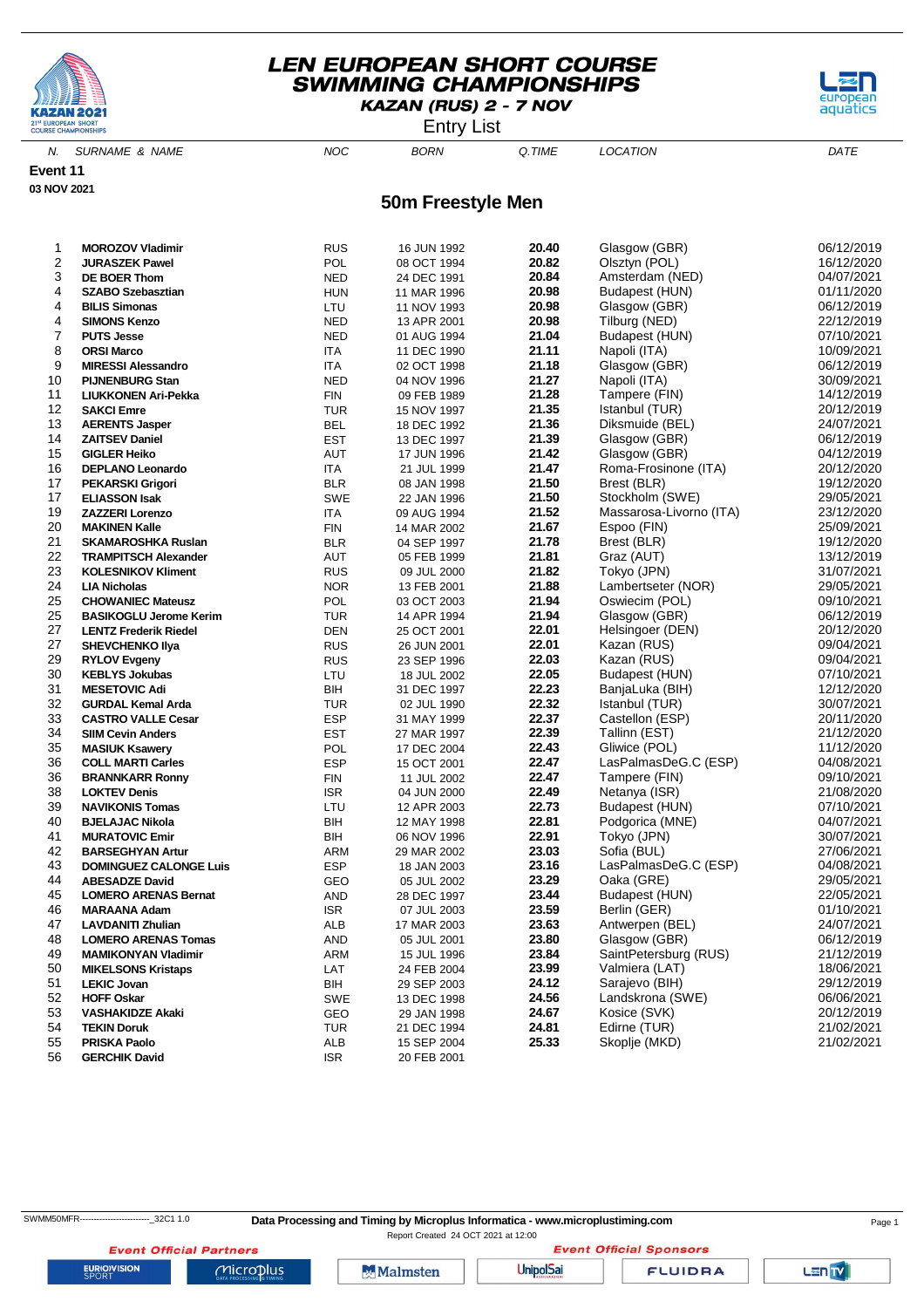





| 3  | <b>JAKABOS Zsuzsanna</b>     | <b>HUN</b> | 03 APR 1989 | 2:04.97 | Glasgow (GBR)   | 06/12/2019 |
|----|------------------------------|------------|-------------|---------|-----------------|------------|
| 4  | <b>POLIERI Alessia</b>       | <b>ITA</b> | 21 OCT 1994 | 2:05.98 | Napoli (ITA)    | 05/09/2021 |
| 5. | <b>BACH Helena Rosendahl</b> | <b>DEN</b> | 12 JUN 2000 | 2:06.12 | Glasgow (GBR)   | 06/12/2019 |
| 6  | <b>UGOLKOVA Maria</b>        | <b>SUI</b> | 18 JUL 1989 | 2:06.44 | Budapest (HUN)  | 07/10/2021 |
|    | <b>LAHTINEN Laura</b>        | <b>FIN</b> | 03 JUN 2003 | 2:06.52 | Tampere (FIN)   | 13/12/2019 |
| 8  | <b>HUFNAGL Claudia</b>       | <b>AUT</b> | 20 MAY 1996 | 2:06.76 | Glasgow (GBR)   | 06/12/2019 |
| 9  | <b>MONTEIRO Ana Catarina</b> | <b>POR</b> | 14 AUG 1993 | 2:06.95 | Glasgow (GBR)   | 06/12/2019 |
| 10 | <b>FAIN Katia</b>            | SLO.       | 31 AUG 2001 | 2:07.04 | Berlin (GER)    | 01/10/2021 |
| 11 | <b>KOEHLER Angelina</b>      | <b>GER</b> | 12 NOV 2000 | 2:07.31 | Glasgow (GBR)   | 06/12/2019 |
| 12 | <b>CUSINATO Ilaria</b>       | <b>ITA</b> | 05 OCT 1999 | 2:07.44 | Budapest (HUN)  | 07/10/2021 |
| 13 | <b>UESTUNDAG Nida Eliz</b>   | <b>TUR</b> | 21 OCT 1996 | 2:08.74 | Istanbul (TUR)  | 22/12/2020 |
| 14 | <b>PUDAR Lana</b>            | <b>BIH</b> | 19 JAN 2006 | 2:09.59 | Rome (ITA)      | 08/07/2021 |
| 15 | <b>CREVAR Anja</b>           | <b>SRB</b> | 20 NOV 2000 | 2:10.90 | Glasgow (GBR)   | 06/12/2019 |
| 16 | <b>HEGMEGI Annie</b>         | <b>SWE</b> | 05 MAY 2003 | 2:13.05 | Torshavn (FAR)  | 29/11/2019 |
| 17 | <b>RUOHONIEMI Tanja</b>      | <b>FIN</b> | 09 SEP 1995 | 2:13.67 | Espoo (FIN)     | 01/07/2021 |
| 18 | <b>SHTEYMAN Sharon</b>       | <b>ISR</b> | 16 NOV 2005 | 2:14.71 | Netanya (ISR)   | 26/12/2019 |
| 19 | <b>OPHIR Rakah</b>           | <b>ISR</b> | 16 OCT 2005 | 2:15.06 | Netanya (ISR)   | 20/07/2021 |
| 20 | <b>KULLMANN Leonie</b>       | <b>GER</b> | 26 AUG 1999 | 2:15.23 | Wiesbaden (GER) | 02/02/2020 |
| 21 | <b>SALIKHIANOVA Asia</b>     | <b>RUS</b> | 11 APR 2005 | 2:15.37 | Saransk (RUS)   | 01/12/2020 |

**EURIOVISION** 

**Event Official Partners** 

 $MicroD<sub>lus</sub>$ 

**UnipolSai** 

Malmsten

**FLUIDRA** 

**Event Official Sponsors** 

LENTY

aquatics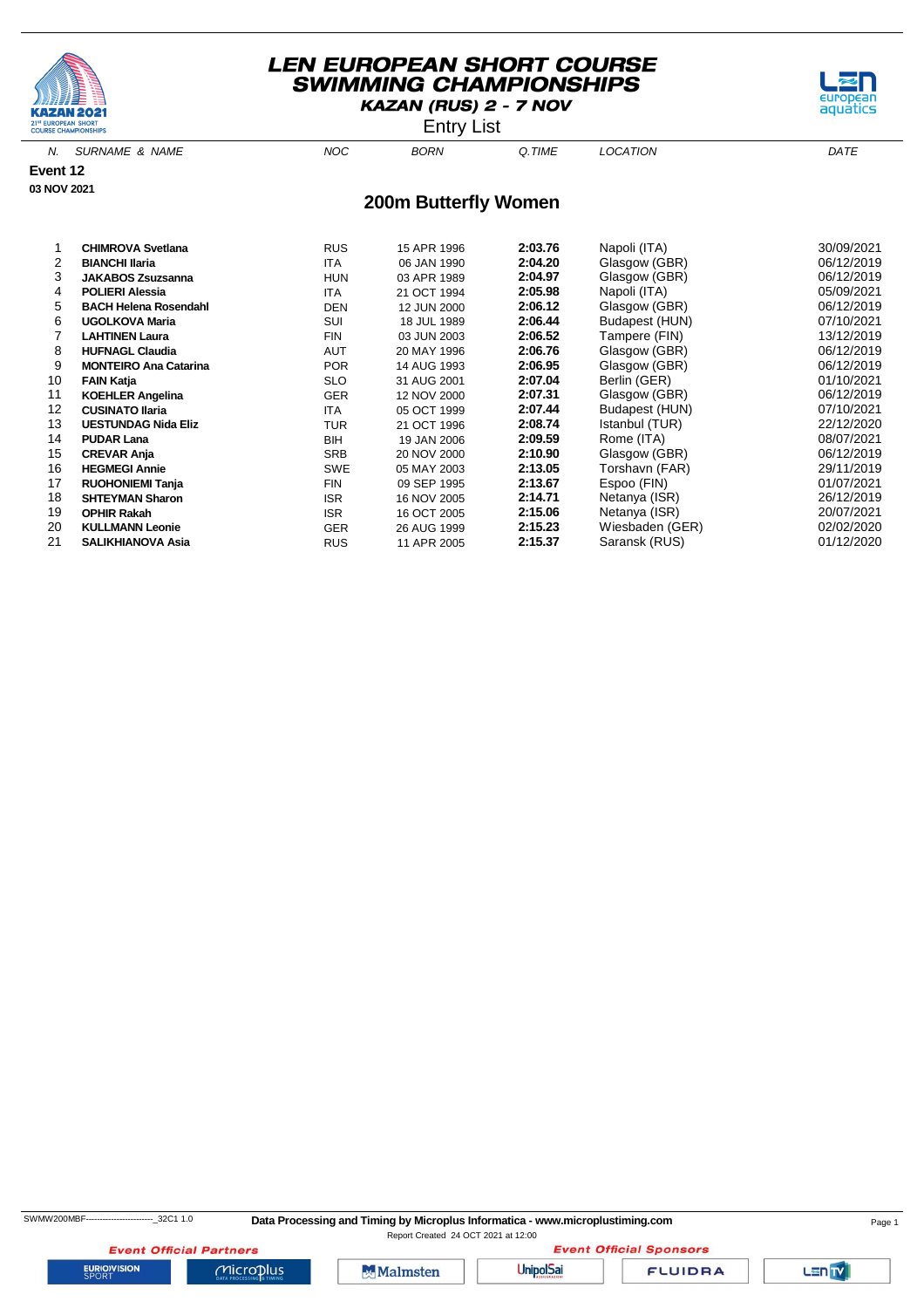

Entry List



N. SURNAME & NAME  $NOC$  BORN Q.TIME LOCATION DATE

**Event 13 03 NOV 2021**

**100m Breaststroke Men**

| 1  | <b>SHYMANOVICH IIva</b>         | <b>BLR</b> | 02 AUG 1994 | 55.34   | Brest (BLR)           | 19/12/2020 |
|----|---------------------------------|------------|-------------|---------|-----------------------|------------|
| 2  | <b>SAKCI Emre</b>               | <b>TUR</b> | 15 NOV 1997 | 55.74   | Budapest (HUN)        | 10/11/2020 |
| 3  | <b>KAMMINGA Arno</b>            | <b>NED</b> | 22 OCT 1995 | 55.99   | Amsterdam (NED)       | 04/07/2021 |
| 4  | <b>MCKEE Anton Sveinn</b>       | <b>ISL</b> | 18 DEC 1993 | 56.30   | Budapest (HUN)        | 25/10/2020 |
| 5  | <b>MARTINENGHI Nicolo'</b>      | <b>ITA</b> | 01 AUG 1999 | 56.46   | Budapest (HUN)        | 10/11/2020 |
| 6  | <b>SCOZZOLI Fabio</b>           | <b>ITA</b> | 03 AUG 1988 | 56.55   | Glasgow (GBR)         | 07/12/2019 |
| 7  | <b>PINZUTI Alessandro</b>       | <b>ITA</b> | 10 MAY 1999 | 57.03   | Napoli (ITA)          | 19/09/2021 |
| 8  | <b>KOCH Marco</b>               | <b>GER</b> | 25 JAN 1990 | 57.11   | Budapest (HUN)        | 17/10/2020 |
| 9  | <b>STRELNIKOV Kirill</b>        | <b>RUS</b> | 29 MAY 1992 | 57.13   | SaintPetersburg (RUS) | 22/12/2020 |
| 10 | <b>REITSHAMMER Bernhard</b>     | <b>AUT</b> | 17 JUN 1994 | 57.15   | Graz (AUT)            | 05/03/2021 |
| 11 | <b>SEMYANINOV Danil</b>         | <b>RUS</b> | 09 JAN 1998 | 57.21   | SaintPetersburg (RUS) | 15/12/2020 |
| 12 | <b>OEGRETIR Berkay Oemer</b>    | <b>TUR</b> | 16 FEB 1998 | 57.25   | Istanbul (TUR)        | 23/12/2020 |
| 13 | <b>ROTHBAUER Christopher</b>    | <b>AUT</b> | 29 JAN 1998 | 57.52   | Graz (AUT)            | 13/12/2019 |
| 14 | <b>PERSSON Erik</b>             | SWE        | 12 JAN 1994 | 57.68   | Napoli (ITA)          | 26/09/2021 |
| 15 | <b>ZHIGALOV Aleksandr</b>       | <b>RUS</b> | 27 JUL 2001 | 57.73   | SaintPetersburg (RUS) | 15/12/2020 |
| 16 | <b>MATZERATH Lucas</b>          | <b>GER</b> | 03 MAY 2000 | 57.97   | Berlin (GER)          | 01/10/2021 |
| 17 | <b>STEVENS Peter John</b>       | <b>SLO</b> | 01 JUN 1995 | 58.14   | Berlin (GER)          | 01/10/2021 |
| 18 | <b>VIQUERAT Antoine</b>         | <b>FRA</b> | 05 OCT 1998 | 58.34   | Angers (FRA)          | 14/12/2019 |
| 19 | <b>CORBY Eoin</b>               | <b>IRL</b> | 16 JAN 2002 | 58.38   | Dublin (IRL)          | 13/12/2019 |
| 20 | <b>KLOBUCNIK Tomas</b>          | <b>SVK</b> | 21 JUN 1990 | 58.55   | Samorin (SVK)         | 19/12/2020 |
| 21 | <b>RUOHONIEMI Miikka</b>        | <b>FIN</b> | 23 JUL 1993 | 58.62   | Espoo (FIN)           | 03/10/2021 |
| 22 | <b>KOSTIN Oleg</b>              | <b>RUS</b> | 06 MAY 1992 | 58.75   | Napoli (ITA)          | 29/08/2021 |
| 23 | <b>CHRAPAVY Filip</b>           | CZE        | 03 APR 1999 | 58.77   | Plzen-Slovany (CZE)   | 16/10/2021 |
| 24 | <b>GRINDHEIM Andre Klippenb</b> | <b>NOR</b> | 07 APR 2000 | 58.79   | Bergen (NOR)          | 24/09/2021 |
| 25 | ZABOJNIK Matej                  | CZE        | 03 AUG 2000 | 58.89   | Plzen-Slovany (CZE)   | 16/10/2021 |
| 26 | <b>KOKKO Olli</b>               | <b>FIN</b> | 18 APR 1994 | 58.91   | Glasgow (GBR)         | 06/12/2019 |
| 27 | <b>NETRH Vojtech</b>            | CZE        | 29 JAN 2002 | 59.00   | Plzen-Slovany (CZE)   | 16/10/2021 |
| 28 | <b>DEMIR Demirkan</b>           | <b>TUR</b> | 15 JUN 2001 | 59.11   | Istanbul (TUR)        | 23/12/2020 |
| 29 | <b>POGGIO Federico</b>          | <b>ITA</b> | 24 APR 1998 | 59.12   | Riccione (ITA)        | 18/04/2021 |
| 30 | <b>QUINTAS Francisco Robalo</b> | <b>POR</b> | 02 MAY 1995 | 59.16   | Felgueiras (POR)      | 20/12/2019 |
| 31 | <b>HAARSAKER Christoffer To</b> | <b>NOR</b> | 12 SEP 1993 | 59.36   | Bergen (NOR)          | 24/09/2021 |
| 32 | <b>BOBROVS Daniils</b>          | LAT        | 08 OCT 1997 | 1:00.13 | Budapest (HUN)        | 07/10/2021 |
| 33 | <b>SAVICKAS Aleksas</b>         | LTU        | 13 JAN 2003 | 1:00.26 | Anyksciai (LTU)       | 19/12/2019 |
| 34 | <b>PICHUGIN Cristian</b>        | <b>ISR</b> | 18 JUL 2001 | 1:00.42 | Netanya (ISR)         | 28/12/2019 |
| 35 | <b>SKORA Bartosz</b>            | POL        | 05 AUG 2003 | 1:00.74 | Oswiecim (POL)        | 09/10/2021 |
| 36 | <b>COLL MARTI Carles</b>        | <b>ESP</b> | 15 OCT 2001 | 1:02.63 | Christiansburg (USA)  | 30/04/2021 |
| 37 | <b>PELEGRINA CUEN Patrick</b>   | <b>AND</b> | 14 AUG 2001 | 1:04.67 | Mataro (ESP)          | 16/07/2021 |
| 38 | <b>ERADZE Luka</b>              | GEO        | 27 JUN 2002 | 1:05.16 | Oaka (GRE)            | 30/05/2021 |
| 39 | <b>QARRI Even</b>               | <b>ALB</b> | 23 OCT 2003 | 1:08.06 | Skoplje (MKD)         | 21/02/2021 |
| 40 | <b>BEN SHITRIT Eytan</b>        | <b>ISR</b> | 02 JUN 2003 | 1:11.00 | Netanya (ISR)         | 07/02/2020 |
| 41 | <b>ASATRYAN Edvard</b>          | ARM        | 19 JUL 2005 |         |                       |            |
| 41 | <b>MARGARYAN Davit</b>          | <b>ARM</b> | 17 JAN 2007 |         |                       |            |

**EURIOVISION** 

**Event Official Partners** 

SWMM100MBR---------------------------32C1 1.0 **Data Processing and Timing by Microplus Informatica - www.microplustiming.com** Page 1

Report Created 24 OCT 2021 at 12:00**Event Official Sponsors** 

 $Microplus$ 

Malmsten

**UnipolSai** 

**FLUIDRA** 

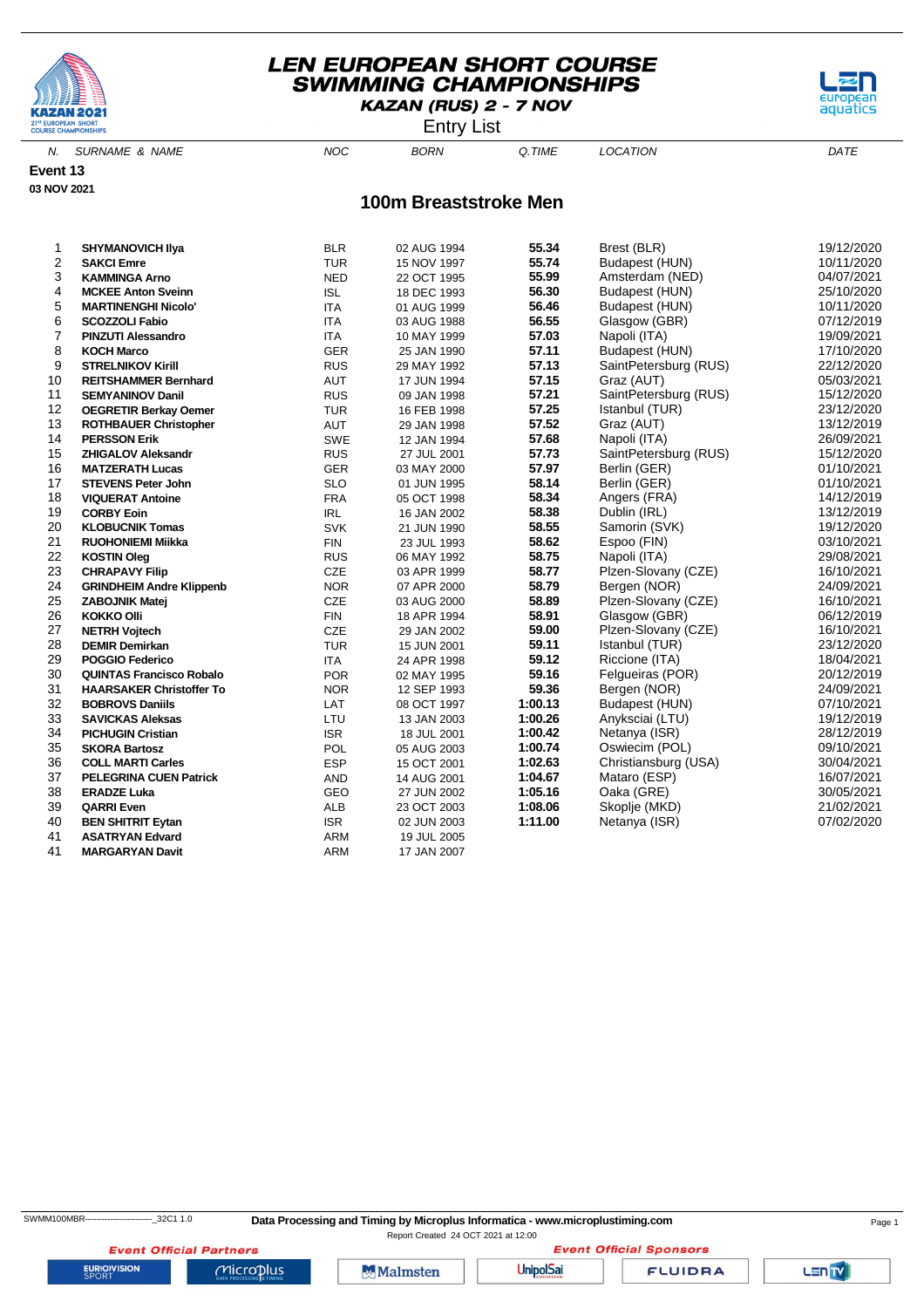

Entry List

aquatics

N. SURNAME & NAME  $NOC$  BORN Q.TIME LOCATION DATE

**Event 14 03 NOV 2021**

# **100m Individual Medley Women**

| 1  | <b>SHKURDAI Anastasiya</b>    | <b>BLR</b> | 03 JAN 2003 | 57.59   | Budapest (HUN)        | 22/11/2020 |
|----|-------------------------------|------------|-------------|---------|-----------------------|------------|
| 1  | <b>KAMENEVA Maria</b>         | <b>RUS</b> | 27 MAY 1999 | 57.59   | Glasgow (GBR)         | 06/12/2019 |
| 3  | <b>SJOESTROEM Sarah</b>       | <b>SWE</b> | 17 AUG 1993 | 57.74   | Budapest (HUN)        | 17/10/2020 |
| 4  | <b>STEENBERGEN Marrit</b>     | <b>NED</b> | 11 JAN 2000 | 58.15   | Eindhoven (NED)       | 11/12/2020 |
| 5  | <b>TCHORZ Alicja</b>          | POL        | 13 AUG 1992 | 58.43   | Napoli (ITA)          | 26/09/2021 |
| 6  | <b>COCCONCELLI Costanza</b>   | <b>ITA</b> | 26 JAN 2002 | 58.45   | Napoli (ITA)          | 26/09/2021 |
| 7  | <b>UGOLKOVA Maria</b>         | SUI        | 18 JUL 1989 | 58.81   | Budapest (HUN)        | 07/10/2021 |
| 8  | <b>KREUNDL Lena</b>           | <b>AUT</b> | 19 SEP 1997 | 59.36   | Glasgow (GBR)         | 06/12/2019 |
| 9  | <b>BUSCH Kim</b>              | <b>NED</b> | 16 JUN 1998 | 59.66   | Berlin (GER)          | 01/10/2021 |
| 10 | <b>SHVAEVA Irina</b>          | <b>RUS</b> | 16 JUN 1994 | 59.77   | SaintPetersburg (RUS) | 17/12/2020 |
| 11 | <b>FAST Emelie</b>            | SWE        | 20 FEB 2004 | 1:00.05 | Upplands-Vaesby (SWE) | 26/09/2021 |
| 12 | <b>VOGELMANN Zoe</b>          | <b>GER</b> | 21 SEP 2003 | 1:00.11 | Glasgow (GBR)         | 05/12/2019 |
| 13 | <b>CUSINATO Ilaria</b>        | <b>ITA</b> | 05 OCT 1999 | 1:00.38 | Glasgow (GBR)         | 05/12/2019 |
| 14 | MUNOZ DEL CAMPO Lidon         | <b>ESP</b> | 03 DEC 1995 | 1:00.43 | Castellon (ESP)       | 20/11/2020 |
| 15 | <b>PAMMER Cornelia</b>        | AUT        | 09 JUL 2000 | 1:00.49 | Graz (AUT)            | 06/03/2021 |
| 16 | <b>LAHTINEN Laura</b>         | <b>FIN</b> | 03 JUN 2003 | 1:00.54 | Tampere (FIN)         | 15/12/2019 |
| 17 | KULIASHOVA Anastasiya         | <b>BLR</b> | 30 NOV 2001 | 1:00.71 | Brest (BLR)           | 17/12/2020 |
| 18 | <b>DRIAMINA Margarita</b>     | <b>RUS</b> | 19 DEC 2002 | 1:00.89 | SaintPetersburg (RUS) | 21/12/2020 |
| 19 | <b>UGRAI Panna</b>            | <b>HUN</b> | 18 OCT 2004 | 1:01.03 | Budapest (HUN)        | 07/10/2021 |
| 20 | <b>JUNEVIK Sara</b>           | SWE        | 14 FEB 2000 | 1:01.12 | Upplands-Vaesby (SWE) | 26/09/2021 |
| 21 | <b>STANISAVLJEVIC Nina</b>    | SRB        | 17 MAY 2004 | 1:01.21 | Berlin (GER)          | 01/10/2021 |
| 22 | <b>ROMANJUK Maria</b>         | <b>EST</b> | 15 AUG 1996 | 1:01.51 | Tallinn (EST)         | 14/07/2021 |
| 23 | <b>THORMALM Klara</b>         | <b>SWE</b> | 29 MAR 1998 | 1:01.68 | Glasgow (GBR)         | 05/12/2019 |
| 24 | <b>ELIGUEL Sezin</b>          | <b>TUR</b> | 29 MAY 1999 | 1:01.74 | Istanbul (TUR)        | 29/07/2021 |
| 25 | POTOCKA Tamara                | <b>SVK</b> | 15 AUG 2002 | 1:01.75 | Bratislava (SVK)      | 01/08/2021 |
| 26 | <b>RYPESTOEL Malene</b>       | <b>NOR</b> | 15 MAR 2001 | 1:01.99 | Kristiansand (NOR)    | 14/08/2021 |
| 27 | <b>MAYNE Molly</b>            | IRL        | 20 AUG 2005 | 1:02.63 | Doha (QAT)            | 21/10/2021 |
| 28 | <b>CARRASCO CADENS Emma</b>   | <b>ESP</b> | 31 DEC 2005 | 1:02.72 | Castellon (ESP)       | 20/11/2020 |
| 29 | <b>KARAKOUSKAYA Nastassia</b> | <b>BLR</b> | 01 AUG 1996 | 1:03.07 | Brest (BLR)           | 17/12/2020 |
| 30 | <b>DRASIDOU Maria-Thaleia</b> | GRE        | 26 JAN 1995 | 1:03.15 | Halandri (GRE)        | 17/10/2021 |
| 31 | <b>KIVIRINTA Veera</b>        | <b>FIN</b> | 06 APR 1995 | 1:03.21 | Glasgow (GBR)         | 05/12/2019 |
| 32 | <b>ULLMANN Julia</b>          | SUI        | 19 JUN 2005 | 1:03.86 | Uster (SUI)           | 19/09/2021 |
| 33 | <b>PILHATSCH Caroline</b>     | AUT        | 01 MAR 1999 | 1:04.19 | Plzen-Slovany (CZE)   | 15/10/2021 |
| 34 | <b>GANGL Nina</b>             | <b>AUT</b> | 04 DEC 2003 | 1:04.21 | Graz (AUT)            | 14/12/2019 |
| 35 | <b>GOLOVATI Daria</b>         | <b>ISR</b> | 30 AUG 2005 | 1:05.17 | Netanya (ISR)         | 19/08/2020 |
| 36 | <b>SLUSNA Lillian</b>         | <b>SVK</b> | 27 OCT 2005 | 1:05.49 | Samorin (SVK)         | 19/12/2020 |
| 37 | <b>PADAR Nikoletta</b>        | <b>HUN</b> | 30 MAR 2006 | 1:08.70 | Budapest (HUN)        | 07/10/2021 |
| 38 | <b>XHEMOLLARI Vivian</b>      | ALB        | 16 SEP 2006 | 1:10.88 | Skoplje (MKD)         | 21/02/2021 |
| 39 | <b>HULKKO Ida</b>             | <b>FIN</b> | 12 DEC 1998 |         |                       |            |
| 39 | NTOUNTOUNAKI Anna             | GRE        | 09 SEP 1995 |         |                       |            |
| 39 | <b>FRANCESCHI Sara</b>        | <b>ITA</b> | 01 FEB 1999 |         |                       |            |
| 39 | <b>POLIERI Alessia</b>        | <b>ITA</b> | 21 OCT 1994 |         |                       |            |
| 39 | <b>SEGEL Janja</b>            | <b>SLO</b> | 17 JUN 2001 |         |                       |            |
| 39 | <b>CIBULKOVA Martina</b>      | <b>SVK</b> | 10 NOV 2003 |         |                       |            |
| 39 | <b>CAKICI Ilknur Nihan</b>    | <b>TUR</b> | 10 MAR 1996 |         |                       |            |

**EURIOVISION** 

**Event Official Partners** 

 $MicroD<sub>lus</sub>$ 

Malmsten

**Event Official Sponsors UnipolSai** 

**FLUIDRA**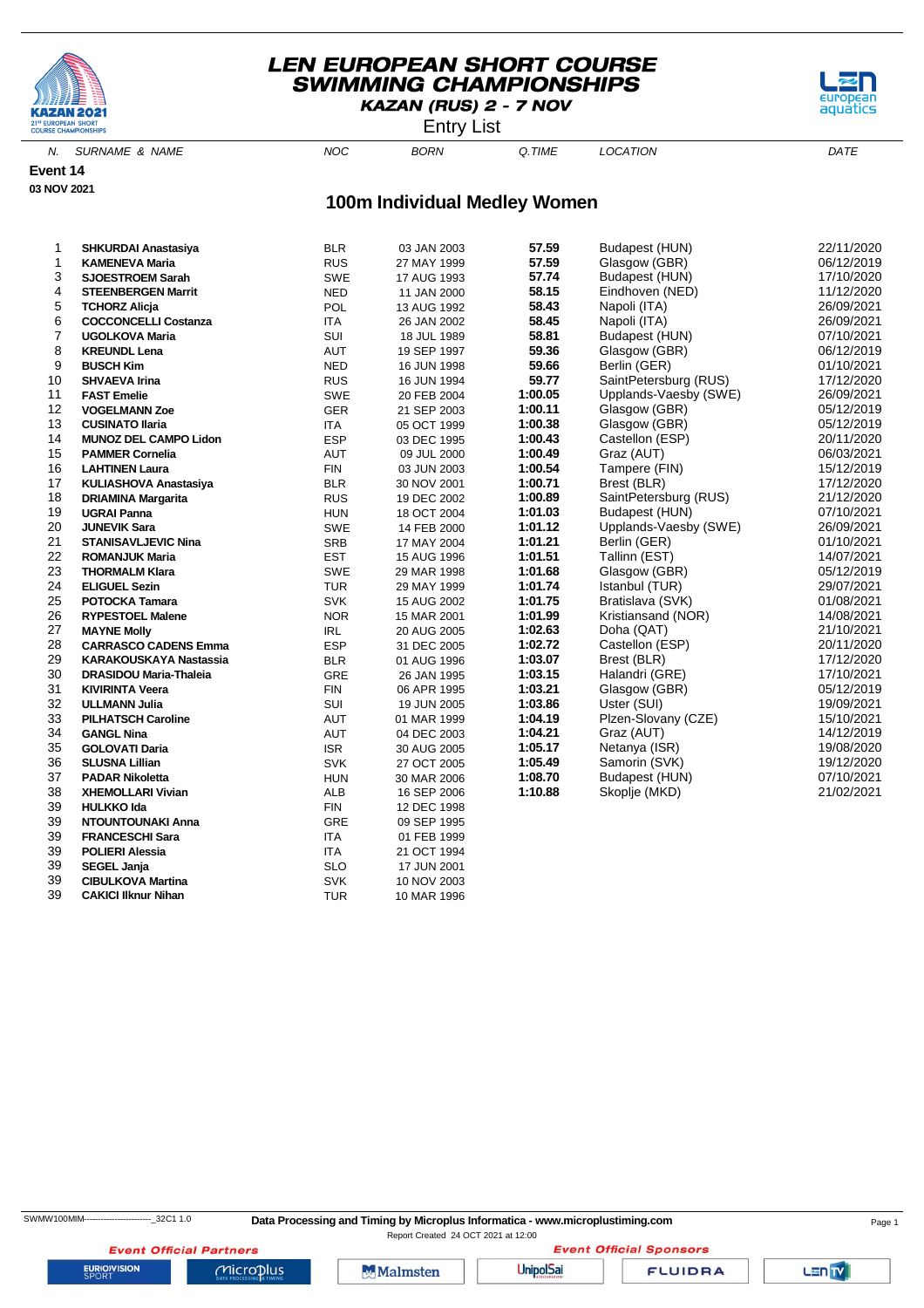



Entry List

N. RELAY NOC

**Event 15 03 NOV 2021**

# **4 x 50m Medley Men**

| 1  | <b>ALBANIA</b>     | ALB        |
|----|--------------------|------------|
| 2  | <b>ARMENIA</b>     | ARM        |
| 3  | <b>AUSTRIA</b>     | <b>AUT</b> |
| 4  | <b>FINLAND</b>     | FIN        |
| 5  | <b>FRANCE</b>      | FRA        |
| 6  | <b>ISRAEL</b>      | <b>ISR</b> |
| 7  | <b>ITALY</b>       | <b>ITA</b> |
| 8  | <b>LATVIA</b>      | LAT        |
| 9  | LITHUANIA          | LTU        |
| 10 | <b>NETHERLANDS</b> | <b>NED</b> |
| 11 | <b>NORWAY</b>      | <b>NOR</b> |
| 12 | <b>POLAND</b>      | POL        |
| 13 | <b>RUSSIA</b>      | <b>RUS</b> |
| 14 | <b>SLOVAKIA</b>    | <b>SVK</b> |
| 15 | <b>SWEDEN</b>      | SWE        |
| 16 | <b>TURKEY</b>      | <b>TUR</b> |
|    |                    |            |

SWMM4X50MMD----------------------------32C2 1.0 Data Processing and Timing by Microplus Informatica - www.microplustiming.com Page 1

Report Created 24 OCT 2021 at 12:00

**Event Official Partners EURIOVISION** 



 $Microplus$ 



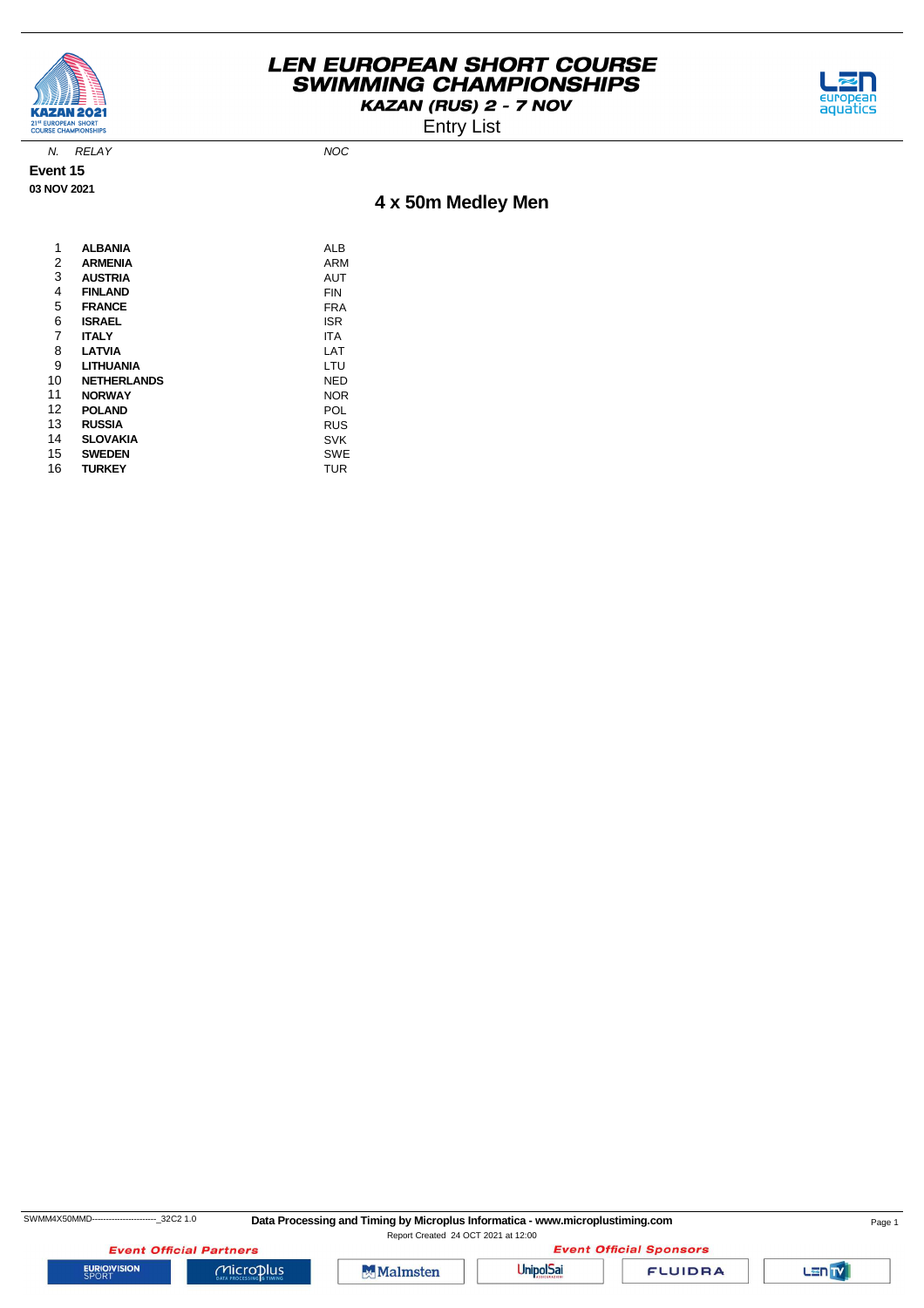





| <b>MARTYNYCHEV Kirill</b>       | <b>RUS</b> | 05 MAY 2002 | 14:30.17 | SaintPetersburg (RUS) | 19/12/2020 |
|---------------------------------|------------|-------------|----------|-----------------------|------------|
| <b>WELLBROCK Florian</b>        | <b>GER</b> | 19 AUG 1997 | 14:35.23 | Berlin (GER)          | 02/10/2021 |
| <b>ACERENZA Domenico</b>        | <b>ITA</b> | 19 JAN 1995 | 14:37.23 | Portici (ITA)         | 22/12/2019 |
| <b>JOLY Damien</b>              | <b>FRA</b> | 04 JUN 1992 | 14:38.13 | SaintPetersburg (RUS) | 22/12/2020 |
| <b>SCHWARZ Sven</b>             | <b>GER</b> | 31 JAN 2002 | 14:38.79 | Glasgow (GBR)         | 06/12/2019 |
| <b>MAERTENS Lukas</b>           | <b>GER</b> | 27 DEC 2001 | 14:49.26 | Magdeburg (GER)       | 11/04/2021 |
| <b>JOENTVEDT Jon</b>            | <b>NOR</b> | 28 JUL 2003 | 14:50.89 | Austratt (NOR)        | 28/05/2021 |
| <b>EGOROV Aleksandr</b>         | <b>RUS</b> | 19 AUG 2001 | 14:57.72 | Kazan (RUS)           | 09/04/2021 |
| <b>GARACH BENITO Carlos</b>     | <b>ESP</b> | 25 JUL 2004 | 14:57.74 | Alcala (ESP)          | 24/04/2021 |
| <b>KLEMET Oliver</b>            | <b>GER</b> | 18 MAR 2002 | 14:57.77 | Berlin (GER)          | 02/10/2021 |
| <b>BETLEHEM David</b>           | <b>HUN</b> | 04 SEP 2003 | 15:02.28 | Rome (ITA)            | 08/07/2021 |
| <b>PUEBLA MARTINEZ Alejandr</b> | <b>ESP</b> | 26 NOV 2002 | 15:13.58 | LasPalmasDeG.C (ESP)  | 05/08/2021 |
| <b>KOUTNY David</b>             | <b>CZE</b> | 10 SEP 2003 | 15:15.83 | Samorin (SVK)         | 21/02/2021 |
| <b>STANCU Vlad-Stefan</b>       | ROU        | 13 AUG 2005 | 15:20.87 | Rome (ITA)            | 07/07/2021 |
|                                 |            |             |          |                       |            |

**EURIOVISION** 

SWMM1500MFR--------------------------32C1 1.0 Data Processing and Timing by Microplus Informatica - www.microplustiming.com Page 1

Report Created 24 OCT 2021 at 12:00**Event Official Sponsors** 

LENTY

aquatics

Microplus

**Event Official Partners** 

Malmsten

**UnipolSai**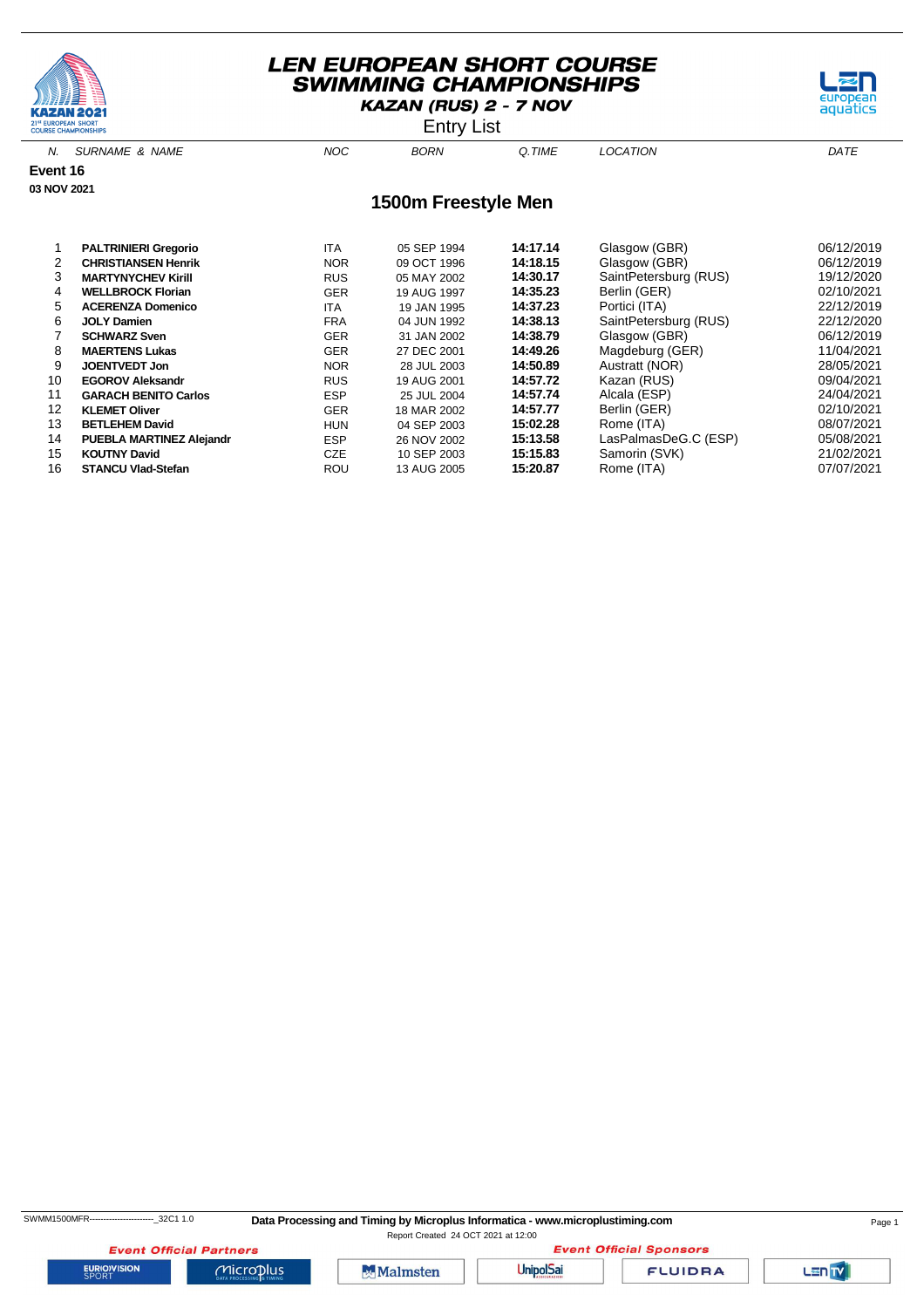

Entry List

aquatics

N. SURNAME & NAME  $NOC$  BORN Q.TIME LOCATION DATE

**Event 17 04 NOV 2021**

#### **100m Freestyle Women**

| 1  | <b>SJOESTROEM Sarah</b>         | <b>SWE</b> | 17 AUG 1993 | 51.17          | Budapest (HUN)        | 17/10/2020 |
|----|---------------------------------|------------|-------------|----------------|-----------------------|------------|
| 2  | <b>WASICK Katarzyna</b>         | <b>POL</b> | 22 MAR 1992 | 51.44          | Napoli (ITA)          | 17/09/2021 |
| 3  | <b>SEEMANOVA Barbora</b>        | <b>CZE</b> | 01 APR 2000 | 52.31          | Napoli (ITA)          | 26/09/2021 |
| 4  | <b>FIEDKIEWICZ Kornelia</b>     | POL        | 05 AUG 2001 | 52.76          | Olsztyn (POL)         | 19/12/2020 |
| 5  | <b>SURKOVA Arina</b>            | <b>RUS</b> | 17 JUL 1998 | 52.79          | Budapest (HUN)        | 05/11/2020 |
| 6  | DI PIETRO Silvia                | <b>ITA</b> | 06 APR 1993 | 52.86          | Rome (ITA)            | 25/04/2021 |
| 7  | <b>BUSCH Kim</b>                | <b>NED</b> | 16 JUN 1998 | 52.89          | Amsterdam (NED)       | 18/10/2020 |
| 8  | <b>STEENBERGEN Marrit</b>       | <b>NED</b> | 11 JAN 2000 | 52.93          | Napoli (ITA)          | 30/09/2021 |
| 9  | NASRETDINOVA Rozaliya           | <b>RUS</b> | 10 FEB 1997 | 53.30          | Napoli (ITA)          | 25/09/2021 |
| 10 | <b>MUNOZ DEL CAMPO Lidon</b>    | <b>ESP</b> | 03 DEC 1995 | 53.35          | Castellon (ESP)       | 21/11/2020 |
| 11 | <b>MEYNEN Julie-Marie</b>       |            |             | 53.39          | Budapest (HUN)        | 24/10/2020 |
| 11 |                                 | <b>LUX</b> | 15 AUG 1997 | 53.39          | Budapest (HUN)        | 16/11/2020 |
| 13 | <b>VAN ROON Valerie</b>         | <b>NED</b> | 13 AUG 1998 | 53.76          |                       |            |
|    | <b>SEGEL Janja</b>              | <b>SLO</b> | 17 JUN 2001 | 54.00          | Napoli (ITA)          | 02/09/2021 |
| 14 | <b>JUNEVIK Sara</b>             | <b>SWE</b> | 14 FEB 2000 |                | Stockholm (SWE)       | 29/05/2021 |
| 15 | <b>COCCONCELLI Costanza</b>     | <b>ITA</b> | 26 JAN 2002 | 54.35<br>54.57 | Riccione (ITA)        | 20/12/2020 |
| 16 | <b>FELSNER Jessica</b>          | <b>GER</b> | 12 JUL 1995 | 54.65          | Wuppertal (GER)       | 23/09/2021 |
| 17 | <b>TARANTINO Chiara</b>         | <b>ITA</b> | 14 AUG 2003 |                | Milan (ITA)           | 15/12/2019 |
| 18 | <b>KARAKOUSKAYA Nastassia</b>   | <b>BLR</b> | 01 AUG 1996 | 54.69          | Glasgow (GBR)         | 05/12/2019 |
| 19 | <b>STANISAVLJEVIC Nina</b>      | <b>SRB</b> | 17 MAY 2004 | 54.73          | Skopje (MKD)          | 14/11/2020 |
| 20 | <b>KUECHLER Hannah</b>          | <b>GER</b> | 20 APR 2002 | 54.86          | Wuppertal (GER)       | 23/09/2021 |
| 21 | <b>TATARINOVA Daria</b>         | <b>RUS</b> | 03 JUN 2004 | 54.93          | SaintPetersburg (RUS) | 15/12/2020 |
| 22 | <b>JORUNNARDOTTIR Snaefridu</b> | <b>ISL</b> | 31 OCT 2000 | 54.95          | Aarhus (DEN)          | 03/10/2020 |
| 23 | <b>CAKICI IIknur Nihan</b>      | <b>TUR</b> | 10 MAR 1996 | 55.06          | Istanbul (TUR)        | 19/12/2019 |
| 24 | <b>ASTEDT Sofia</b>             | <b>SWE</b> | 13 NOV 2003 | 55.17          | Upplands-Vaesby (SWE) | 26/09/2021 |
| 25 | <b>NIKITINA Gabriela</b>        | LAT        | 02 JUN 1994 | 55.22          | SaintPetersburg (RUS) | 22/12/2020 |
| 26 | <b>OPATRIL Lena</b>             | AUT        | 07 JUN 1999 | 55.25          | Glasgow (GBR)         | 05/12/2019 |
| 27 | <b>GANGL Nina</b>               | AUT        | 04 DEC 2003 | 55.32          | Glasgow (GBR)         | 05/12/2019 |
| 28 | <b>PADAR Nikoletta</b>          | <b>HUN</b> | 30 MAR 2006 | 55.33          | Debrecen (HUN)        | 30/07/2021 |
| 29 | <b>EBBESEN Elisabeth Sabro</b>  | <b>DEN</b> | 22 MAR 2002 | 55.49          | Helsingoer (DEN)      | 17/12/2020 |
| 30 | <b>TOMA Federica</b>            | <b>ITA</b> | 20 JAN 2002 | 55.58          | Taranto (ITA)         | 13/03/2021 |
| 30 | <b>HASSLER Julia</b>            | LIE        | 27 FEB 1993 | 55.58          | Saint-Dizier (FRA)    | 16/10/2021 |
| 32 | <b>GOLOVATI Daria</b>           | <b>ISR</b> | 30 AUG 2005 | 55.60          | Rome (ITA)            | 07/07/2021 |
| 33 | <b>POPOVIC Tanja</b>            | <b>SRB</b> | 04 SEP 2004 | 55.62          | Berlin (GER)          | 03/10/2021 |
| 34 | <b>MIKUSKOVA Barbora</b>        | <b>SVK</b> | 19 JAN 2001 | 55.69          | Samorin (SVK)         | 14/12/2019 |
| 35 | <b>KULLMANN Leonie</b>          | <b>GER</b> | 26 AUG 1999 | 55.71          | Wiesbaden (GER)       | 01/02/2020 |
| 36 | <b>CIBULKOVA Martina</b>        | <b>SVK</b> | 10 NOV 2003 | 55.79          | Samorin (SVK)         | 19/12/2020 |
| 37 | <b>SHIKLER Zohar</b>            | <b>ISR</b> | 08 JUL 1997 | 55.82          | Netanya (ISR)         | 21/08/2020 |
| 38 | <b>HENELL Sofia</b>             | <b>SWE</b> | 12 JUN 1997 | 55.89          | Glasgow (GBR)         | 05/12/2019 |
| 39 | <b>SLUSNA Lillian</b>           | <b>SVK</b> | 27 OCT 2005 | 56.31          | Samorin (SVK)         | 19/12/2020 |
| 40 | <b>MARTINS Francisca Soares</b> | <b>POR</b> | 27 JUN 2003 | 56.35          | Felgueiras (POR)      | 20/12/2019 |
| 41 | <b>BENKOVA Laura</b>            | <b>SVK</b> | 11 MAY 2000 | 56.81          | Samorin (SVK)         | 19/02/2021 |
| 42 | <b>BAIKOVA Arina</b>            | LAT        | 21 SEP 2000 | 57.46          | Riga (LAT)            | 07/03/2020 |
| 43 | <b>SHTEYMAN Sharon</b>          | <b>ISR</b> | 16 NOV 2005 | 58.13          | Rome (ITA)            | 06/07/2021 |
| 44 | <b>MANUCHARYAN Varsenik</b>     | <b>ARM</b> | 11 JUL 2003 | 58.43          | SaintPetersburg (RUS) | 21/12/2019 |
| 45 | POGHOSYAN Ani                   | ARM        | 04 JUN 2000 | 1:00.43        | Budapest (HUN)        | 21/05/2021 |
| 46 | <b>ANTUNOVIC Andela</b>         | <b>MNE</b> | 22 OCT 2002 | 1:00.49        | Dubrovnik (CRO)       | 19/05/2021 |
| 47 | <b>XHEMOLLARI Vivian</b>        | <b>ALB</b> | 16 SEP 2006 | 1:05.05        | Skopje (MKD)          | 01/12/2019 |
|    |                                 |            |             |                |                       |            |

Report Created 24 OCT 2021 at 12:00

**Event Official Sponsors** 

LENTY

**Event Official Partners** 

 $Microplus$ 

Malmsten

**UnipolSai**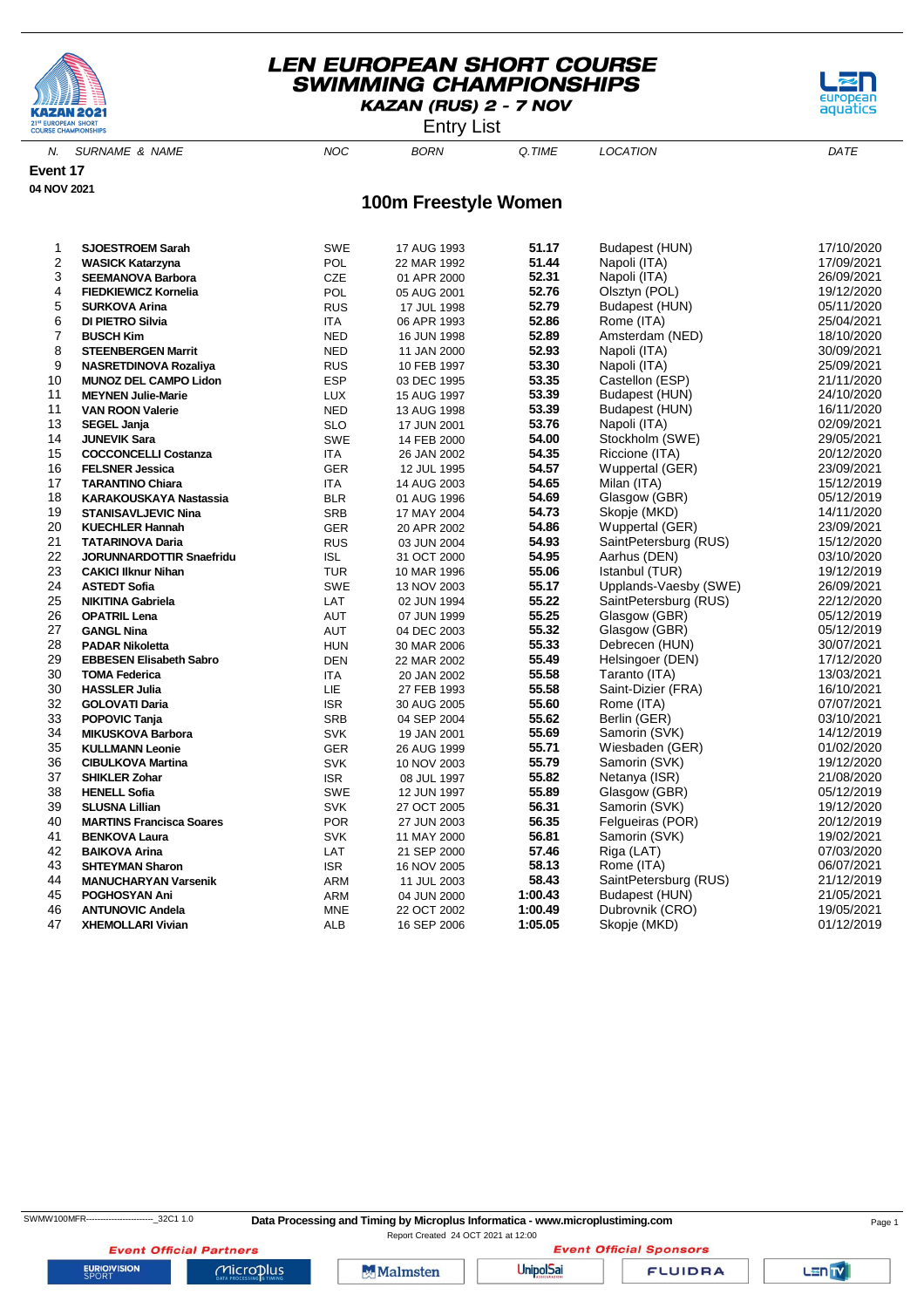



N. SURNAME & NAME  $NOC$  BORN Q.TIME LOCATION DATE

**Event 18 04 NOV 2021**

#### **200m Individual Medley Men**

|    | <b>VAZAIOS Andreas</b>        | <b>GRE</b> | 09 MAY 1994 | 1:50.85 | Glasgow (GBR)         | 06/12/2019 |
|----|-------------------------------|------------|-------------|---------|-----------------------|------------|
| 2  | <b>ZENIMOTO HVAS Tomoe</b>    | <b>NOR</b> | 01 JUN 2000 | 1:51.74 | Glasgow (GBR)         | 06/12/2019 |
| 3  | <b>TOUMARKIN Yakov Yan</b>    | <b>ISR</b> | 15 FEB 1992 | 1:53.17 | Budapest (HUN)        | 15/11/2020 |
| 4  | <b>PASYNKOV Daniil</b>        | <b>RUS</b> | 13 OCT 1994 | 1:53.26 | SaintPetersburg (RUS) | 20/12/2019 |
| 5  | <b>RAZZETTI Alberto</b>       | <b>ITA</b> | 02 JUN 1999 | 1:53.36 | Napoli (ITA)          | 23/09/2021 |
| 6  | <b>KOS Hubert</b>             | <b>HUN</b> | 28 MAR 2003 | 1:54.59 | Berlin (GER)          | 02/10/2021 |
|    | <b>CECCON Thomas</b>          | <b>ITA</b> | 27 JAN 2001 | 1:55.24 | Glasgow (GBR)         | 06/12/2019 |
| 8  | <b>BORODIN IIya</b>           | <b>RUS</b> | 14 FEB 2003 | 1:55.31 | SaintPetersburg (RUS) | 21/12/2020 |
| 9  | <b>REITSHAMMER Bernhard</b>   | <b>AUT</b> | 17 JUN 1994 | 1:56.08 | Napoli (ITA)          | 02/09/2021 |
| 10 | <b>ZHILKIN Andrey</b>         | <b>RUS</b> | 09 MAR 1995 | 1:56.71 | Napoli (ITA)          | 23/09/2021 |
| 11 | <b>AYDIN Metin</b>            | <b>TUR</b> | 26 FEB 1995 | 1:56.99 | Istanbul (TUR)        | 22/12/2019 |
| 12 | <b>BEN SHITRIT Eytan</b>      | <b>ISR</b> | 02 JUN 2003 | 1:58.13 | Berlin (GER)          | 02/10/2021 |
| 13 | <b>HALAS Adam</b>             | <b>SVK</b> | 02 AUG 1998 | 1:58.14 | Samorin (SVK)         | 03/10/2021 |
| 14 | <b>VALIAKHMETOV Eduard</b>    | <b>RUS</b> | 17 SEP 1999 | 1:59.51 | SaintPetersburg (RUS) | 14/12/2020 |
| 15 | <b>KERMANS Ronens</b>         | LAT        | 15 APR 2004 | 1:59.56 | Berlin (GER)          | 02/10/2021 |
| 16 | <b>MATTENET Emilien</b>       | <b>FRA</b> | 08 NOV 2000 | 1:59.76 | Saint-Dizier (FRA)    | 17/10/2021 |
| 17 | <b>COLL MARTI Carles</b>      | <b>ESP</b> | 15 OCT 2001 | 2:00.30 | Rome (ITA)            | 27/06/2021 |
| 18 | <b>MATTEAZZI Pier Andrea</b>  | <b>ITA</b> | 05 DEC 1997 | 2:01.17 | Rome (ITA)            | 07/08/2021 |
| 19 | <b>SPANOUDAKIS Georgios</b>   | GRE        | 05 AUG 1994 | 2:01.34 | Alexandroupoli (GRE)  | 22/02/2020 |
| 20 | <b>GIGLER Heiko</b>           | <b>AUT</b> | 17 JUN 1996 | 2:01.61 | Innsbruck (AUT)       | 23/01/2021 |
| 21 | <b>MIKELSONS Kristaps</b>     | LAT        | 24 FEB 2004 | 2:03.45 | Valmiera (LAT)        | 20/06/2021 |
| 22 | <b>LAVDANITI Zhulian</b>      | ALB        | 17 MAR 2003 | 2:04.06 | Antwerpen (BEL)       | 24/07/2021 |
| 23 | <b>DOMINGUEZ CALONGE Luis</b> | <b>ESP</b> | 18 JAN 2003 | 2:04.07 | Castellon (ESP)       | 22/11/2020 |
| 24 | <b>WAREING Thomas</b>         | MLT        | 09 NOV 1999 | 2:04.85 | Glasgow (GBR)         | 06/12/2019 |
| 25 | <b>RUCI Ared</b>              | ALB        | 13 NOV 2002 | 2:21.70 | Igalo (MNE)           | 16/02/2020 |

**EURIOVISION** 

**Event Official Partners** 

 $Microplus$ 



**Event Official Sponsors UnipolSai** 

**FLUIDRA** 

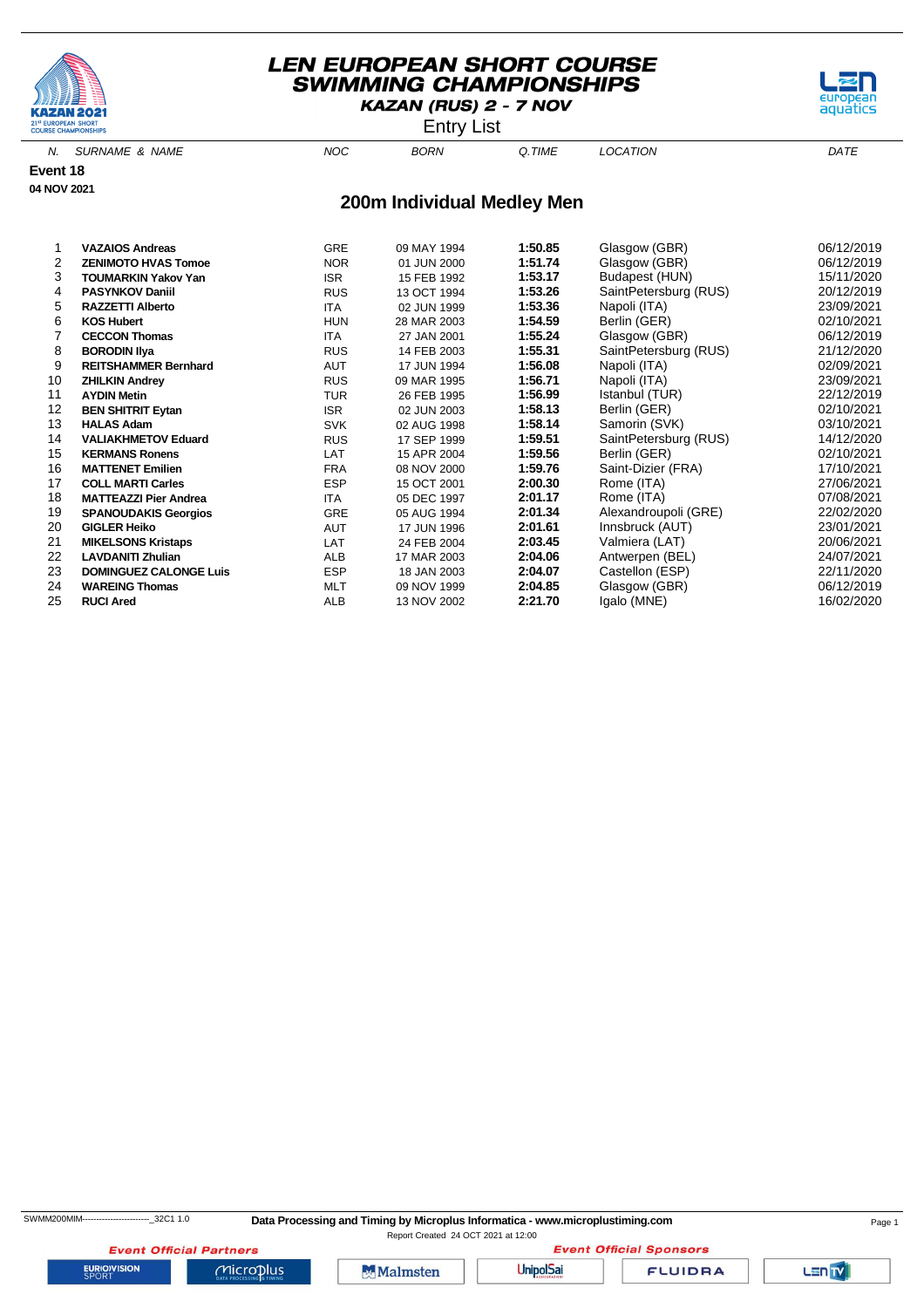

Entry List

aquati

N. SURNAME & NAME  $NOC$  BORN Q.TIME LOCATION DATE

**Event 19 04 NOV 2021**

#### **200m Breaststroke Women**

| 1  | <b>CHIKUNOVA Evgenija</b>      | <b>RUS</b> | 17 NOV 2004 | 2:17.57 | Napoli (ITA)          | 23/09/2021 |
|----|--------------------------------|------------|-------------|---------|-----------------------|------------|
| 2  | <b>TEMNIKOVA Maria</b>         | <b>RUS</b> | 17 NOV 1995 | 2:18.07 | SaintPetersburg (RUS) | 22/12/2020 |
| 3  | <b>CARRARO Martina</b>         | <b>ITA</b> | 21 JUN 1993 | 2:19.68 | Glasgow (GBR)         | 08/12/2019 |
| 4  | <b>HORSKA Kristyna</b>         | <b>CZE</b> | 30 SEP 1997 | 2:19.88 | Skopje (MKD)          | 17/10/2020 |
| 5  | <b>FANGIO Francesca</b>        | <b>ITA</b> | 17 AUG 1995 | 2:19.97 | Glasgow (GBR)         | 08/12/2019 |
| 6  | <b>VOZEL Tjasa</b>             | <b>SLO</b> | 14 JUL 1994 | 2:20.99 | Glasgow (GBR)         | 08/12/2019 |
| 7  | <b>VALL MONTERO Jessica</b>    | <b>ESP</b> | 22 NOV 1988 | 2:21.19 | Castellon (ESP)       | 20/11/2020 |
| 8  | <b>MAMIE Lisa</b>              | SUI        | 27 OCT 1998 | 2:21.20 | Glasgow (GBR)         | 08/12/2019 |
| 9  | <b>CASTIGLIONI Arianna</b>     | <b>ITA</b> | 15 AUG 1997 | 2:21.38 | Napoli (ITA)          | 04/09/2021 |
| 10 | <b>ZMUSHKA Alina</b>           | <b>BLR</b> | 05 JAN 1997 | 2:21.40 | Brest (BLR)           | 17/12/2020 |
| 11 | <b>JEFIMOVA Eneli</b>          | <b>EST</b> | 27 DEC 2006 | 2:22.20 | Berlin (GER)          | 01/10/2021 |
| 12 | <b>GUNES Viktoria Zeynep</b>   | <b>TUR</b> | 19 JUN 1998 | 2:22.23 | Budapest (HUN)        | 07/10/2021 |
| 13 | <b>TETEREVKOVA Kotryna</b>     | LTU        | 23 JAN 2002 | 2:22.66 | Napoli (ITA)          | 18/09/2021 |
| 14 | <b>LAHTINEN Laura</b>          | <b>FIN</b> | 03 JUN 2003 | 2:22.76 | Tampere (FIN)         | 15/12/2019 |
| 14 | <b>GODUN Nika</b>              | <b>RUS</b> | 04 MAR 1997 | 2:22.76 | SaintPetersburg (RUS) | 19/12/2020 |
| 16 | <b>BELONOGOFF Tatiana</b>      | <b>RUS</b> | 16 JUL 2001 | 2:22.79 | Napoli (ITA)          | 09/09/2021 |
| 17 | <b>RYBAK-ANDERSEN Clara</b>    | <b>DEN</b> | 18 DEC 2003 | 2:23.00 | Kastrup (DEN)         | 07/11/2020 |
| 18 | <b>COLLEOU Stina Kajsa</b>     | <b>NOR</b> | 04 JUL 1993 | 2:23.33 | Lambertseter (NOR)    | 29/05/2021 |
| 19 | <b>TRNIKOVA Nikoleta</b>       | <b>SVK</b> | 29 JUL 2002 | 2:23.82 | Samorin (SVK)         | 19/02/2021 |
| 20 | <b>SCHOUTEN Tes</b>            | <b>NED</b> | 31 DEC 2000 | 2:24.04 | Budapest (HUN)        | 07/10/2021 |
| 21 | <b>PAMMER Cornelia</b>         | <b>AUT</b> | 09 JUL 2000 | 2:24.22 | Graz (AUT)            | 14/12/2019 |
| 22 | <b>BLAZEVIC Ana</b>            | CRO        | 24 JUN 2003 | 2:24.36 | Sibenik (CRO)         | 17/10/2021 |
| 23 | <b>ROMANJUK Maria</b>          | <b>EST</b> | 15 AUG 1996 | 2:24.45 | Glasgow (GBR)         | 08/12/2019 |
| 24 | <b>MAYNE Molly</b>             | <b>IRL</b> | 20 AUG 2005 | 2:24.51 | Doha (QAT)            | 21/10/2021 |
| 25 | <b>SCHULZE Nele</b>            | <b>GER</b> | 20 FEB 2004 | 2:24.69 | Berlin (GER)          | 01/10/2021 |
| 26 | <b>RUUSKA Martta</b>           | <b>FIN</b> | 05 JUN 2003 | 2:24.87 | Espoo (FIN)           | 01/07/2021 |
| 27 | <b>DELMAS Justine</b>          | <b>FRA</b> | 06 MAR 2005 | 2:25.12 | Rome (ITA)            | 08/07/2021 |
| 28 | <b>CARRASCO CADENS Emma</b>    | <b>ESP</b> | 31 DEC 2005 | 2:25.16 | Castellon (ESP)       | 20/11/2020 |
| 29 | <b>OEZKAN Hazal</b>            | <b>TUR</b> | 04 FEB 2003 | 2:26.00 | Istanbul (TUR)        | 31/07/2021 |
| 30 | <b>VADOVICOVA Nina</b>         | <b>SVK</b> | 01 OCT 2003 | 2:26.56 | Budapest (HUN)        | 07/10/2021 |
| 31 | <b>THORMALM Klara</b>          | <b>SWE</b> | 29 MAR 1998 | 2:26.64 | Glasgow (GBR)         | 08/12/2019 |
| 32 | <b>RODRIGUEZ SANCHEZ Laura</b> | <b>ESP</b> | 01 FEB 2004 | 2:26.73 | Alcala (ESP)          | 24/04/2021 |
| 33 | <b>FAST Emelie</b>             | <b>SWE</b> | 20 FEB 2004 | 2:28.38 | Budapest (HUN)        | 20/05/2021 |
| 34 | <b>PIECHOWICZ Karolina</b>     | POL        | 12 JAN 2005 | 2:33.65 | Warsaw (POL)          | 18/07/2021 |
| 35 | <b>KREUNDL Lena</b>            | <b>AUT</b> | 19 SEP 1997 | 2:33.86 | Budapest (HUN)        | 25/07/2020 |
| 36 | <b>HASHORVA Telma</b>          | <b>ALB</b> | 06 DEC 2005 | 2:43.53 | Skopje (MKD)          | 15/11/2020 |

**EURIOVISION** 

**Event Official Partners** 

 $Microplus$ 

Malmsten

**Event Official Sponsors UnipolSai** 

**FLUIDRA**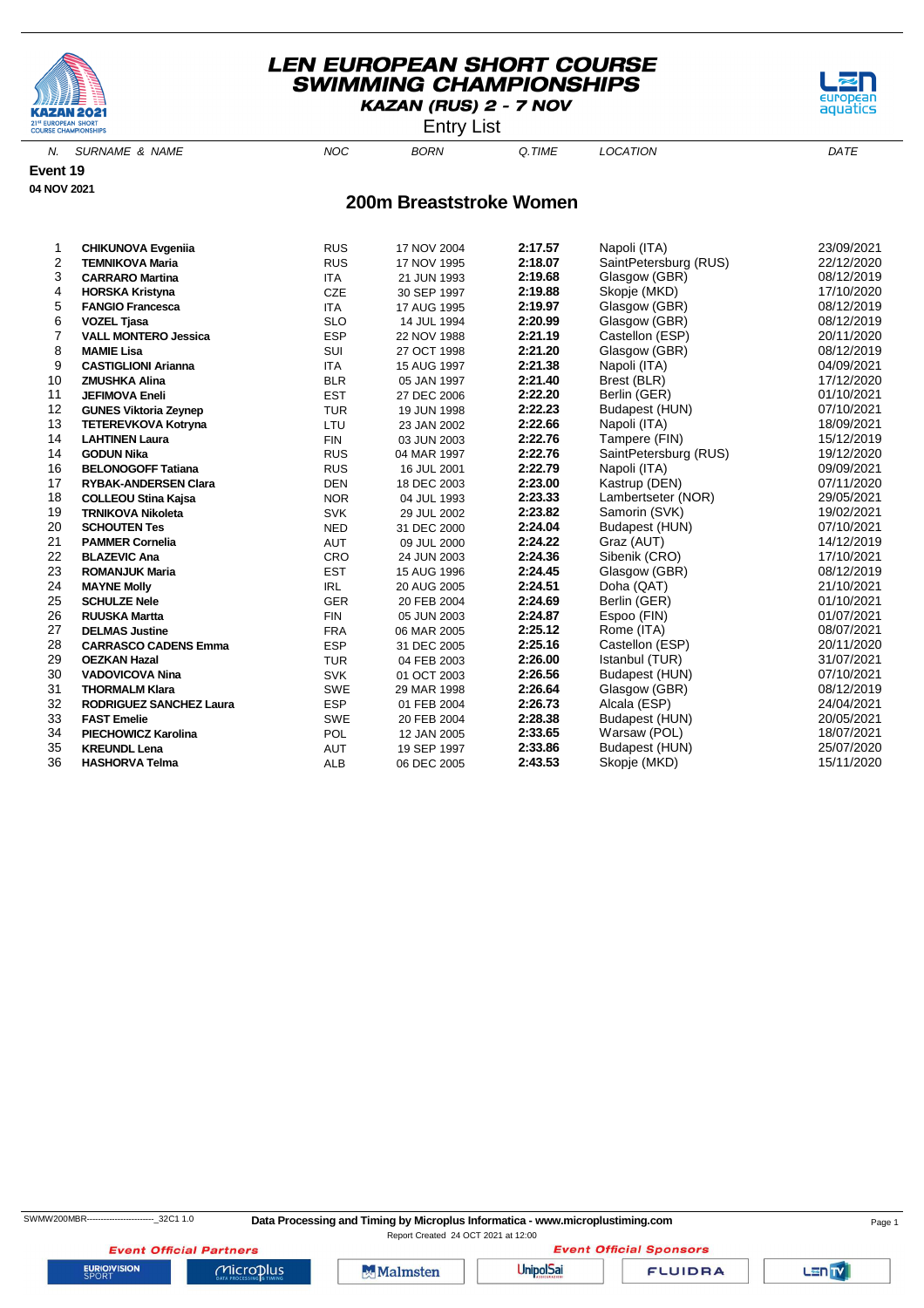





N. SURNAME & NAME DATE NOC BORN Q.TIME LOCATION DATE **100m Backstroke Men Event 20 04 NOV 2021**

| 1  | <b>KOLESNIKOV Kliment</b>     | <b>RUS</b> | 09 JUL 2000 | 48.58 | Budapest (HUN)        | 21/11/2020 |
|----|-------------------------------|------------|-------------|-------|-----------------------|------------|
| 2  | <b>RYLOV Evgeny</b>           | <b>RUS</b> | 23 SEP 1996 | 48.88 | SaintPetersburg (RUS) | 15/12/2020 |
| 3  | <b>GLINTA Robert-Andrei</b>   | <b>ROU</b> | 18 APR 1997 | 49.60 | Napoli (ITA)          | 26/09/2021 |
| 4  | <b>KAWECKI Radoslaw</b>       | <b>POL</b> | 16 AUG 1991 | 49.98 | Budapest (HUN)        | 06/11/2020 |
| 5  | <b>RIVOLTA Matteo</b>         | <b>ITA</b> | 16 NOV 1991 | 50.29 | Napoli (ITA)          | 26/09/2021 |
| 6  | <b>MORA Lorenzo</b>           | <b>ITA</b> | 30 SEP 1998 | 50.33 | Napoli (ITA)          | 25/09/2021 |
| 6  | <b>SABBIONI Simone</b>        | <b>ITA</b> | 03 OCT 1996 | 50.33 | Glasgow (GBR)         | 06/12/2019 |
| 8  | <b>STASELOVICH Viktar</b>     | <b>BLR</b> | 28 MAY 1994 | 50.50 | Brest (BLR)           | 19/12/2020 |
| 9  | <b>CHRISTOU Apostolos</b>     | <b>GRE</b> | 01 NOV 1996 | 50.55 | Glasgow (GBR)         | 06/12/2019 |
| 10 | <b>TARASEVICH Grigory</b>     | <b>RUS</b> | 01 AUG 1995 | 50.64 | Napoli (ITA)          | 26/09/2021 |
| 11 | <b>BRAUNSCHWEIG Ole</b>       | <b>GER</b> | 15 NOV 1997 | 50.69 | Napoli (ITA)          | 30/09/2021 |
| 12 | <b>CECCON Thomas</b>          | <b>ITA</b> | 27 JAN 2001 | 50.71 | Napoli (ITA)          | 26/08/2021 |
| 13 | <b>FRANTA Tomas</b>           | <b>CZE</b> | 18 APR 1998 | 50.74 | Glasgow (GBR)         | 05/12/2019 |
| 14 | <b>SAMUSENKO Pavel</b>        | <b>RUS</b> | 09 AUG 2001 | 51.11 | SaintPetersburg (RUS) | 21/12/2020 |
| 15 | <b>LIE Markus</b>             | <b>NOR</b> | 21 JUN 1995 | 51.24 | Glasgow (GBR)         | 05/12/2019 |
| 16 | <b>SKIERKA Jakub</b>          | <b>POL</b> | 04 OCT 1998 | 51.28 | OstrowiecSw (POL)     | 22/12/2019 |
| 17 | <b>HOEKFELT Gustav</b>        | <b>SWE</b> | 30 AUG 1994 | 51.65 | Stockholm (SWE)       | 29/05/2021 |
| 18 | <b>LELLE Armin Evert</b>      | <b>EST</b> | 21 JUN 1999 | 51.67 | Tallinn (EST)         | 22/12/2020 |
| 19 | <b>GOER Rasim Ogulcan</b>     | <b>TUR</b> | 19 OCT 1998 | 51.77 | Istanbul (TUR)        | 23/12/2020 |
| 20 | <b>MASIUK Ksawery</b>         | <b>POL</b> | 17 DEC 2004 | 51.89 | Gliwice (POL)         | 13/12/2020 |
| 21 | <b>AYDIN Metin</b>            | <b>TUR</b> | 26 FEB 1995 | 52.26 | Istanbul (TUR)        | 20/12/2019 |
| 22 | <b>SPANOUDAKIS Georgios</b>   | <b>GRE</b> | 05 AUG 1994 | 52.29 | Halandri (GRE)        | 16/10/2021 |
| 23 | <b>ZAITSEV Daniel</b>         | <b>EST</b> | 13 DEC 1997 | 52.98 | Tallinn (EST)         | 14/07/2021 |
| 24 | <b>MAKINEN Kalle</b>          | <b>FIN</b> | 14 MAR 2002 | 52.99 | Tampere (FIN)         | 09/10/2021 |
| 25 | <b>BRANNKARR Ronny</b>        | <b>FIN</b> | 11 JUL 2002 | 53.05 | Tampere (FIN)         | 09/10/2021 |
| 25 | <b>MATHIEU Geoffroy</b>       | <b>FRA</b> | 01 JUN 1997 | 53.05 | Angers (FRA)          | 13/12/2019 |
| 27 | <b>TEKIN Doruk</b>            | <b>TUR</b> | 21 DEC 1994 | 53.53 | Istanbul (TUR)        | 20/12/2019 |
| 28 | <b>HERLEM Antoine</b>         | <b>FRA</b> | 19 MAY 1999 | 54.01 | Angers (FRA)          | 13/12/2019 |
| 29 | <b>MANNES Max</b>             | <b>LUX</b> | 19 NOV 1997 | 54.10 | Glasgow (GBR)         | 05/12/2019 |
| 30 | <b>MARAANA Adam</b>           | <b>ISR</b> | 07 JUL 2003 | 54.44 | Netanya (ISR)         | 27/12/2019 |
| 31 | <b>SENICA PAVLETIC Primoz</b> | <b>SLO</b> | 14 JAN 2001 | 54.49 | Ljubljana (SLO)       | 25/01/2020 |
| 32 | <b>VASHAKIDZE Akaki</b>       | GEO        | 29 JAN 1998 |       |                       |            |
| 32 | <b>GERCHIK David</b>          | <b>ISR</b> | 20 FEB 2001 |       |                       |            |

**Event Official Sponsors** 

**FLUIDRA** 

LENTY

**EURIOVISION** 

**Event Official Partners** 

 $Microplus$ 

**Malmsten** 

**UnipolSai**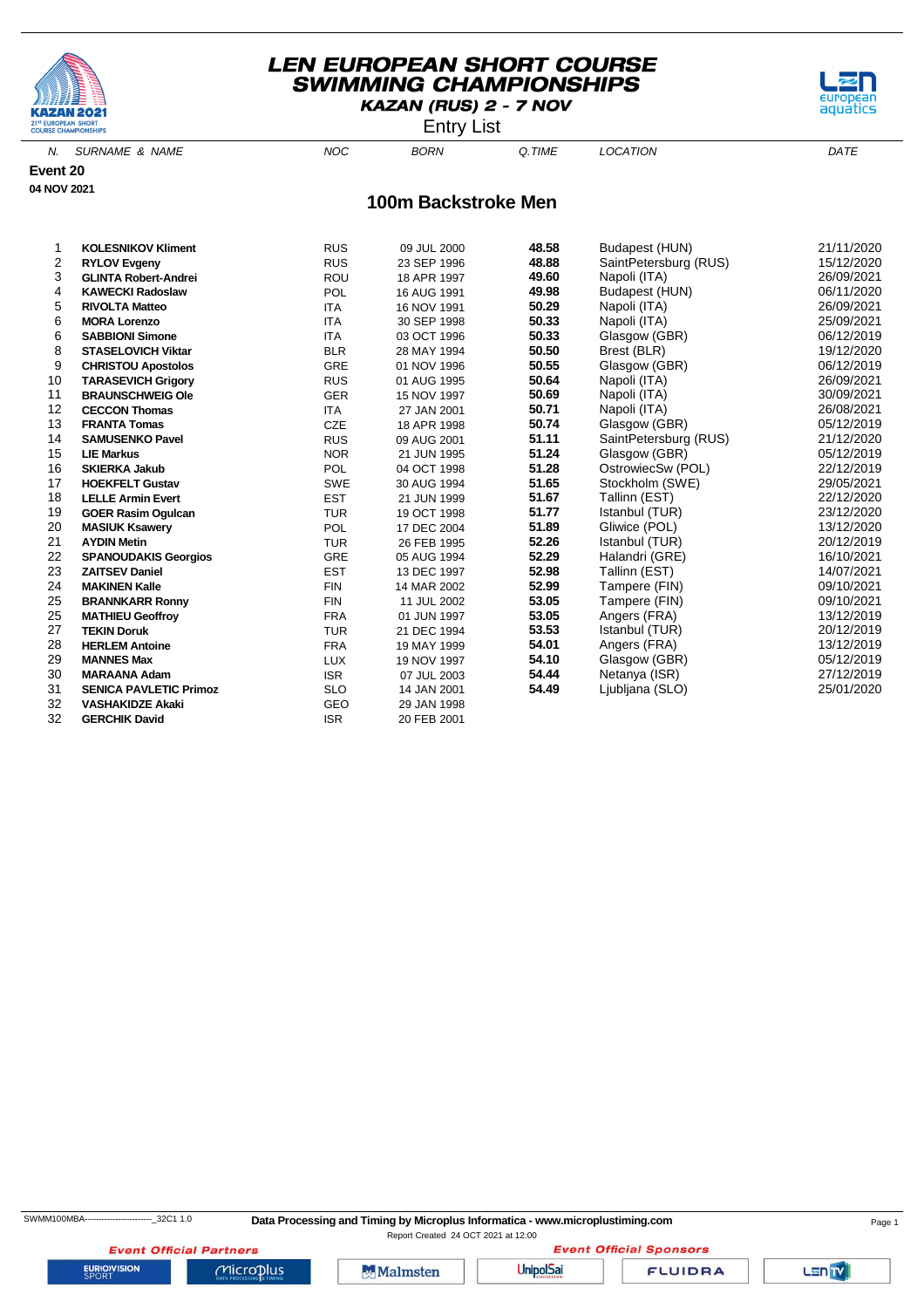

Entry List

aquati

N. SURNAME & NAME  $NOC$  BORN Q.TIME LOCATION DATE

**Event 21 04 NOV 2021**

#### **50m Backstroke Women**

| 1  | <b>TOUSSAINT Kira</b>           | <b>NED</b> | 22 MAY 1994 | 25.60 | Budapest (HUN)         | 14/11/2020 |
|----|---------------------------------|------------|-------------|-------|------------------------|------------|
| 2  | <b>JENSEN Julie Kepp</b>        | <b>DEN</b> | 03 JAN 2000 | 26.08 | Helsingoer (DEN)       | 14/12/2020 |
| 3  | <b>TCHORZ Alicja</b>            | POL        | 13 AUG 1992 | 26.16 | Glasgow (GBR)          | 07/12/2019 |
| 4  | <b>DE WAARD Maaike</b>          | <b>NED</b> | 11 OCT 1996 | 26.17 | Eindhoven (NED)        | 11/12/2020 |
| 5  | <b>KUBOVA BAUMRTOVA Simona</b>  | <b>CZE</b> | 24 AUG 1991 | 26.22 | Budapest (HUN)         | 14/11/2020 |
| 5  | <b>SCALIA Silvia</b>            | <b>ITA</b> | 16 JUL 1995 | 26.22 | Glasgow (GBR)          | 07/12/2019 |
| 7  | DI LIDDO Elena                  | <b>ITA</b> | 08 SEP 1993 | 26.39 | Napoli (ITA)           | 25/09/2021 |
| 8  | <b>SHKURDAI Anastasiya</b>      | <b>BLR</b> | 03 JAN 2003 | 26.47 | Brest (BLR)            | 17/12/2020 |
| 8  | <b>LOEYNING Ingeborg Vassba</b> | <b>NOR</b> | 13 SEP 2000 | 26.47 | Stavanger (NOR)        | 30/10/2020 |
| 10 | <b>PILHATSCH Caroline</b>       | <b>AUT</b> | 01 MAR 1999 | 26.49 | Glasgow (GBR)          | 07/12/2019 |
| 11 | <b>PEDA Paulina</b>             | POL        | 18 MAR 1998 | 26.50 | Napoli (ITA)           | 29/09/2021 |
| 12 | <b>PIGREE Analia</b>            | <b>FRA</b> | 31 JUL 2001 | 26.60 | Berlin (GER)           | 01/10/2021 |
| 13 | <b>GIELE Tessa</b>              | <b>NED</b> | 01 NOV 2002 | 26.69 | Berlin (GER)           | 01/10/2021 |
| 14 | <b>KURILKINA Aleksandra</b>     | <b>RUS</b> | 17 JUL 2005 | 26.94 | SaintPetersburg (RUS)  | 18/12/2020 |
| 15 | <b>ROSVALL Hanna</b>            | <b>SWE</b> | 10 FEB 2000 | 26.95 | Upplands-Vaesby (SWE)  | 25/09/2021 |
| 16 | <b>UPANNE Lotta</b>             | <b>FIN</b> | 30 MAY 1998 | 27.09 | Glasgow (GBR)          | 07/12/2019 |
| 17 | <b>KRAVCHENKO Marina</b>        | <b>RUS</b> | 18 SEP 2002 | 27.21 | SaintPetersburg (RUS)  | 17/12/2020 |
| 17 | <b>AVRAMOVA Ekaterina</b>       | <b>TUR</b> | 12 NOV 1991 | 27.21 | Istanbul (TUR)         | 22/12/2019 |
| 19 | <b>JUNEVIK Sara</b>             | SWE        | 14 FEB 2000 | 27.26 | Upplands-Vaesby (SWE)  | 25/09/2021 |
| 20 | <b>KULIASHOVA Anastasiya</b>    | <b>BLR</b> | 30 NOV 2001 | 27.33 | Brest (BLR)            | 17/12/2020 |
| 21 | <b>CHMYKHOVA Elizaveta</b>      | <b>RUS</b> | 06 MAY 2005 | 27.55 | SaintPetersburg (RUS)  | 20/12/2019 |
| 22 | <b>GRABOWSKI Lena</b>           | <b>AUT</b> | 10 SEP 2002 | 27.62 | Graz (AUT)             | 07/03/2021 |
| 23 | <b>ELIGUEL Sezin</b>            | <b>TUR</b> | 29 MAY 1999 | 27.75 | Istanbul (TUR)         | 22/12/2019 |
| 24 | <b>JALLOW Mimosa</b>            | <b>FIN</b> | 17 JUN 1994 | 27.80 | Kuopio (FIN)           | 19/06/2021 |
| 25 | <b>STANISAVLJEVIC Nina</b>      | <b>SRB</b> | 17 MAY 2004 | 27.91 | Berlin (GER)           | 01/10/2021 |
| 26 | <b>MENSING Jenny</b>            | GER        | 26 FEB 1986 | 28.00 | Glasgow (GBR)          | 08/12/2019 |
| 27 | <b>PANZIERA Margherita</b>      | <b>ITA</b> | 12 AUG 1995 | 28.04 | Budapest (HUN)         | 18/05/2021 |
| 28 | <b>OETZTUERK Sonnele</b>        | <b>GER</b> | 17 MAR 1998 | 28.07 | Wuppertal (GER)        | 26/09/2021 |
| 29 | <b>UGRAI Panna</b>              | <b>HUN</b> | 18 OCT 2004 | 28.18 | Hodmezovasarhely (HUN) | 16/10/2021 |
| 30 | <b>TOMA Federica</b>            | <b>ITA</b> | 20 JAN 2002 | 28.31 | Rome (ITA)             | 06/08/2021 |
| 31 | <b>HAUKSDOTTIR Steingerdur</b>  | <b>ISL</b> | 03 MAR 1996 | 28.52 | Reykjavik (ISL)        | 19/09/2020 |
| 32 | <b>SZABO FELTOTHY Eszter</b>    | <b>HUN</b> | 04 JAN 2002 | 29.07 | Kaposvar (HUN)         | 12/12/2019 |
| 32 | <b>BERNAT Laura</b>             | POL        | 28 SEP 2005 | 29.07 | Olsztyn (POL)          | 17/12/2020 |
| 34 | <b>KULJACA Jovana</b>           | <b>MNE</b> | 06 MAY 2004 | 32.08 | Dubrovnik (CRO)        | 19/05/2021 |
| 35 | <b>NTOUNTOUNAKI Anna</b>        | GRE        | 09 SEP 1995 |       |                        |            |
| 35 | <b>BAIKOVA Arina</b>            | LAT        | 21 SEP 2000 |       |                        |            |

**EURIOVISION** 

**Event Official Partners** 

 $Microplus$ 

Malmsten

Report Created 24 OCT 2021 at 12:00

**UnipolSai** 

**Event Official Sponsors** 

**FLUIDRA**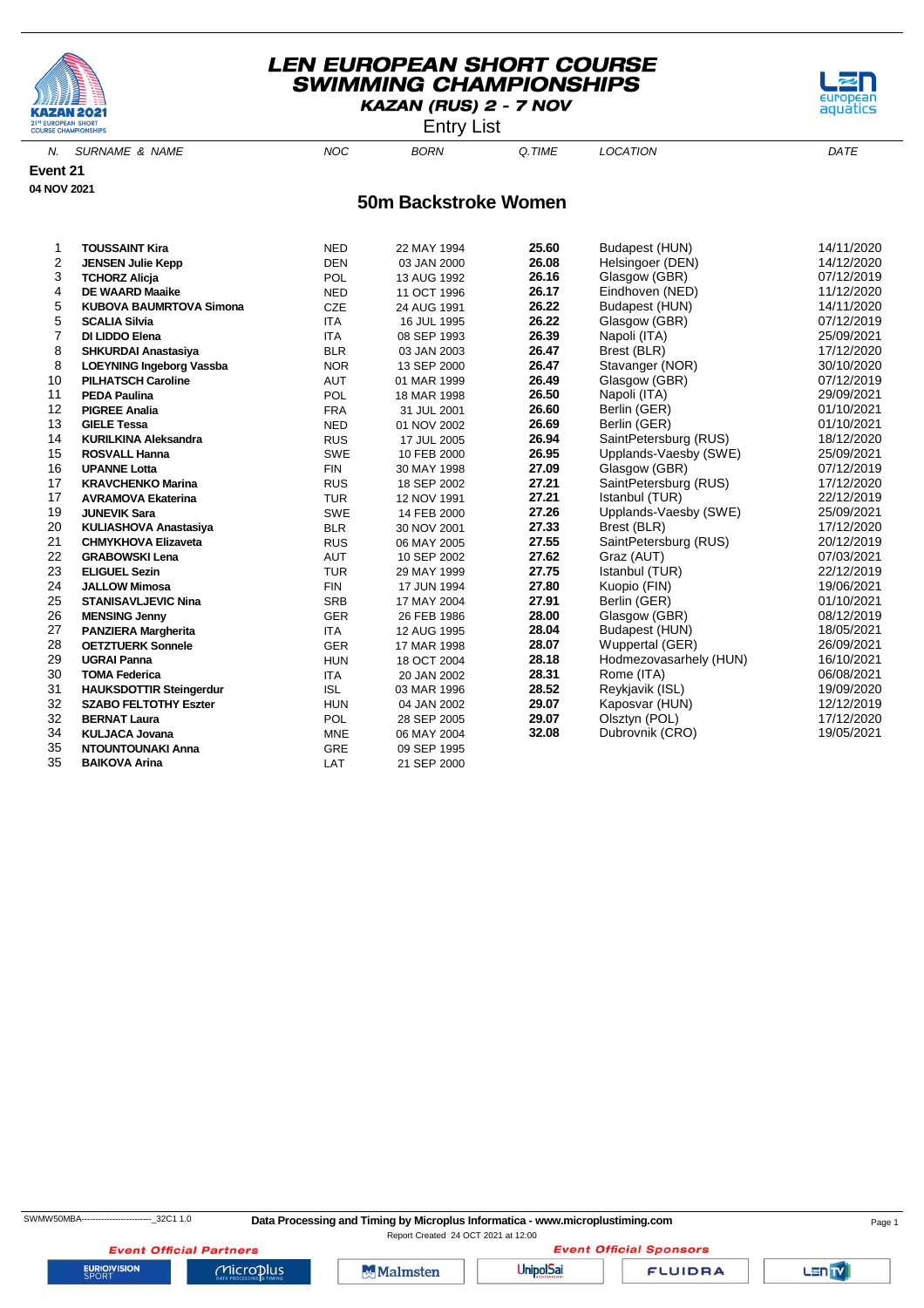

**Event 22 04 NOV 2021**

# **LEN EUROPEAN SHORT COURSE SWIMMING CHAMPIONSHIPS** KAZAN (RUS) 2 - 7 NOV

Entry List



#### 1 **ZENIMOTO HVAS Tomoe** NOR 01 JUN 2000 **1:50.62** Napoli (ITA) 19/09/2021 **HUN** 20 FEB 2000 **1:51.10** Budapest (HUN) 3 **RAZZETTI Alberto** ITA 02 JUN 1999 **1:51.15** Napoli (ITA) 24/09/2021 4 **IVANOV Antani A** BUL 17 JUL 1999 **1:52.96** Glasgow (GBR) 08/12/2019 5 **PAVLOV Egor** RUS 08 SEP 2001 **1:53.01** SaintPetersburg (RUS) 14/12/2020 6 **MAJERSKI Jakub** POL 18 AUG 2000 **1:53.02** Napoli (ITA) 26/09/2021 7 **PRIBYTOK Aleksandr RUS** 10 FEB 1996 **1:53.24** SaintPetersburg (RUS) 10 FEB 1996 **1:53.84** SaintPetersburg (RUS) 14:53.84 SaintPetersburg (RUS) 8 **ZHIKHAREV Petr** RUS 09 OCT 1999 **1:53.84** SaintPetersburg (RUS) 14/12/2020 9 **KOS Hubert** HUN 28 MAR 2003 **1:53.97** Berlin (GER) 02/10/2021 10 **GEMOV Ondrej** CZE 12 JUN 1999 **1:54.32** Plzen-Slovany (CZE) 15/10/2021 11 **LUNAK Sebastian** CZE 12 JAN 2002 **1:54.47** Plzen-Slovany (CZE) 15/10/2021 12 **CARINI Giacomo** ITA 02 JUL 1997 **1:54.71** Milan (ITA) 21/12/2020 13 **CHMIELEWSKI Krzysztof 13 CHMIELEWSKI Krzysztof 13** Tokyo (1907) **13/07/2007** 14 **TURAN Efe** TUR 17 SEP 2000 **1:55.73** Istanbul (TUR) 22/12/2020 15 **CHMIELEWSKI Michal** POL 08 JUN 2004 **1:56.66** Rome (ITA) 10/07/2021 16 **HOOGERWERF Tim** NED 18 NOV 2000 **1:57.28** Amsterdam (NED) 04/07/2021  $Z$ agreb (CRO) 18 **TOSCAN Marius** SUI 17 JAN 2002 **1:58.90** Sion (SUI) 14/11/2020 19 **KOUTNY David** CZE 10 SEP 2003 **2:02.69** Pardubice (CZE) 25/09/2021

**EURIOVISION** 

SWMM200MBF------------------------\_32C1 1.0 **Data Processing and Timing by Microplus Informatica - www.microplustiming.com** Page 1

Report Created 24 OCT 2021 at 12:00

**Event Official Partners**  $Microplus$ 

**Malmsten** 

**UnipolSai** 

**FLUIDRA** 

**Event Official Sponsors** 

Lenty

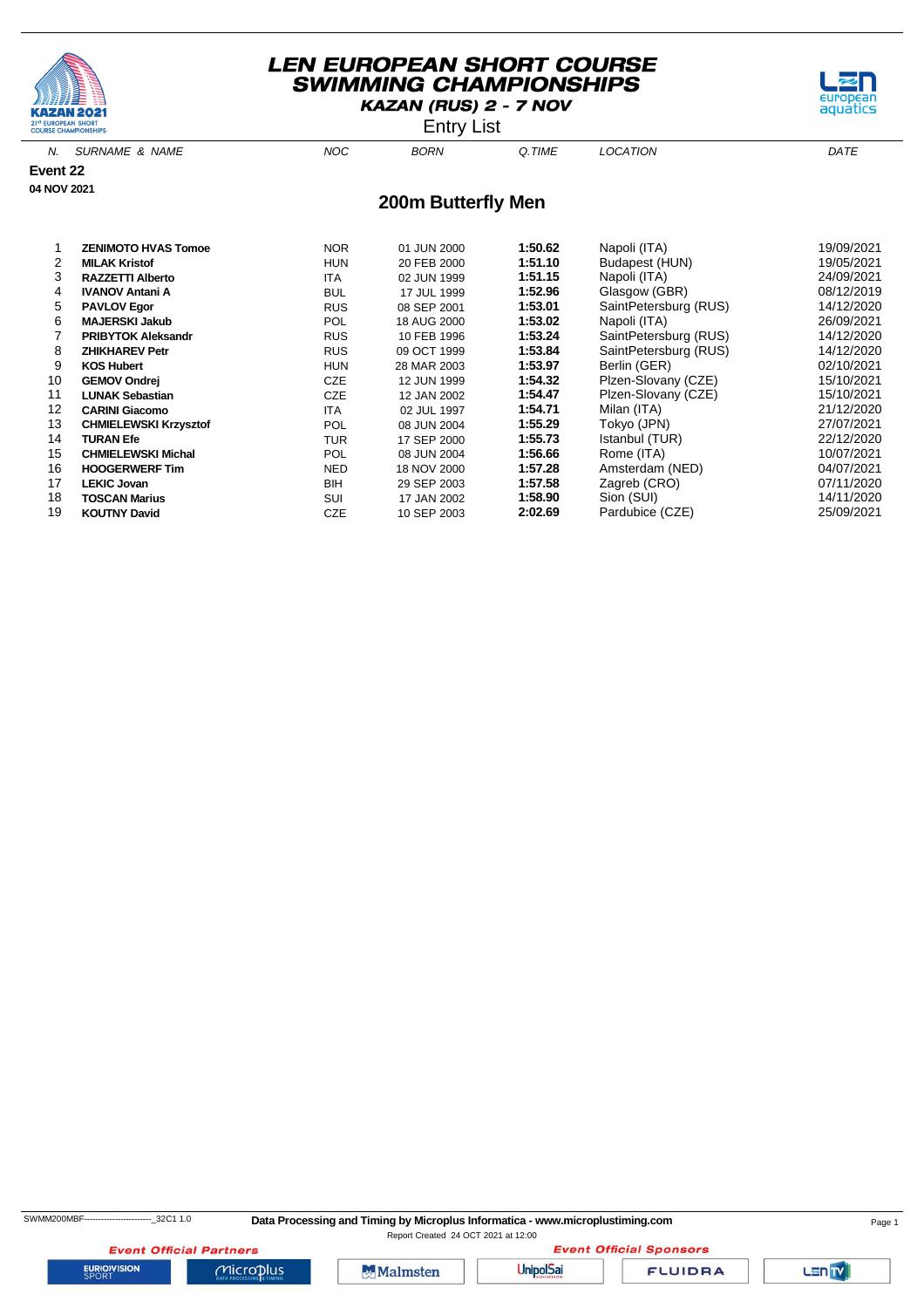

Entry List



N. RELAY NOC

**Event 23 04 NOV 2021**

# **4 x 50m Medley Women**

| 1  | <b>AUSTRIA</b>     | AUT        |
|----|--------------------|------------|
| 2  | <b>FINLAND</b>     | FIN        |
| 3  | <b>ITALY</b>       | ITA        |
| 4  | <b>NETHERLANDS</b> | NED        |
| 5  | <b>NORWAY</b>      | <b>NOR</b> |
| 6  | <b>POLAND</b>      | POL        |
| 7  | <b>RUSSIA</b>      | <b>RUS</b> |
| 8  | <b>SLOVAKIA</b>    | <b>SVK</b> |
| 9  | <b>SWEDEN</b>      | <b>SWE</b> |
| 10 | <b>TURKEY</b>      | TUR        |

SWMW4X50MMD---------------------------32C2 1.0 Data Processing and Timing by Microplus Informatica - www.microplustiming.com Page 1

Report Created 24 OCT 2021 at 12:00

**Event Official Partners EURIOVISION** 

 $Microplus$ 





**FLUIDRA** 

Lan<sub>TV</sub>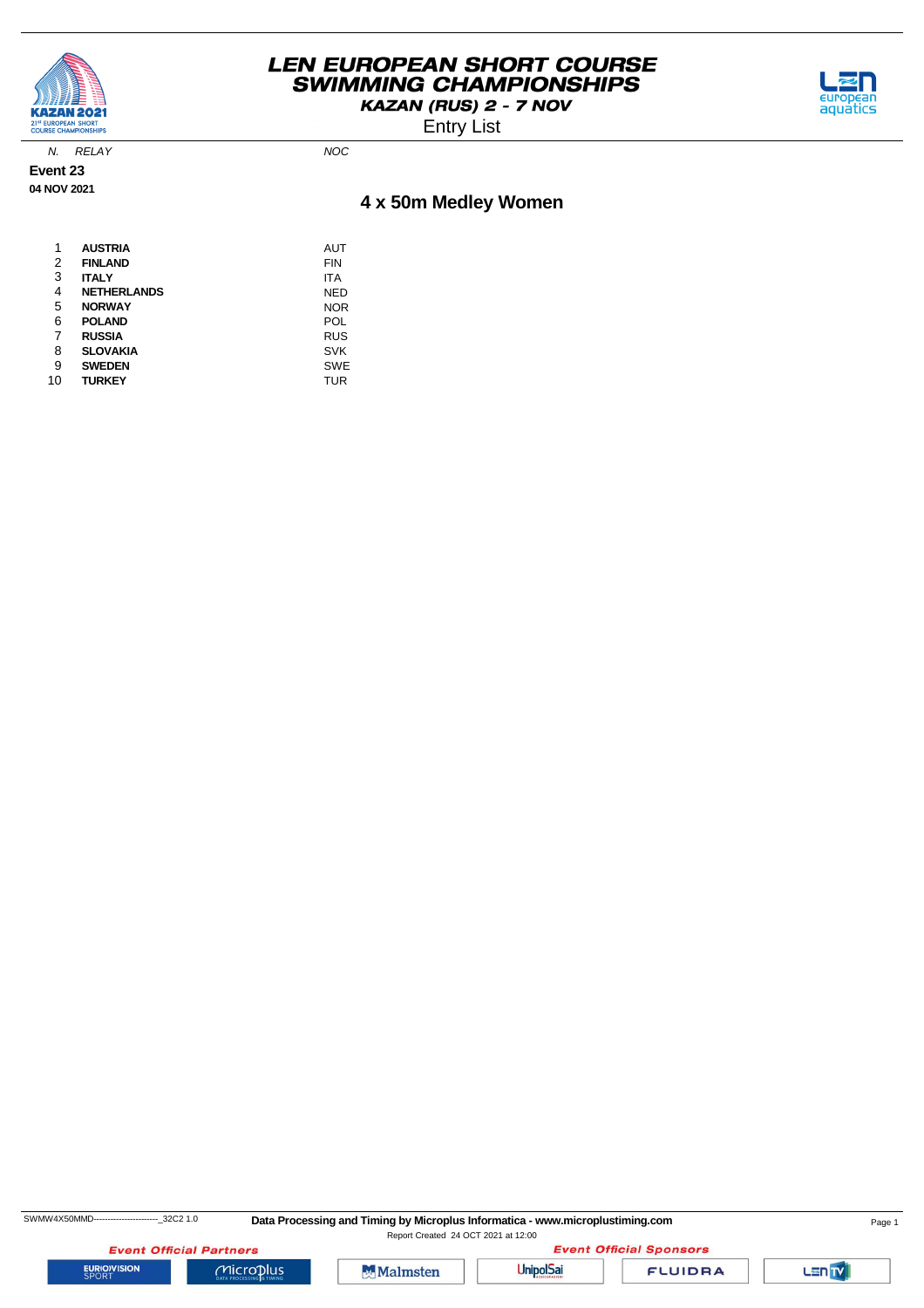

Entry List



|    | <b>CARAMIGNOLI Martina Rita</b> | ITA        | 25 MAY 1991 | 15:36.43 | Rome (ITA)            | 05/03/2021 |
|----|---------------------------------|------------|-------------|----------|-----------------------|------------|
| 3  | <b>KIRPICHNIKOVA Anastasia</b>  | <b>RUS</b> | 24 JUN 2000 | 15:41.88 | Angers (FRA)          | 12/12/2019 |
| 4  | <b>TUNCEL Merve</b>             | TUR        | 01 JAN 2005 | 15:45.29 | Istanbul (TUR)        | 22/12/2020 |
| 5  | <b>MIHALYVARI FARKAS Viktor</b> | <b>HUN</b> | 26 NOV 2003 | 16:02.26 | Tokyo (JPN)           | 26/07/2021 |
| 6  | <b>ERTAN Deniz</b>              | TUR        | 01 JAN 2004 | 16:03.89 | Istanbul (TUR)        | 22/12/2020 |
|    | <b>OTERO FERNANDEZ Paula</b>    | <b>ESP</b> | 30 MAR 2004 | 16:19.46 | LasPalmasDeG.C (ESP)  | 03/08/2021 |
| 8  | <b>MARTINEZ GUILLEN Angela</b>  | <b>ESP</b> | 18 MAR 2004 | 16:28.25 | Sabadell (ESP)        | 26/03/2021 |
| 9  | <b>HANQUET Lucie</b>            | <b>BEL</b> | 11 OCT 2003 | 16:28.55 | Upplands-Vaesby (SWE) | 24/09/2021 |
| 10 | <b>FABIAN Bettina</b>           | <b>HUN</b> | 13 DEC 2004 | 16:29.68 | Rome (ITA)            | 10/07/2021 |
| 11 | <b>KHAILOVA Aleksandra</b>      | <b>RUS</b> | 21 DEC 2004 | 16:35.38 | Kazan (RUS)           | 29/10/2020 |
| 12 | <b>GATT Sasha</b>               | <b>MLT</b> | 22 JUN 2005 | 16:38.75 | Rome (ITA)            | 10/07/2021 |
| 13 | <b>BOSNJAK Klara</b>            | <b>CRO</b> | 27 MAY 2004 | 16:52.77 | Zagreb (CRO)          | 13/03/2021 |
| 14 | <b>HODGINS Grace</b>            | <b>IRL</b> | 05 MAR 2005 | 17:20.10 | Dublin (IRL)          | 15/12/2019 |
| 15 | <b>DANDE Sara</b>               | ALB        | 01 JAN 2005 | 19:03.99 | Durres (KOS)          | 18/06/2021 |

**EURIOVISION** 

SWMW1500MFR-----------------------\_32C1 1.0 **Data Processing and Timing by Microplus Informatica - www.microplustiming.com** Page 1

Report Created 24 OCT 2021 at 12:00**Event Official Sponsors** 

 $MicroD<sub>lus</sub>$ 

**Event Official Partners** 



**UnipolSai** 

**FLUIDRA** 

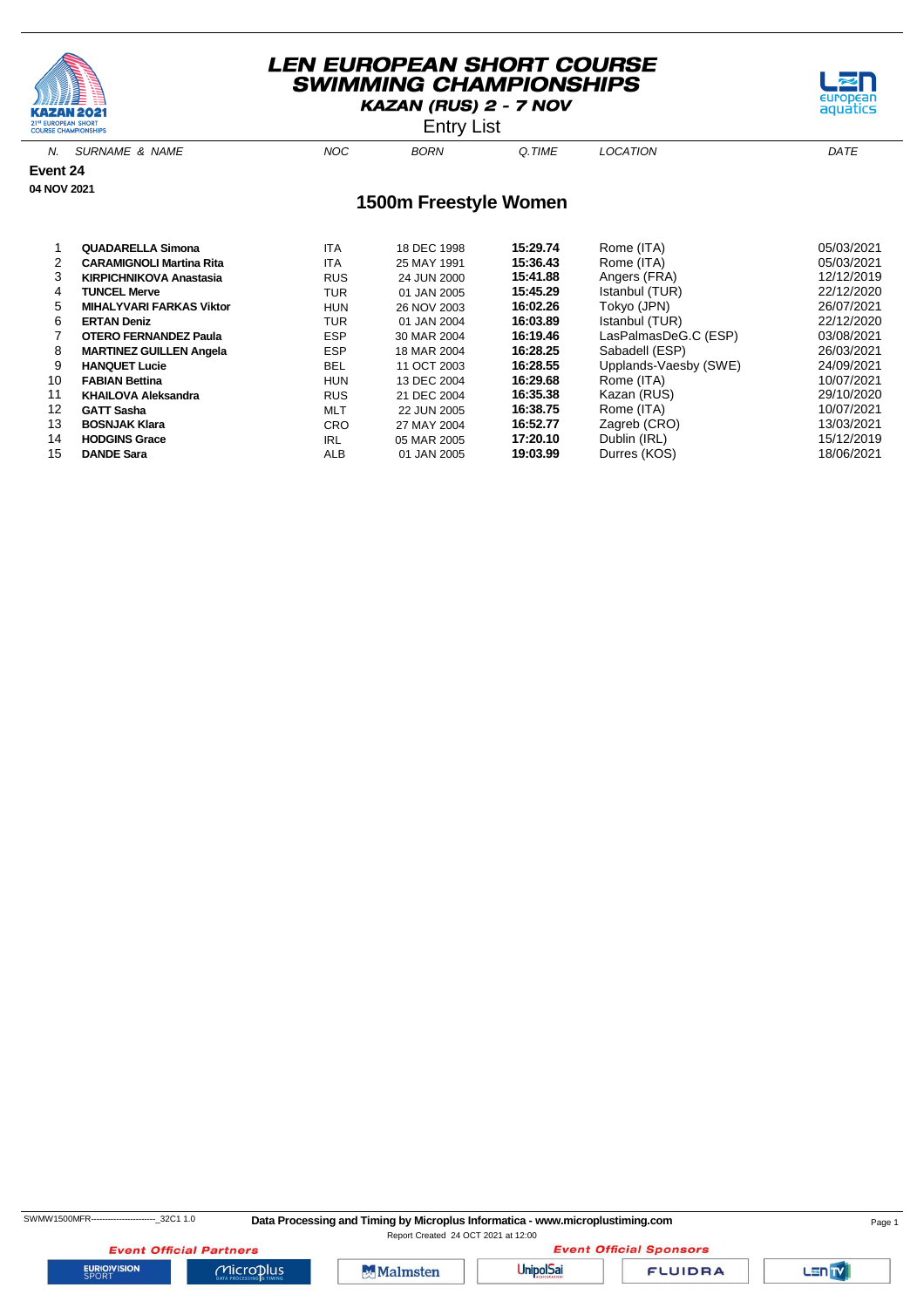

Entry List

aquatics

N. SURNAME & NAME  $NOC$  BORN Q.TIME LOCATION DATE

**Event 25 05 NOV 2021**

#### **100m Backstroke Women**

| 1              | <b>TOUSSAINT Kira</b>           | <b>NED</b> | 22 MAY 1994 | 55.17   | Glasgow (GBR)            | 04/12/2019 |
|----------------|---------------------------------|------------|-------------|---------|--------------------------|------------|
| $\overline{2}$ | <b>KAMENEVA Maria</b>           | <b>RUS</b> | 27 MAY 1999 | 56.10   | Glasgow (GBR)            | 05/12/2019 |
| 3              | <b>PANZIERA Margherita</b>      | <b>ITA</b> | 12 AUG 1995 | 56.57   | Glasgow (GBR)            | 04/12/2019 |
| 4              | <b>KUBOVA BAUMRTOVA Simona</b>  | <b>CZE</b> | 24 AUG 1991 | 56.70   | Glasgow (GBR)            | 04/12/2019 |
| 5              | <b>DE WAARD Maaike</b>          | <b>NED</b> | 11 OCT 1996 | 57.09   | Budapest (HUN)           | 08/10/2021 |
| 6              | <b>LOEYNING Ingeborg Vassba</b> | <b>NOR</b> | 13 SEP 2000 | 57.15   | Napoli (ITA)             | 25/09/2021 |
| 7              | <b>VASKINA Daria</b>            | <b>RUS</b> | 10 OCT 2002 | 57.36   | SaintPetersburg (RUS)    | 15/12/2020 |
| 8              | <b>PEDA Paulina</b>             | POL        | 18 MAR 1998 | 57.40   | Napoli (ITA)             | 26/09/2021 |
| 9              | <b>SCALIA Silvia</b>            | <b>ITA</b> | 16 JUL 1995 | 57.51   | Glasgow (GBR)            | 04/12/2019 |
| 10             | <b>AVRAMOVA Ekaterina</b>       | <b>TUR</b> | 12 NOV 1991 | 57.96   | Istanbul (TUR)           | 20/12/2019 |
| 11             | <b>ROSVALL Hanna</b>            | <b>SWE</b> | 10 FEB 2000 | 58.05   | Glasgow (GBR)            | 04/12/2019 |
| 12             | <b>UPANNE Lotta</b>             | <b>FIN</b> | 30 MAY 1998 | 58.06   | Espoo (FIN)              | 01/07/2021 |
| 13             | <b>BURIAN Kata</b>              | <b>HUN</b> | 17 JAN 1995 | 58.88   | Kaposvar (HUN)           | 11/12/2019 |
| 14             | <b>PILHATSCH Caroline</b>       | <b>AUT</b> | 01 MAR 1999 | 59.03   | Budapest (HUN)           | 19/10/2020 |
| 15             | <b>KRAVCHENKO Marina</b>        | <b>RUS</b> | 18 SEP 2002 | 59.07   | SaintPetersburg (RUS)    | 22/12/2020 |
| 16             | <b>GRABOWSKI Lena</b>           | <b>AUT</b> | 10 SEP 2002 | 59.13   | Graz (AUT)               | 06/03/2021 |
| 17             | <b>TOMA Federica</b>            | <b>ITA</b> | 20 JAN 2002 | 59.43   | Giovinazzo-Taranto (ITA) | 24/04/2021 |
| 18             | <b>MENSING Jenny</b>            | <b>GER</b> | 26 FEB 1986 | 59.48   | Glasgow (GBR)            | 04/12/2019 |
| 19             | <b>GAETANI Erika</b>            | <b>ITA</b> | 05 OCT 2004 | 59.61   | Taranto (ITA)            | 14/03/2021 |
| 20             | <b>UGRAI Panna</b>              | <b>HUN</b> | 18 OCT 2004 | 59.63   | Hodmezovasarhely (HUN)   | 17/10/2021 |
| 21             | <b>OETZTUERK Sonnele</b>        | <b>GER</b> | 17 MAR 1998 | 59.83   | Wuppertal (GER)          | 25/09/2021 |
| 22             | <b>PIGREE Analia</b>            | <b>FRA</b> | 31 JUL 2001 | 59.91   | Berlin (GER)             | 02/10/2021 |
| 23             | <b>JALLOW Mimosa</b>            | <b>FIN</b> | 17 JUN 1994 | 1:00.06 | Tokyo (JPN)              | 25/07/2021 |
| 24             | <b>CHMYKHOVA Elizaveta</b>      | <b>RUS</b> | 06 MAY 2005 | 1:00.17 | SaintPetersburg (RUS)    | 14/12/2020 |
| 25             | <b>ELIGUEL Sezin</b>            | <b>TUR</b> | 29 MAY 1999 | 1:00.23 | Istanbul (TUR)           | 20/12/2019 |
| 26             | <b>SEGEL Janja</b>              | <b>SLO</b> | 17 JUN 2001 | 1:00.41 | Glasgow (GBR)            | 04/12/2019 |
| 27             | <b>BERNAT Laura</b>             | POL        | 28 SEP 2005 | 1:00.63 | Lodz (POL)               | 13/12/2020 |
| 28             | <b>SZABO FELTOTHY Eszter</b>    | <b>HUN</b> | 04 JAN 2002 | 1:01.08 | Kaposvar (HUN)           | 14/12/2019 |
| 29             | <b>STANISAVLJEVIC Nina</b>      | <b>SRB</b> | 17 MAY 2004 | 1:02.57 | Kikinda (SRB)            | 14/12/2019 |
| 30             | <b>BAIKOVA Arina</b>            | LAT        | 21 SEP 2000 | 1:03.11 | Budapest (HUN)           | 23/05/2021 |
| 31             | <b>HAUKSDOTTIR Steingerdur</b>  | <b>ISL</b> | 03 MAR 1996 | 1:03.52 | Torshavn (FAR)           | 30/11/2019 |
| 32             | <b>GANGL Nina</b>               | <b>AUT</b> | 04 DEC 2003 | 1:03.79 | Budapest (HUN)           | 08/10/2021 |

**EURIOVISION** 

**UnipolSai** 

**Event Official Sponsors FLUIDRA** 

LENTY

**Event Official Partners**  $Microplus$ 

Malmsten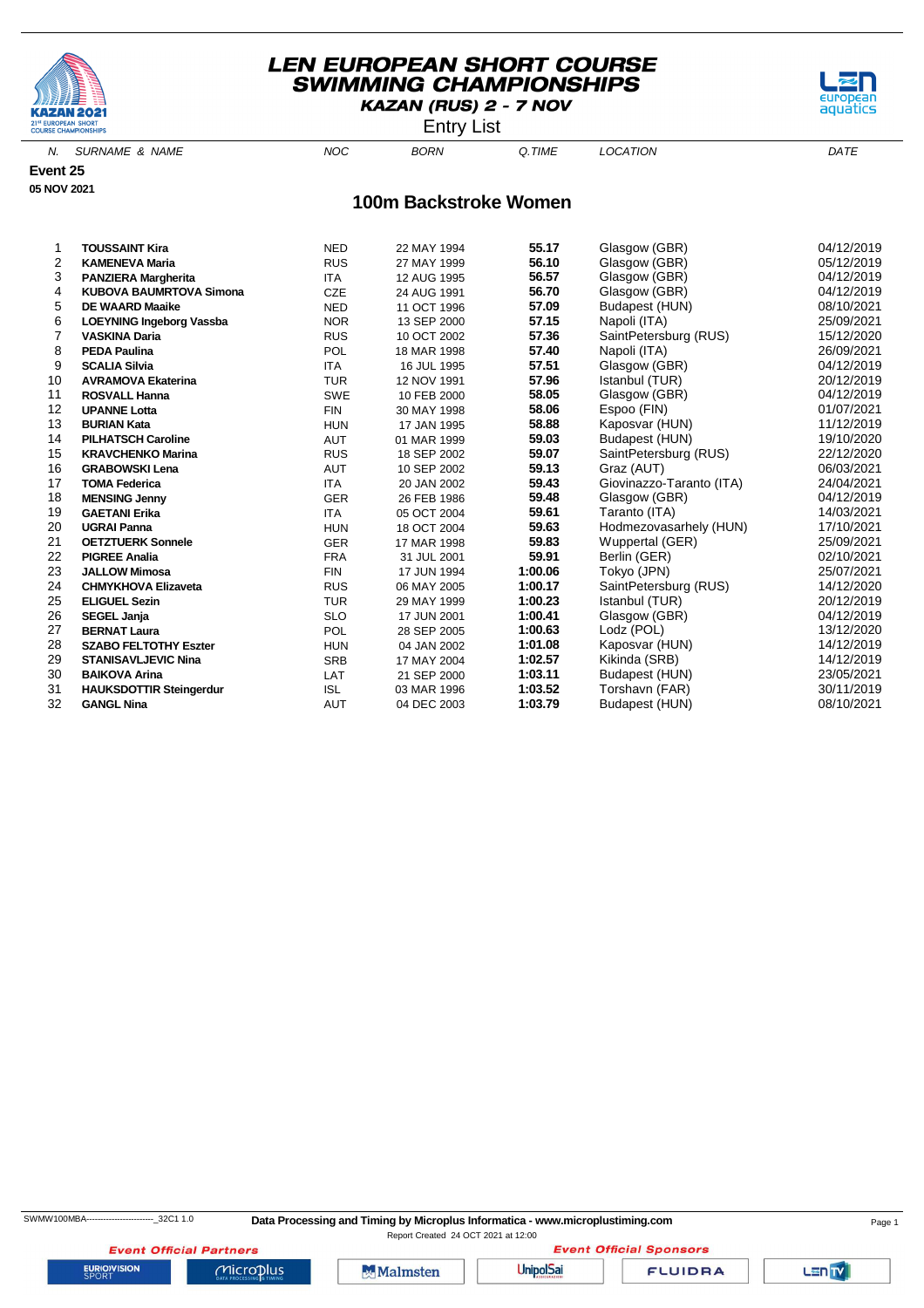

Entry List



N. SURNAME & NAME  $NOC$  BORN Q.TIME LOCATION DATE

**Event 26**

**05 NOV 2021**

#### **200m Freestyle Men**

| 1              | <b>SHCHEGOLEV Aleksandr</b>     | <b>RUS</b> | 06 APR 2002 | 1:41.79 | SaintPetersburg (RUS)     | 15/12/2020 |
|----------------|---------------------------------|------------|-------------|---------|---------------------------|------------|
| $\overline{2}$ | <b>KROON Luc</b>                | <b>NED</b> | 30 AUG 2001 | 1:42.56 | Amsterdam (NED)           | 18/10/2020 |
| 2              | <b>GIREV Ivan</b>               | <b>RUS</b> | 29 JUN 2000 | 1:42.56 | SaintPetersburg (RUS)     | 22/12/2020 |
| 4              | <b>MILAK Kristof</b>            | <b>HUN</b> | 20 FEB 2000 | 1:42.61 | Budapest (HUN)            | 09/10/2021 |
| 5              | <b>MEGLI Filippo</b>            | <b>ITA</b> | 10 MAY 1997 | 1:42.77 | Glasgow (GBR)             | 05/12/2019 |
| 6              | <b>SHATALOV Daniil</b>          | <b>RUS</b> | 08 NOV 1999 | 1:43.22 | SaintPetersburg (RUS)     | 17/12/2020 |
| $\overline{7}$ | <b>BRZOSKOWSKI Maarten</b>      | <b>NED</b> | 19 SEP 1995 | 1:43.27 | Amsterdam (NED)           | 17/12/2020 |
| 8              | <b>CIAMPI Matteo</b>            | ITA.       | 03 NOV 1996 | 1:43.28 | Napoli (ITA)              | 26/09/2021 |
| 9              | <b>KRASNYKH Alexander</b>       | <b>RUS</b> | 19 JUN 1995 | 1:44.00 | Budapest (HUN)            | 25/10/2020 |
| 10             | <b>POTHAIN Jordan</b>           | <b>FRA</b> | 14 OCT 1994 | 1:44.08 | Angers (FRA)              | 14/12/2019 |
| 11             | <b>CASTRO VALLE Cesar</b>       | <b>ESP</b> | 31 MAY 1999 | 1:44.21 | Castellon (ESP)           | 20/11/2020 |
| 12             | <b>PIJNENBURG Stan</b>          | <b>NED</b> | 04 NOV 1996 | 1:44.30 | Berlin (GER)              | 03/10/2021 |
| 13             | DI COLA Stefano                 | <b>ITA</b> | 11 DEC 1998 | 1:44.40 | Roma-Frosinone (ITA)      | 20/12/2020 |
| 13             | <b>MAJERSKI Jakub</b>           | POL        | 18 AUG 2000 | 1:44.40 | Olsztyn (POL)             | 17/12/2020 |
| 15             | <b>LOKTEV Denis</b>             | <b>ISR</b> | 04 JUN 2000 | 1:44.63 | Netanya (ISR)             | 19/08/2020 |
| 16             | <b>POPOVICI David</b>           | ROU        | 15 SEP 2004 | 1:44.68 | Tokyo (JPN)               | 27/07/2021 |
| 17             | <b>SKAMAROSHKA Ruslan</b>       | <b>BLR</b> | 04 SEP 1997 | 1:45.17 | Brest (BLR)               | 18/12/2020 |
| 18             | <b>HOOGERWERF Tim</b>           | <b>NED</b> | 18 NOV 2000 | 1:45.18 | Amsterdam (NED)           | 04/07/2021 |
| 19             | <b>TURAN Efe</b>                | <b>TUR</b> | 17 SEP 2000 | 1:45.40 | Istanbul (TUR)            | 23/12/2020 |
| 20             | <b>TRAMPITSCH Alexander</b>     | AUT        | 05 FEB 1999 | 1:45.45 | Graz (AUT)                | 06/03/2021 |
| 21             | <b>GADGAARD Mikkel</b>          | <b>DEN</b> | 03 MAY 1999 | 1:45.63 | Glasgow (GBR)             | 05/12/2019 |
| 22             | <b>MAERTENS Lukas</b>           | <b>GER</b> | 27 DEC 2001 | 1:46.04 | Glasgow (GBR)             | 05/12/2019 |
| 23             | <b>DE TULLIO Marco</b>          | <b>ITA</b> | 21 SEP 2000 | 1:46.15 | Napoli (ITA)              | 03/09/2021 |
| 24             | <b>BRANNKARR Ronny</b>          | <b>FIN</b> | 11 JUL 2002 | 1:46.32 | Tampere (FIN)             | 15/12/2019 |
| 25             | <b>MANNES Max</b>               | <b>LUX</b> | 19 NOV 1997 | 1:46.37 | Ettelbruck (LUX)          | 25/10/2020 |
| 26             | <b>BOUCHAUT Joris</b>           | <b>FRA</b> | 27 JUN 1995 | 1:46.61 | Angers (FRA)              | 14/12/2019 |
| 27             | <b>LEKIC Jovan</b>              | BIH        | 29 SEP 2003 | 1:46.93 | BanjaLuka (BIH)           | 12/12/2020 |
| 28             | <b>CHOWANIEC Mateusz</b>        | <b>POL</b> | 03 OCT 2003 | 1:47.09 | Olsztyn (POL)             | 17/12/2020 |
| 29             | <b>LIE Markus</b>               | <b>NOR</b> | 21 JUN 1995 | 1:47.19 | Bergen (NOR)              | 20/03/2021 |
| 30             | <b>BRANDENBURGER Pit</b>        | <b>LUX</b> | 06 AUG 1995 | 1:47.26 | Glasgow (GBR)             | 05/12/2019 |
| 31             | <b>JOENTVEDT Jon</b>            | <b>NOR</b> | 28 JUL 2003 | 1:47.44 | Klepp (NOR)               | 01/05/2021 |
| 32             | <b>BOSKAN Saso</b>              | <b>SLO</b> | 12 DEC 2002 | 1:47.88 | Berlin (GER)              | 03/10/2021 |
| 33             | <b>NAVIKONIS Tomas</b>          | LTU        | 12 APR 2003 | 1:48.13 | Budapest (HUN)            | 09/10/2021 |
| 34             | <b>DOMINGUEZ CALONGE Luis</b>   | <b>ESP</b> | 18 JAN 2003 | 1:48.19 | Castellon (ESP)           | 22/11/2020 |
| 35             | <b>MARKOS Dimitrios</b>         | GRE        | 13 SEP 2001 | 1:48.88 | Athina-Thessaloniki (GRE) | 05/08/2020 |
| 36             | <b>PECIAR Tomas</b>             | <b>SVK</b> | 22 AUG 2002 | 1:49.09 | Bratislava (SVK)          | 31/07/2021 |
| 37             | <b>BEN SHITRIT Eytan</b>        | ISR.       | 02 JUN 2003 | 1:49.29 | Netanya (ISR)             | 19/08/2020 |
| 38             | <b>MIKELSONS Kristaps</b>       | LAT        | 24 FEB 2004 | 1:51.31 | Valmiera (LAT)            | 19/06/2021 |
| 39             | <b>GARACH BENITO Carlos</b>     | <b>ESP</b> | 25 JUL 2004 | 1:51.86 | Alcala (ESP)              | 25/04/2021 |
| 40             | <b>MIHAILOVS Jegors</b>         | LAT        | 12 APR 2004 | 1:52.29 | Valmiera (LAT)            | 19/06/2021 |
| 41             | <b>PUEBLA MARTINEZ Alejandr</b> | <b>ESP</b> | 26 NOV 2002 | 1:53.50 | LasPalmasG.C (ESP)        | 15/02/2020 |
| 42             | <b>KUKHALASHVILI Luka</b>       | GEO        | 17 OCT 2002 | 1:53.51 | Oaka (GRE)                | 28/05/2021 |
| 43             | <b>CACHIA Dylan</b>             | <b>MLT</b> | 15 SEP 2001 | 1:53.74 | Gzira (MLT)               | 15/07/2021 |
| 44             | <b>LOMERO ARENAS Tomas</b>      | AND        | 05 JUL 2001 | 1:53.96 | Glasgow (GBR)             | 05/12/2019 |
| 45             | <b>GARGOVIC Ado</b>             | <b>MNE</b> | 15 JUL 1998 | 1:54.01 | Igalo (MNE)               | 15/02/2020 |
| 46             | <b>VASHAKIDZE Akaki</b>         | GEO        | 29 JAN 1998 | 1:54.04 | Oaka (GRE)                | 28/05/2021 |
| 47             | <b>ABESADZE David</b>           | GEO        | 05 JUL 2002 | 1:55.20 | Budapest (HUN)            | 20/05/2021 |
| 48             | <b>STANCU Vlad-Stefan</b>       | ROU        | 13 AUG 2005 | 1:57.36 | Gyor (HUN)                | 19/12/2019 |
| 49             | <b>ANDRIC Vasilije</b>          | <b>MNE</b> | 12 MAY 2003 | 1:59.11 | Igalo (MNE)               | 15/02/2020 |
|                |                                 |            |             |         |                           |            |

Report Created 24 OCT 2021 at 12:00

**Event Official Sponsors** 

**FLUIDRA** 

**Event Official Partners** 

 $Microplus$ 

**Malmsten** 

**UnipolSai**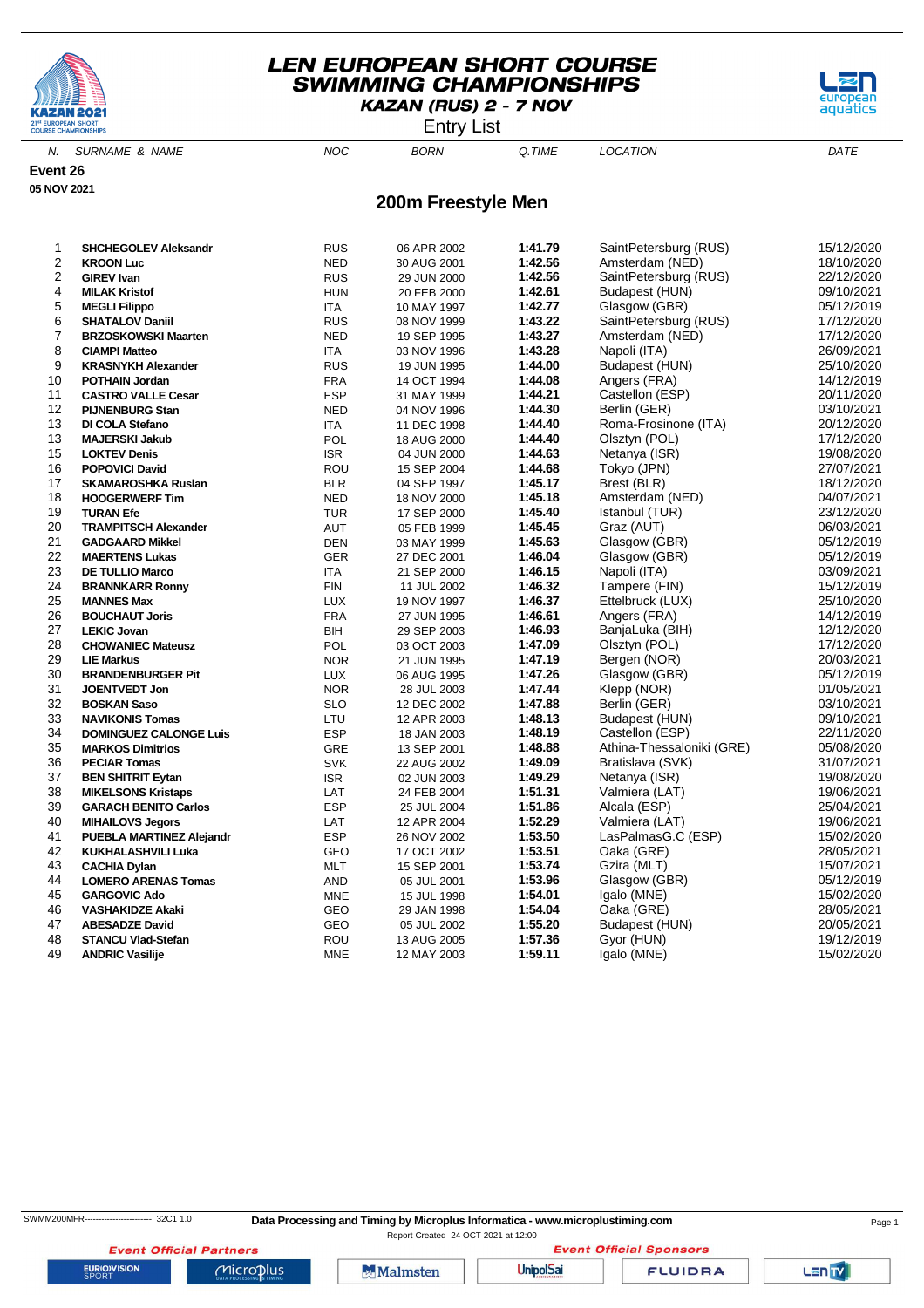

Entry List



N. SURNAME & NAME  $NOC$  BORN Q.TIME LOCATION DATE

**Event 27 05 NOV 2021**

#### **100m Butterfly Women**

| 1  | <b>SJOESTROEM Sarah</b>      | <b>SWE</b> | 17 AUG 1993 | 55.35   | Budapest (HUN)                 | 09/11/2020 |
|----|------------------------------|------------|-------------|---------|--------------------------------|------------|
| 2  | <b>SHKURDAI Anastasiya</b>   | <b>BLR</b> | 03 JAN 2003 | 55.64   | Budapest (HUN)                 | 01/11/2020 |
| 3  | DI LIDDO Elena               | <b>ITA</b> | 08 SEP 1993 | 56.28   | Napoli (ITA)                   | 25/09/2021 |
| 4  | <b>NTOUNTOUNAKI Anna</b>     | <b>GRE</b> | 09 SEP 1995 | 56.44   | Glasgow (GBR)                  | 08/12/2019 |
| 5  | <b>CHIMROVA Svetlana</b>     | <b>RUS</b> | 15 APR 1996 | 56.52   | Napoli (ITA)                   | 29/09/2021 |
| 6  | <b>BIANCHI Ilaria</b>        | <b>ITA</b> | 06 JAN 1990 | 56.92   | Glasgow (GBR)                  | 08/12/2019 |
| 7  | <b>KOEHLER Angelina</b>      | <b>GER</b> | 12 NOV 2000 | 57.03   | Glasgow (GBR)                  | 07/12/2019 |
| 8  | <b>PUDAR Lana</b>            | <b>BIH</b> | 19 JAN 2006 | 57.37   | Beograd (SRB)                  | 12/03/2021 |
| 9  | DI PIETRO Silvia             | <b>ITA</b> | 06 APR 1993 | 57.51   | Napoli (ITA)                   | 25/09/2021 |
| 10 | <b>LAHTINEN Laura</b>        | <b>FIN</b> | 03 JUN 2003 | 57.73   | Tampere (FIN)                  | 15/12/2019 |
| 11 | <b>KLEPIKOVA Daria</b>       | <b>RUS</b> | 11 FEB 2005 | 57.90   | SaintPetersburg (RUS)          | 19/12/2020 |
| 12 | <b>JUNEVIK Sara</b>          | SWE        | 14 FEB 2000 | 58.25   | Glasgow (GBR)                  | 07/12/2019 |
| 13 | KULIASHOVA Anastasiya        | <b>BLR</b> | 30 NOV 2001 | 58.27   | Brest (BLR)                    | 18/12/2020 |
| 14 | <b>GIELE Tessa</b>           | <b>NED</b> | 01 NOV 2002 | 58.80   | Berlin (GER)                   | 03/10/2021 |
| 15 | <b>LILJEQVIST Ida</b>        | <b>SWE</b> | 05 MAY 1999 | 59.03   | Helsingborg (SWE)              | 27/03/2021 |
| 16 | <b>ULLMANN Julia</b>         | SUI        | 19 JUN 2005 | 59.56   | Sion (SUI)                     | 13/11/2020 |
| 17 | <b>POTOCKA Tamara</b>        | <b>SVK</b> | 15 AUG 2002 | 59.58   | Budapest (HUN)                 | 09/10/2021 |
| 18 | <b>POLIERI Alessia</b>       | <b>ITA</b> | 21 OCT 1994 | 59.74   | Bologna-Riccione-Carpi-Sassuol | 13/02/2021 |
| 19 | <b>UESTUNDAG Nida Eliz</b>   | <b>TUR</b> | 21 OCT 1996 | 59.97   | Istanbul (TUR)                 | 29/07/2021 |
| 20 | <b>MONTEIRO Ana Catarina</b> | <b>POR</b> | 14 AUG 1993 | 1:00.00 | Felqueiras (POR)               | 21/12/2019 |
| 21 | <b>BACH Helena Rosendahl</b> | <b>DEN</b> | 12 JUN 2000 | 1:00.03 | Rome (ITA)                     | 26/06/2021 |
| 22 | <b>FELSNER Jessica</b>       | <b>GER</b> | 12 JUL 1995 | 1:00.06 | Berlin (GER)                   | 16/04/2021 |
| 23 | <b>HUFNAGL Claudia</b>       | <b>AUT</b> | 20 MAY 1996 | 1:00.35 | Graz (AUT)                     | 13/12/2019 |
| 24 | <b>HALDEN Jenny</b>          | <b>NOR</b> | 22 JUL 2000 | 1:00.59 | Kristiansand (NOR)             | 15/08/2021 |
| 25 | <b>RUOHONIEMI Tanja</b>      | <b>FIN</b> | 09 SEP 1995 | 1:00.90 | Tampere (FIN)                  | 15/12/2019 |
| 26 | <b>SALIKHIANOVA Asia</b>     | <b>RUS</b> | 11 APR 2005 | 1:01.10 | Kazan (RUS)                    | 29/10/2020 |
| 27 | <b>OPHIR Rakah</b>           | <b>ISR</b> | 16 OCT 2005 | 1:01.83 | Netanya (ISR)                  | 12/06/2021 |
| 28 | <b>SHTEYMAN Sharon</b>       | <b>ISR</b> | 16 NOV 2005 | 1:02.07 | Berlin (GER)                   | 03/10/2021 |
| 29 | <b>SLUSNA Lillian</b>        | <b>SVK</b> | 27 OCT 2005 | 1:04.61 | Poprad (SVK)                   | 06/06/2021 |
| 30 | <b>KARAPETYAN Yeva</b>       | <b>ARM</b> | 10 JAN 2005 |         |                                |            |
| 30 | <b>MANUCHARYAN Varsenik</b>  | <b>ARM</b> | 11 JUL 2003 |         |                                |            |



**EURIOVISION** 

**Event Official Partners** 

 $Microplus$ 

**Malmsten** 

**Event Official Sponsors UnipolSai** 

**FLUIDRA**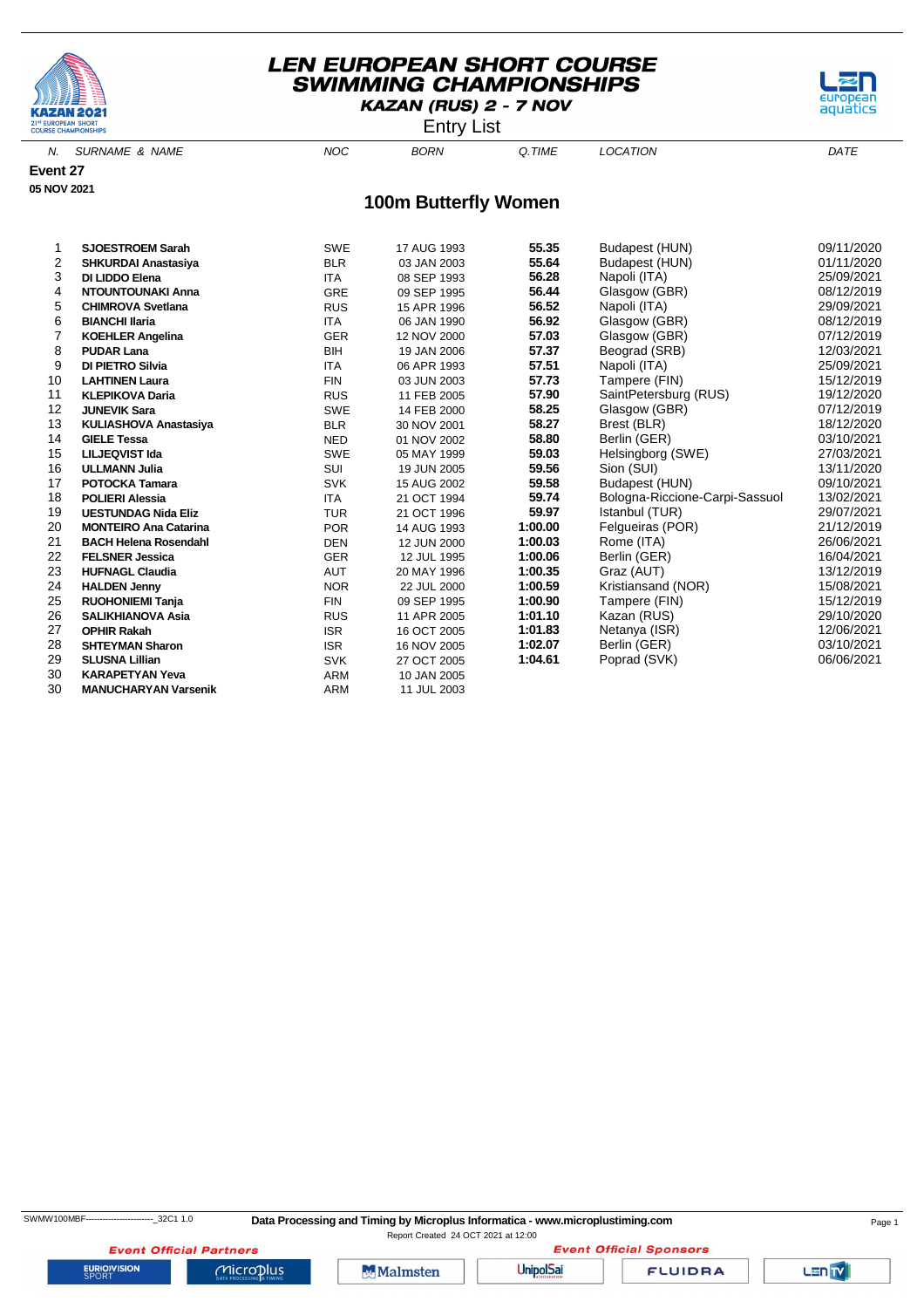

Entry List



N. SURNAME & NAME  $NOC$  BORN Q.TIME LOCATION DATE

**Event 28 05 NOV 2021**

#### **200m Breaststroke Men**

| <b>KOCH Marco</b>               | <b>GER</b> | 25 JAN 1990 | 2:00.58 | Budapest (HUN)        | 01/11/2020                                                            |
|---------------------------------|------------|-------------|---------|-----------------------|-----------------------------------------------------------------------|
| <b>KAMMINGA Arno</b>            | <b>NED</b> | 22 OCT 1995 | 2:01.43 | Amsterdam (NED)       | 17/12/2020                                                            |
| <b>MCKEE Anton Sveinn</b>       | <b>ISL</b> | 18 DEC 1993 | 2:01.65 | Budapest (HUN)        | 01/11/2020                                                            |
| <b>SHYMANOVICH IIva</b>         | <b>BLR</b> | 02 AUG 1994 | 2:02.10 | Napoli (ITA)          | 18/09/2021                                                            |
| <b>PERSSON Erik</b>             | <b>SWE</b> | 12 JAN 1994 | 2:02.39 | Napoli (ITA)          | 25/09/2021                                                            |
| <b>DORINOV Mikhail</b>          | <b>RUS</b> | 09 AUG 1995 | 2:03.35 |                       | 16/12/2020                                                            |
| <b>OEGRETIR Berkay Oemer</b>    | <b>TUR</b> | 16 FEB 1998 | 2:03.78 | Istanbul (TUR)        | 22/12/2020                                                            |
| <b>ZHIGALOV Aleksandr</b>       | <b>RUS</b> | 27 JUL 2001 | 2:04.14 |                       | 16/12/2020                                                            |
| <b>ROTHBAUER Christopher</b>    | <b>AUT</b> | 29 JAN 1998 | 2:04.34 | Napoli (ITA)          | 18/09/2021                                                            |
| <b>MARTINENGHI Nicolo'</b>      | <b>ITA</b> | 01 AUG 1999 | 2:05.36 | Napoli (ITA)          | 25/09/2021                                                            |
| <b>TOUMARKIN Yakov Yan</b>      | <b>ISR</b> | 15 FEB 1992 | 2:05.87 | Netanya (ISR)         | 26/12/2019                                                            |
| <b>ZABOJNIK Matej</b>           | <b>CZE</b> | 03 AUG 2000 | 2:06.19 | Plzen-Slovany (CZE)   | 17/10/2021                                                            |
| <b>GADIROV Rustam</b>           | <b>RUS</b> | 10 DEC 1997 | 2:06.28 | SaintPetersburg (RUS) | 21/12/2020                                                            |
| <b>VIQUERAT Antoine</b>         | <b>FRA</b> | 05 OCT 1998 | 2:06.33 | Angers (FRA)          | 13/12/2019                                                            |
| <b>DEMIR Demirkan</b>           | <b>TUR</b> | 15 JUN 2001 | 2:06.62 | Istanbul (TUR)        | 22/12/2020                                                            |
| <b>SEMYANINOV Danil</b>         | <b>RUS</b> | 09 JAN 1998 | 2:07.36 | SaintPetersburg (RUS) | 16/12/2020                                                            |
| <b>CHRAPAVY Filip</b>           | <b>CZE</b> | 03 APR 1999 | 2:07.37 | Plzen-Slovany (CZE)   | 17/10/2021                                                            |
| <b>KLOBUCNIK Tomas</b>          | <b>SVK</b> | 21 JUN 1990 | 2:07.98 | Samorin (SVK)         | 19/12/2020                                                            |
| <b>NETRH Vojtech</b>            | <b>CZE</b> | 29 JAN 2002 | 2:08.04 |                       | 17/10/2021                                                            |
| <b>CORBY Eoin</b>               | <b>IRL</b> | 16 JAN 2002 | 2:08.04 | Dublin (IRL)          | 15/12/2019                                                            |
| <b>QUINTAS Francisco Robalo</b> | <b>POR</b> | 02 MAY 1995 | 2:08.84 | Felgueiras (POR)      | 21/12/2019                                                            |
| <b>HAARSAKER Christoffer To</b> | <b>NOR</b> | 12 SEP 1993 | 2:09.43 | Glasgow (GBR)         | 05/12/2019                                                            |
| <b>BOBROVS Daniils</b>          | LAT        | 08 OCT 1997 | 2:09.98 | Budapest (HUN)        | 09/10/2021                                                            |
| <b>GRINDHEIM Andre Klippenb</b> | <b>NOR</b> | 07 APR 2000 | 2:10.17 | Bergen (NOR)          | 25/09/2021                                                            |
| <b>SAVICKAS Aleksas</b>         | LTU        | 13 JAN 2003 | 2:10.37 | Anyksciai (LTU)       | 21/12/2019                                                            |
| <b>COLL MARTI Carles</b>        | <b>ESP</b> | 15 OCT 2001 | 2:12.18 | Barcelona (ESP)       | 05/06/2021                                                            |
| <b>PICHUGIN Cristian</b>        | <b>ISR</b> | 18 JUL 2001 | 2:14.09 | Netanya (ISR)         | 26/12/2019                                                            |
| <b>QARRI Even</b>               | <b>ALB</b> | 23 OCT 2003 | 2:30.28 | Skoplje (MKD)         | 21/02/2021                                                            |
|                                 |            |             |         |                       | SaintPetersburg (RUS)<br>SaintPetersburg (RUS)<br>Plzen-Slovany (CZE) |

**EURIOVISION** 

**Event Official Partners** 

 $Microplus$ 

**Malmsten** 

**Event Official Sponsors UnipolSai** 

**FLUIDRA**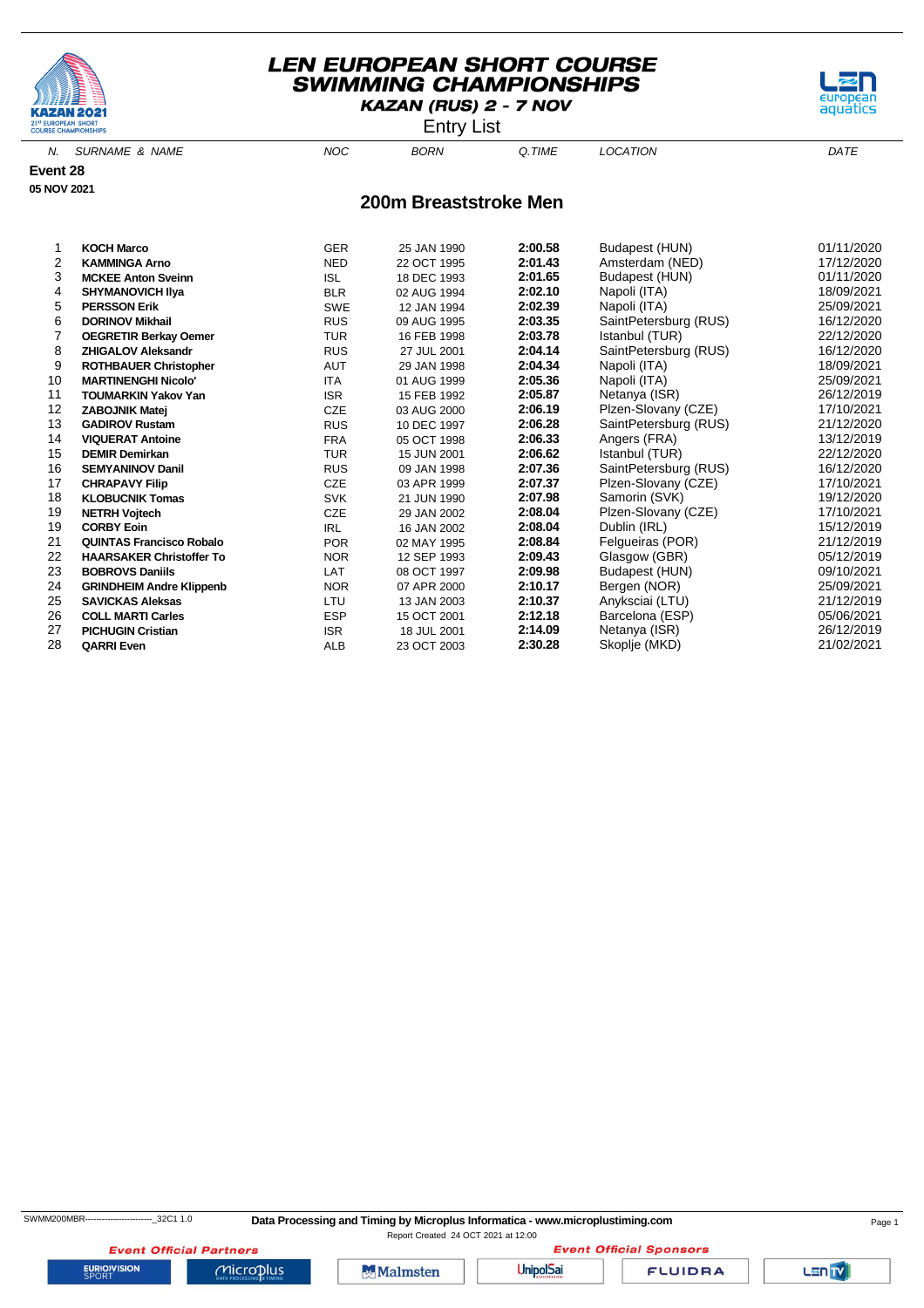

Entry List

aquatics

N. SURNAME & NAME  $NOC$  BORN Q.TIME LOCATION DATE

**Event 29 05 NOV 2021**

# **200m Individual Medley Women**

| 1  | <b>GORBENKO Anastasya</b>       | <b>ISR</b> | 07 AUG 2003 | 2:05.04 | Napoli (ITA)          | 04/09/2021 |
|----|---------------------------------|------------|-------------|---------|-----------------------|------------|
| 2  | <b>UGOLKOVA Maria</b>           | SUI        | 18 JUL 1989 | 2:06.59 | Glasgow (GBR)         | 07/12/2019 |
| 3  | <b>JAKABOS Zsuzsanna</b>        | <b>HUN</b> | 03 APR 1989 | 2:07.62 | Glasgow (GBR)         | 07/12/2019 |
| 4  | <b>FRANCESCHI Sara</b>          | <b>ITA</b> | 01 FEB 1999 | 2:08.20 | Napoli (ITA)          | 18/09/2021 |
| 5  | <b>KRIVONOGOVA Irina</b>        | <b>RUS</b> | 03 MAY 2000 | 2:08.32 | SaintPetersburg (RUS) | 21/12/2019 |
| 6  | <b>CUSINATO Ilaria</b>          | <b>ITA</b> | 05 OCT 1999 | 2:08.42 | Glasgow (GBR)         | 07/12/2019 |
| 7  | <b>VOGELMANN Zoe</b>            | <b>GER</b> | 21 SEP 2003 | 2:08.75 | SaintPetersburg (RUS) | 21/12/2019 |
| 8  | <b>GUNES Viktoria Zeynep</b>    | <b>TUR</b> | 19 JUN 1998 | 2:08.88 | Napoli (ITA)          | 23/09/2021 |
| 9  | <b>COCCONCELLI Costanza</b>     | <b>ITA</b> | 26 JAN 2002 | 2:08.94 | Napoli (ITA)          | 25/09/2021 |
| 10 | <b>HORSKA Kristyna</b>          | <b>CZE</b> | 30 SEP 1997 | 2:09.23 | Skopje (MKD)          | 17/10/2020 |
| 11 | <b>SOROKINA Anastasija</b>      | <b>RUS</b> | 10 JUN 2004 | 2:10.52 | Napoli (ITA)          | 04/09/2021 |
| 12 | <b>TCHORZ Alicja</b>            | POL        | 13 AUG 1992 | 2:11.22 | Lausanne (SUI)        | 13/12/2019 |
| 13 | <b>UGRAI Panna</b>              | <b>HUN</b> | 18 OCT 2004 | 2:11.67 | Budapest (HUN)        | 09/10/2021 |
| 14 | <b>RYPESTOEL Malene</b>         | <b>NOR</b> | 15 MAR 2001 | 2:11.97 | Bergen (NOR)          | 25/09/2021 |
| 15 | <b>EBBESEN Elisabeth Sabro</b>  | <b>DEN</b> | 22 MAR 2002 | 2:11.98 | Helsingoer (DEN)      | 14/12/2020 |
| 16 | <b>CARRASCO CADENS Emma</b>     | <b>ESP</b> | 31 DEC 2005 | 2:12.10 | Castellon (ESP)       | 22/11/2020 |
| 17 | <b>ROMANJUK Maria</b>           | <b>EST</b> | 15 AUG 1996 | 2:12.19 | Tallinn (EST)         | 13/07/2021 |
| 18 | <b>SZABO FELTOTHY Eszter</b>    | <b>HUN</b> | 04 JAN 2002 | 2:12.21 | Kaposvar (HUN)        | 12/12/2019 |
| 19 | <b>GOERIGK Giulia</b>           | GER        | 09 SEP 2002 | 2:12.47 | Glasgow (GBR)         | 07/12/2019 |
| 20 | <b>KREUNDL Lena</b>             | <b>AUT</b> | 19 SEP 1997 | 2:12.50 | Glasgow (GBR)         | 07/12/2019 |
| 21 | <b>POLIERI Alessia</b>          | <b>ITA</b> | 21 OCT 1994 | 2:13.58 | Riccione (ITA)        | 17/04/2021 |
| 22 | <b>NYSTRAND Lisa</b>            | <b>SWE</b> | 15 MAY 2006 | 2:13.73 | Upplands-Vaesby (SWE) | 25/09/2021 |
| 23 | <b>TRNIKOVA Nikoleta</b>        | <b>SVK</b> | 29 JUL 2002 | 2:13.89 | Glasgow (GBR)         | 07/12/2019 |
| 24 | <b>OEZKAN Hazal</b>             | <b>TUR</b> | 04 FEB 2003 | 2:14.29 | Istanbul (TUR)        | 24/12/2020 |
| 25 | <b>HOLKENBORG Silke</b>         | <b>NED</b> | 31 AUG 2001 | 2:14.32 | Amsterdam (NED)       | 04/07/2021 |
| 26 | <b>HEGMEGI Annie</b>            | <b>SWE</b> | 05 MAY 2003 | 2:14.52 | Torshavn (FAR)        | 01/12/2019 |
| 27 | <b>CREVAR Anja</b>              | <b>SRB</b> | 20 NOV 2000 | 2:14.71 | Glasgow (GBR)         | 07/12/2019 |
| 28 | <b>SHVAEVA Irina</b>            | <b>RUS</b> | 16 JUN 1994 | 2:15.78 | Brest (BLR)           | 24/04/2021 |
| 29 | <b>MAYNE Molly</b>              | IRL        | 20 AUG 2005 | 2:16.39 | Dublin (IRL)          | 12/12/2019 |
| 30 | <b>DOBRIN Alexandra</b>         | ROU        | 19 FEB 1993 | 2:16.65 | Angers (FRA)          | 12/12/2019 |
| 31 | <b>GOLOVATI Daria</b>           | <b>ISR</b> | 30 AUG 2005 | 2:16.85 | Netanya (ISR)         | 27/12/2019 |
| 32 | <b>CIBULKOVA Martina</b>        | <b>SVK</b> | 10 NOV 2003 | 2:17.80 | Samorin (SVK)         | 20/02/2021 |
| 33 | <b>MIHALYVARI FARKAS Viktor</b> | <b>HUN</b> | 26 NOV 2003 | 2:18.43 | Budapest (HUN)        | 13/11/2020 |
| 34 | <b>MIKUSKOVA Barbora</b>        | <b>SVK</b> | 19 JAN 2001 | 2:19.27 | Trnava (SVK)          | 22/02/2020 |
| 35 | <b>RUUSKA Martta</b>            | <b>FIN</b> | 05 JUN 2003 | 2:21.37 | Tampere (FIN)         | 26/09/2020 |
| 36 | <b>FABIAN Bettina</b>           | <b>HUN</b> | 13 DEC 2004 | 2:23.41 | Kaposvar (HUN)        | 03/06/2021 |
| 37 | <b>XHEMOLLARI Vivian</b>        | <b>ALB</b> | 16 SEP 2006 | 2:29.14 | Rome (ITA)            | 09/07/2021 |
| 38 | <b>HASHORVA Telma</b>           | <b>ALB</b> | 06 DEC 2005 | 2:37.16 | Rome (ITA)            | 09/07/2021 |

SWMW200MIM-----------------------------32C1 1.0 **Data Processing and Timing by Microplus Informatica - www.microplustiming.com** Page 1

Report Created 24 OCT 2021 at 12:00**Event Official Sponsors** 

**Event Official Partners EURIOVISION** 

 $Microplus$ 

Malmsten

**UnipolSai** 

**FLUIDRA**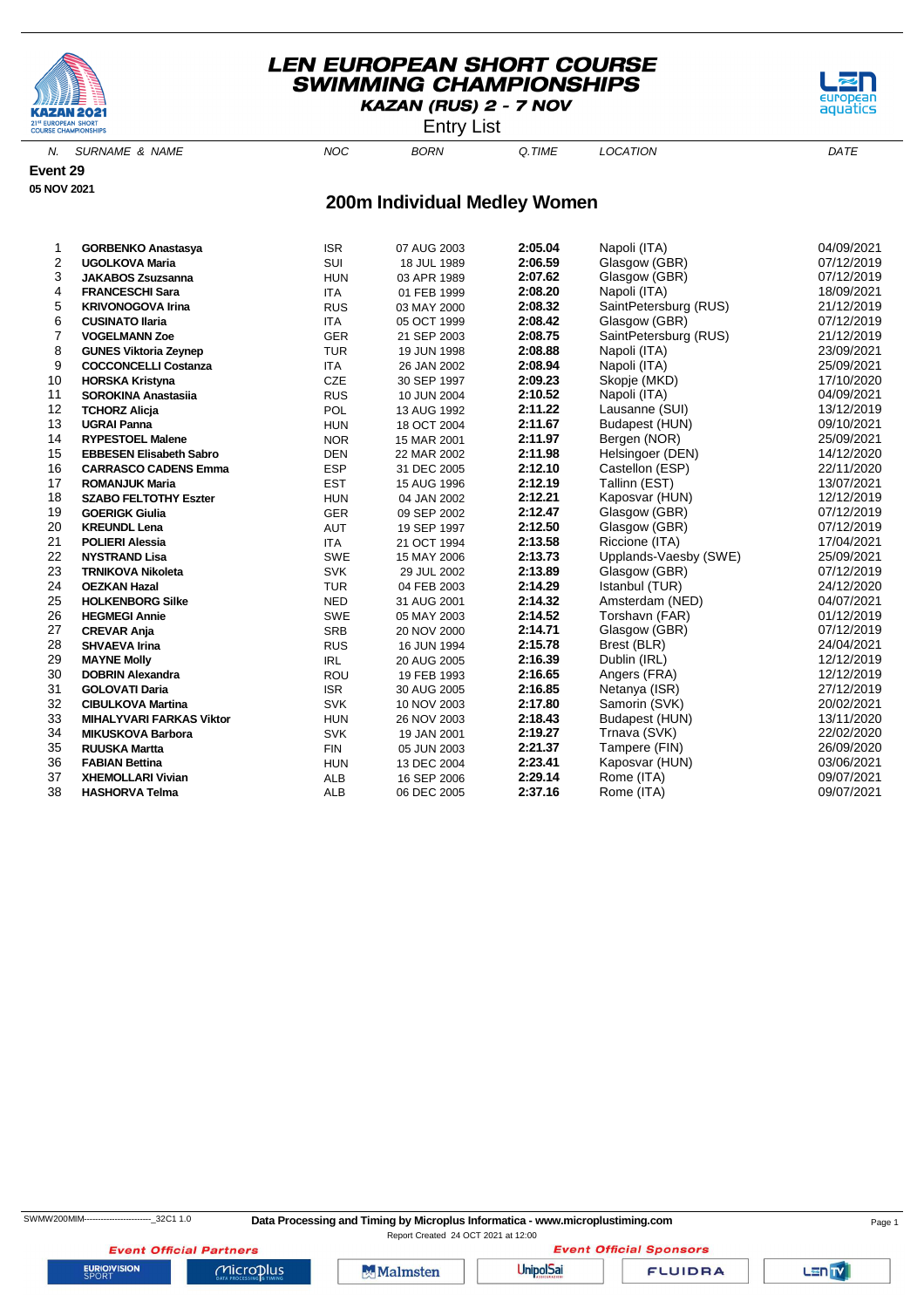

Entry List



N. SURNAME & NAME  $NOC$  BORN Q.TIME LOCATION DATE

**Event 30 05 NOV 2021**

#### **50m Butterfly Men**

| 1              | <b>SZABO Szebasztian</b>    | <b>HUN</b> | 11 MAR 1996 | 21.86 | Budapest (HUN)               | 10/11/2020 |
|----------------|-----------------------------|------------|-------------|-------|------------------------------|------------|
| $\overline{c}$ | <b>KOSTIN Oleg</b>          | <b>RUS</b> | 06 MAY 1992 | 22.23 | Glasgow (GBR)                | 07/12/2019 |
| 3              | <b>PEKARSKI Grigori</b>     | <b>BLR</b> | 08 JAN 1998 | 22.37 | SaintPetersburg (RUS)        | 21/12/2020 |
| 4              | <b>GUERES Uemitcan</b>      | <b>TUR</b> | 24 JUN 1999 | 22.38 | Glasgow (GBR)                | 07/12/2019 |
| 5              | <b>ZAITSEV Daniel</b>       | <b>EST</b> | 13 DEC 1997 | 22.39 | Glasgow (GBR)                | 07/12/2019 |
| 6              | <b>ORSI Marco</b>           | <b>ITA</b> | 11 DEC 1990 | 22.50 | Napoli (ITA)                 | 03/09/2021 |
| 7              | <b>CECCON Thomas</b>        | <b>ITA</b> | 27 JAN 2001 | 22.63 | Verona (ITA)                 | 24/01/2021 |
| $\overline{7}$ | <b>RIVOLTA Matteo</b>       | <b>ITA</b> | 16 NOV 1991 | 22.63 | Napoli (ITA)                 | 26/09/2021 |
| $\overline{7}$ | <b>MARKOV Daniil</b>        | <b>RUS</b> | 21 APR 2000 | 22.63 | SaintPetersburg (RUS)        | 20/12/2019 |
| 10             | <b>SAKCI Emre</b>           | <b>TUR</b> | 15 NOV 1997 | 22.66 | Budapest (HUN)               | 10/11/2020 |
| 11             | <b>ZHILKIN Andrey</b>       | <b>RUS</b> | 09 MAR 1995 | 22.76 | Budapest (HUN)               | 10/11/2020 |
| 12             | <b>PUTS Jesse</b>           | <b>NED</b> | 01 AUG 1994 | 22.77 | Budapest (HUN)               | 09/10/2021 |
| 13             | <b>NICKELSEN Rasmus</b>     | <b>DEN</b> | 28 FEB 2003 | 22.79 | Aarhus (DEN)                 | 06/12/2020 |
| 14             | <b>VERHOEVEN Thomas</b>     | <b>NED</b> | 18 APR 1997 | 22.82 | Amsterdam (NED)              | 04/07/2021 |
| 14             | <b>SHEVLYAKOV Roman</b>     | <b>RUS</b> | 26 AUG 1998 | 22.82 | SaintPetersburg (RUS)        | 21/12/2020 |
| 16             | <b>DE BOER Thom</b>         | <b>NED</b> | 24 DEC 1991 | 22.87 | Amsterdam (NED)              | 04/07/2021 |
| 17             | <b>BUCHER Simon</b>         | <b>AUT</b> | 23 MAY 2000 | 22.97 | Graz (AUT)                   | 06/03/2021 |
| 17             | <b>SIMONS Kenzo</b>         | <b>NED</b> | 13 APR 2001 | 22.97 | Amsterdam (NED)              | 04/07/2021 |
| 19             | <b>PIRON Thomas</b>         | <b>FRA</b> | 28 AUG 2000 | 23.03 | Villefranche-Sur-Saone (FRA) | 16/10/2021 |
| 20             | <b>SEFL Jan</b>             | CZE        | 10 MAY 1990 | 23.17 | Oswiecim (POL)               | 13/11/2020 |
| 21             | <b>MAKINEN Kalle</b>        | <b>FIN</b> | 14 MAR 2002 | 23.18 | Espoo (FIN)                  | 03/10/2021 |
| 22             | <b>GIGLER Heiko</b>         | <b>AUT</b> | 17 JUN 1996 | 23.24 | Graz (AUT)                   | 14/12/2019 |
| 23             | <b>HOFF Oskar</b>           | SWE        | 13 DEC 1998 | 23.29 | Upplands-Vaesby (SWE)        | 25/09/2021 |
| 24             | <b>LIA Nicholas</b>         | <b>NOR</b> | 13 FEB 2001 | 23.33 | Bergen (NOR)                 | 04/07/2021 |
| 25             | <b>HALAS Adam</b>           | <b>SVK</b> | 02 AUG 1998 | 23.38 | Budapest (HUN)               | 09/10/2021 |
| 26             | <b>IVANOV Antani A</b>      | <b>BUL</b> | 17 JUL 1999 | 23.48 | Glasgow (GBR)                | 07/12/2019 |
| 27             | <b>MASIUK Ksawery</b>       | POL        | 17 DEC 2004 | 23.50 | Gliwice (POL)                | 12/12/2020 |
| 28             | <b>LAMBERTI Michele</b>     | <b>ITA</b> | 03 NOV 2000 | 23.55 | Rome (ITA)                   | 05/08/2021 |
| 29             | <b>SIIM Cevin Anders</b>    | <b>EST</b> | 27 MAR 1997 | 23.76 | Tallinn (EST)                | 15/07/2021 |
| 30             | <b>LUNAK Sebastian</b>      | CZE        | 12 JAN 2002 | 24.04 | Plzen-Slovany (CZE)          | 16/10/2021 |
| 31             | <b>LIUKKONEN Ari-Pekka</b>  | <b>FIN</b> | 09 FEB 1989 | 24.07 | Helsinki (FIN)               | 22/04/2021 |
| 32             | <b>LOMERO ARENAS Bernat</b> | AND        | 28 DEC 1997 | 24.37 | Castellon (ESP)              | 21/11/2020 |
| 33             | <b>LOMERO ARENAS Tomas</b>  | AND        | 05 JUL 2001 | 24.59 | Mataro (ESP)                 | 18/07/2021 |
| 34             | <b>BARSEGHYAN Artur</b>     | ARM        | 29 MAR 2002 | 24.62 | Sofia (BUL)                  | 27/06/2021 |
| 35             | <b>LEKIC Jovan</b>          | <b>BIH</b> | 29 SEP 2003 | 24.97 | Zagreb (CRO)                 | 07/11/2020 |
| 36             | <b>MURATOVIC Emir</b>       | <b>BIH</b> | 06 NOV 1996 | 24.99 | Sarajevo (BIH)               | 20/06/2021 |
| 37             | <b>KOKKO Olli</b>           | <b>FIN</b> | 18 APR 1994 | 25.39 | Kuopio (FIN)                 | 18/06/2021 |
| 38             | <b>TEKIN Doruk</b>          | <b>TUR</b> | 21 DEC 1994 | 25.42 | Edirne (TUR)                 | 29/05/2021 |
| 39             | <b>PRISKA Paolo</b>         | <b>ALB</b> | 15 SEP 2004 | 27.21 | Durres (KOS)                 | 19/06/2021 |
| 40             | <b>ABESADZE David</b>       | GEO        | 05 JUL 2002 |       |                              |            |
| 40             | <b>BRAUNSCHWEIG Ole</b>     | GER        | 15 NOV 1997 |       |                              |            |

**Event Official Partners** 

**EURIOVISION** 

 $Microplus$ 

Report Created 24 OCT 2021 at 12:00

**Malmsten** 

**Event Official Sponsors UnipolSai** 

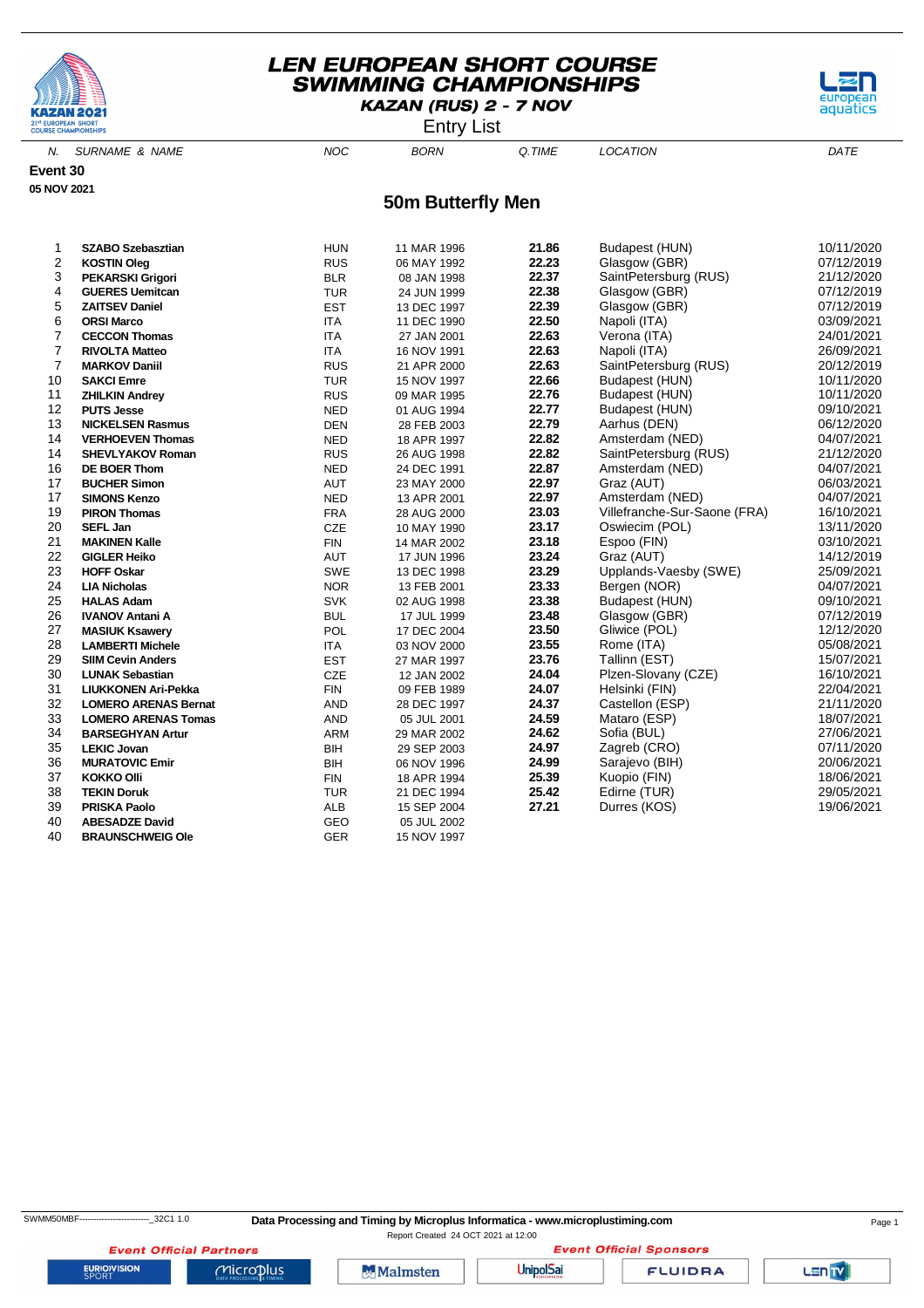

Entry List



N. SURNAME & NAME  $NOC$  BORN Q.TIME LOCATION DATE

**Event 31 06 NOV 2021**

**50m Breaststroke Men**

| 1  | <b>SAKCI Emre</b>               | <b>TUR</b> | 15 NOV 1997 | 25.29 | Budapest (HUN)        | 05/11/2020 |
|----|---------------------------------|------------|-------------|-------|-----------------------|------------|
| 2  | <b>SHYMANOVICH IIya</b>         | <b>BLR</b> | 02 AUG 1994 | 25.39 | Brest (BLR)           | 18/12/2020 |
| 3  | <b>MARTINENGHI Nicolo'</b>      | <b>ITA</b> | 01 AUG 1999 | 25.74 | Napoli (ITA)          | 04/09/2021 |
| 4  | <b>SCOZZOLI Fabio</b>           | <b>ITA</b> | 03 AUG 1988 | 25.84 | Glasgow (GBR)         | 04/12/2019 |
| 4  | <b>KAMMINGA Arno</b>            | <b>NED</b> | 22 OCT 1995 | 25.84 | Glasgow (GBR)         | 04/12/2019 |
| 6  | <b>PINZUTI Alessandro</b>       | <b>ITA</b> | 10 MAY 1999 | 26.07 | Napoli (ITA)          | 25/09/2021 |
| 7  | <b>STEVENS Peter John</b>       | <b>SLO</b> | 01 JUN 1995 | 26.10 | Doha (QAT)            | 22/10/2021 |
| 8  | <b>STRELNIKOV Kirill</b>        | <b>RUS</b> | 29 MAY 1992 | 26.11 | SaintPetersburg (RUS) | 21/12/2020 |
| 9  | <b>MCKEE Anton Sveinn</b>       | <b>ISL</b> | 18 DEC 1993 | 26.14 | Glasgow (GBR)         | 04/12/2019 |
| 10 | <b>REITSHAMMER Bernhard</b>     | <b>AUT</b> | 17 JUN 1994 | 26.32 | Graz (AUT)            | 07/03/2021 |
| 11 | <b>ROTHBAUER Christopher</b>    | <b>AUT</b> | 29 JAN 1998 | 26.38 | Graz (AUT)            | 15/12/2019 |
| 12 | <b>KOSTIN Oleg</b>              | <b>RUS</b> | 06 MAY 1992 | 26.47 | Napoli (ITA)          | 04/09/2021 |
| 13 | <b>POGGIO Federico</b>          | <b>ITA</b> | 24 APR 1998 | 26.66 | Riccione (ITA)        | 25/04/2021 |
| 14 | <b>GERASIMENKO Vladislav</b>    | <b>RUS</b> | 26 APR 2001 | 26.76 | SaintPetersburg (RUS) | 20/12/2019 |
| 15 | <b>RUOHONIEMI Miikka</b>        | <b>FIN</b> | 23 JUL 1993 | 26.81 | Espoo (FIN)           | 01/07/2021 |
| 16 | <b>KOKKO Olli</b>               | <b>FIN</b> | 18 APR 1994 | 26.86 | Espoo (FIN)           | 01/07/2021 |
| 17 | <b>OEGRETIR Berkay Oemer</b>    | <b>TUR</b> | 16 FEB 1998 | 26.87 | Istanbul (TUR)        | 21/12/2020 |
| 18 | <b>VIQUERAT Antoine</b>         | <b>FRA</b> | 05 OCT 1998 | 26.89 | Angers (FRA)          | 15/12/2019 |
| 19 | <b>ZANKO Vsevolod</b>           | <b>RUS</b> | 30 JUL 1995 | 26.99 | SaintPetersburg (RUS) | 19/12/2020 |
| 20 | <b>KLOBUCNIK Tomas</b>          | <b>SVK</b> | 21 JUN 1990 | 27.07 | Glasgow (GBR)         | 04/12/2019 |
| 21 | <b>LIA Nicholas</b>             | <b>NOR</b> | 13 FEB 2001 | 27.09 | Stavanger (NOR)       | 01/11/2020 |
| 22 | <b>GRINDHEIM Andre Klippenb</b> | <b>NOR</b> | 07 APR 2000 | 27.20 | Bergen (NOR)          | 03/07/2021 |
| 22 | <b>HAARSAKER Christoffer To</b> | <b>NOR</b> | 12 SEP 1993 | 27.20 | Bergen (NOR)          | 26/09/2021 |
| 24 | <b>CORBY Eoin</b>               | <b>IRL</b> | 16 JAN 2002 | 27.29 | Dublin (IRL)          | 14/12/2019 |
| 25 | <b>ZABOJNIK Matej</b>           | CZE        | 03 AUG 2000 | 27.42 | Plzen-Slovany (CZE)   | 15/10/2021 |
| 25 | <b>PICHUGIN Cristian</b>        | <b>ISR</b> | 18 JUL 2001 | 27.42 | Netanya (ISR)         | 25/12/2019 |
| 27 | <b>CHRAPAVY Filip</b>           | CZE        | 03 APR 1999 | 27.47 | Plzen-Slovany (CZE)   | 15/10/2021 |
| 28 | <b>QUINTAS Francisco Robalo</b> | <b>POR</b> | 02 MAY 1995 | 27.50 | Felgueiras (POR)      | 22/12/2019 |
| 29 | <b>NETRH Vojtech</b>            | <b>CZE</b> | 29 JAN 2002 | 27.55 | Plzen-Slovany (CZE)   | 15/10/2021 |
| 30 | <b>LIUKKONEN Ari-Pekka</b>      | <b>FIN</b> | 09 FEB 1989 | 27.65 | Glasgow (GBR)         | 04/12/2019 |
| 31 | <b>SKORA Bartosz</b>            | POL        | 05 AUG 2003 | 27.74 | Lublin (POL)          | 11/12/2020 |
| 32 | <b>SAVICKAS Aleksas</b>         | LTU        | 13 JAN 2003 | 27.87 | Anyksciai (LTU)       | 20/12/2019 |
| 33 | <b>BOBROVS Daniils</b>          | LAT        | 08 OCT 1997 | 28.24 | Riga (LAT)            | 06/11/2020 |
| 34 | <b>PELEGRINA CUEN Patrick</b>   | <b>AND</b> | 14 AUG 2001 | 28.99 | Castellon (ESP)       | 22/11/2020 |
| 35 | <b>COLL MARTI Carles</b>        | <b>ESP</b> | 15 OCT 2001 | 29.10 | Barcelona (ESP)       | 15/02/2020 |
| 36 | <b>ERADZE Luka</b>              | GEO        | 27 JUN 2002 | 29.18 | Sofia (BUL)           | 24/06/2021 |
| 37 | <b>ASATRYAN Edvard</b>          | <b>ARM</b> | 19 JUL 2005 |       |                       |            |
| 37 | <b>MARGARYAN Davit</b>          | <b>ARM</b> | 17 JAN 2007 |       |                       |            |

SWMM50MBR-------------------------\_32C1 1.0 **Data Processing and Timing by Microplus Informatica - www.microplustiming.com** Page 1

Report Created 24 OCT 2021 at 12:00**Event Official Sponsors** 

**Event Official Partners EURIOVISION** 

 $Microplus$ 

**Malmsten** 

**UnipolSai** 

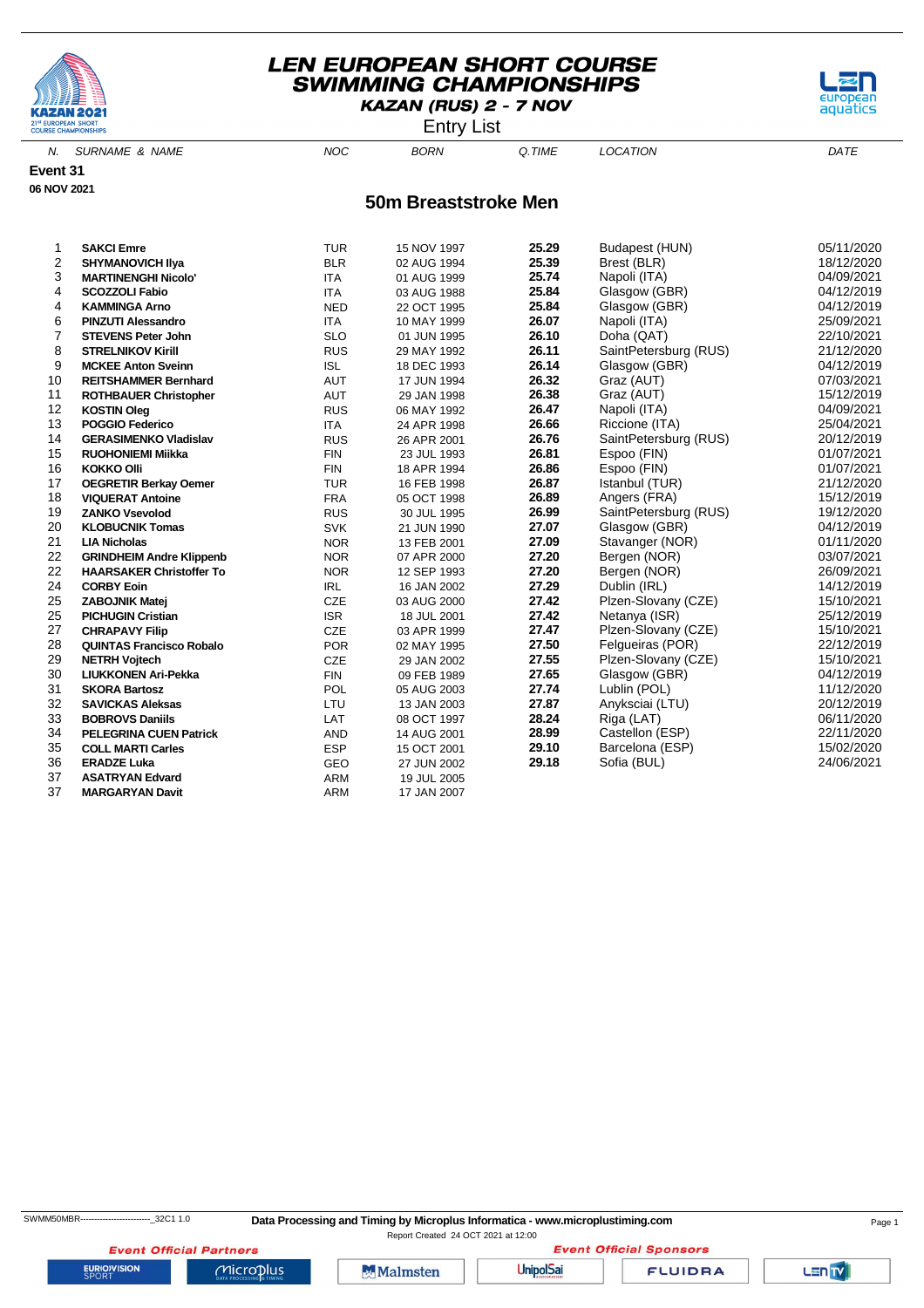

Entry List

aquati

N. SURNAME & NAME  $NOC$  BORN Q.TIME LOCATION DATE

**Event 32 06 NOV 2021**

#### **200m Freestyle Women**

| 1              | <b>SEEMANOVA Barbora</b>        | <b>CZE</b> | 01 APR 2000 | 1:53.31 | Napoli (ITA)           | 26/09/2021 |
|----------------|---------------------------------|------------|-------------|---------|------------------------|------------|
| $\overline{2}$ | <b>STEENBERGEN Marrit</b>       | <b>NED</b> | 11 JAN 2000 | 1:54.03 | Eindhoven (NED)        | 12/12/2020 |
| 3              | <b>ANDRUSENKO Veronika</b>      | <b>RUS</b> | 20 JAN 1991 | 1:54.25 | Budapest (HUN)         | 10/11/2020 |
| 3              | <b>FAIN Katja</b>               | <b>SLO</b> | 31 AUG 2001 | 1:54.25 | Budapest (HUN)         | 08/10/2021 |
| 5              | <b>GOSE Isabel Marie</b>        | <b>GER</b> | 09 MAY 2002 | 1:54.87 | Glasgow (GBR)          | 07/12/2019 |
| 6              | <b>EGOROVA Anna</b>             | <b>RUS</b> | 31 MAY 1998 | 1:55.60 | Budapest (HUN)         | 16/11/2020 |
| 7              | <b>MULLAKAEVA Daria</b>         | <b>RUS</b> | 18 JUN 1998 | 1:55.93 | SaintPetersburg (RUS)  | 20/12/2019 |
| 8              | <b>JORUNNARDOTTIR Snaefridu</b> | <b>ISL</b> | 31 OCT 2000 | 1:56.51 | Helsingoer (DEN)       | 16/12/2020 |
| 9              | <b>HASSLER Julia</b>            | LIE        | 27 FEB 1993 | 1:56.63 | Napoli (ITA)           | 10/09/2021 |
| 10             | <b>HOLKENBORG Silke</b>         | <b>NED</b> | 31 AUG 2001 | 1:56.68 | Amsterdam (NED)        | 04/07/2021 |
| 11             | <b>KESELY Ajna</b>              | <b>HUN</b> | 10 SEP 2001 | 1:56.81 | Kaposvar (HUN)         | 14/12/2019 |
| 12             | <b>KULLMANN Leonie</b>          | <b>GER</b> | 26 AUG 1999 | 1:57.31 | Napoli (ITA)           | 29/08/2021 |
| 13             | <b>DE JONG Imani</b>            | <b>NED</b> | 28 MAY 2002 | 1:57.67 | Rotterdam (NED)        | 25/09/2021 |
| 14             | <b>GUZHENKOVA Anastasia</b>     | <b>RUS</b> | 16 AUG 1997 | 1:57.75 | Kazan (RUS)            | 30/10/2020 |
| 15             | <b>PADAR Nikoletta</b>          | <b>HUN</b> | 30 MAR 2006 | 1:57.88 | Budapest (HUN)         | 08/10/2021 |
| 16             | <b>SEGEL Janja</b>              | <b>SLO</b> | 17 JUN 2001 | 1:57.89 | Glasgow (GBR)          | 07/12/2019 |
| 17             | <b>TUNCEL Merve</b>             | <b>TUR</b> | 01 JAN 2005 | 1:58.40 | Istanbul (TUR)         | 23/12/2020 |
| 18             | <b>ASTEDT Sofia</b>             | <b>SWE</b> | 13 NOV 2003 | 1:58.49 | Upplands-Vaesby (SWE)  | 25/09/2021 |
| 19             | <b>RYPESTOEL Malene</b>         | <b>NOR</b> | 15 MAR 2001 | 1:58.72 | Glasgow (GBR)          | 07/12/2019 |
| 20             | <b>LAHTINEN Laura</b>           | <b>FIN</b> | 03 JUN 2003 | 1:58.73 | Tampere (FIN)          | 12/12/2019 |
| 21             | <b>BOECEKLER Beril</b>          | <b>TUR</b> | 07 FEB 2004 | 1:58.88 | Istanbul (TUR)         | 23/12/2020 |
| 22             | <b>OPATRIL Lena</b>             | AUT        | 07 JUN 1999 | 1:59.19 | Glasgow (GBR)          | 07/12/2019 |
| 23             | <b>MARTINS Francisca Soares</b> | <b>POR</b> | 27 JUN 2003 | 1:59.25 | Felgueiras (POR)       | 17/07/2021 |
| 24             | <b>FABIAN Bettina</b>           | <b>HUN</b> | 13 DEC 2004 | 1:59.37 | Kaposvar (HUN)         | 14/12/2019 |
| 25             | <b>UGRAI Panna</b>              | <b>HUN</b> | 18 OCT 2004 | 1:59.51 | Hodmezovasarhely (HUN) | 16/10/2021 |
| 26             | <b>CIBULKOVA Martina</b>        | <b>SVK</b> | 10 NOV 2003 | 2:00.18 | Samorin (SVK)          | 20/02/2021 |
| 27             | POPOVIC Tanja                   | <b>SRB</b> | 04 SEP 2004 | 2:00.41 | Kikinda (SRB)          | 15/12/2019 |
| 27             | <b>MIKUSKOVA Barbora</b>        | <b>SVK</b> | 19 JAN 2001 | 2:00.41 | Samorin (SVK)          | 02/10/2021 |
| 29             | <b>ERTAN Deniz</b>              | <b>TUR</b> | 01 JAN 2004 | 2:00.68 | Edirne (TUR)           | 24/04/2021 |
| 30             | <b>FRANCESCHI Sara</b>          | <b>ITA</b> | 01 FEB 1999 | 2:00.90 | Rome (ITA)             | 25/06/2021 |
| 31             | <b>GOLOVATI Daria</b>           | <b>ISR</b> | 30 AUG 2005 | 2:00.98 | Netanya (ISR)          | 13/06/2021 |
| 32             | <b>TUSEK Dasa</b>               | <b>SLO</b> | 22 OCT 2003 | 2:01.13 | Ljubljana (SLO)        | 25/01/2020 |
| 33             | <b>BENKOVA Laura</b>            | <b>SVK</b> | 11 MAY 2000 | 2:01.37 | Samorin (SVK)          | 20/02/2021 |
| 34             | <b>BAIKOVA Arina</b>            | LAT        | 21 SEP 2000 | 2:01.97 | SaintPetersburg (RUS)  | 20/12/2019 |
| 35             | <b>MIHALYVARI FARKAS Viktor</b> | <b>HUN</b> | 26 NOV 2003 | 2:02.38 | Kaposvar (HUN)         | 12/12/2019 |
| 36             | <b>MARTINEZ GUILLEN Angela</b>  | <b>ESP</b> | 18 MAR 2004 | 2:02.69 | LasPalmasDeG.C (ESP)   | 07/08/2021 |
| 37             | <b>OTERO FERNANDEZ Paula</b>    | <b>ESP</b> | 30 MAR 2004 | 2:03.01 | Sabadell (ESP)         | 25/03/2021 |
| 38             | <b>POTOCKA Tamara</b>           | <b>SVK</b> | 15 AUG 2002 | 2:03.08 | Budapest (HUN)         | 08/10/2021 |
| 39             | <b>BERNAT Laura</b>             | <b>POL</b> | 28 SEP 2005 | 2:03.22 | Oswiecim (POL)         | 09/10/2021 |
| 40             | <b>ROMANJUK Maria</b>           | <b>EST</b> | 15 AUG 1996 | 2:03.30 | Tallinn (EST)          | 05/12/2020 |
| 41             | <b>CREVAR Anja</b>              | <b>SRB</b> | 20 NOV 2000 | 2:03.32 | Barcelona (ESP)        | 16/02/2020 |
| 42             | <b>SHTEYMAN Sharon</b>          | <b>ISR</b> |             | 2:04.28 | Netanya (ISR)          | 13/06/2021 |
| 43             |                                 |            | 16 NOV 2005 | 2:06.76 | Gzira (MLT)            | 06/06/2021 |
|                | <b>GATT Sasha</b>               | <b>MLT</b> | 22 JUN 2005 | 2:10.20 | Budapest (HUN)         | 19/05/2021 |
| 44             | POGHOSYAN Ani                   | ARM        | 04 JUN 2000 |         |                        |            |
| 45             | <b>XHEMOLLARI Vivian</b>        | <b>ALB</b> | 16 SEP 2006 | 2:15.48 | Skoplje (MKD)          | 21/02/2021 |
| 46             | <b>DANDE Sara</b>               | <b>ALB</b> | 01 JAN 2005 | 2:17.77 | Rome (ITA)             | 08/07/2021 |
| 47             | <b>RUUSKA Martta</b>            | <b>FIN</b> | 05 JUN 2003 |         |                        |            |

Report Created 24 OCT 2021 at 12:00

**Event Official Sponsors** 

**EURIOVISION** 

**Event Official Partners** 

 $Microplus$ 

**Malmsten** 

**UnipolSai** 

**FLUIDRA**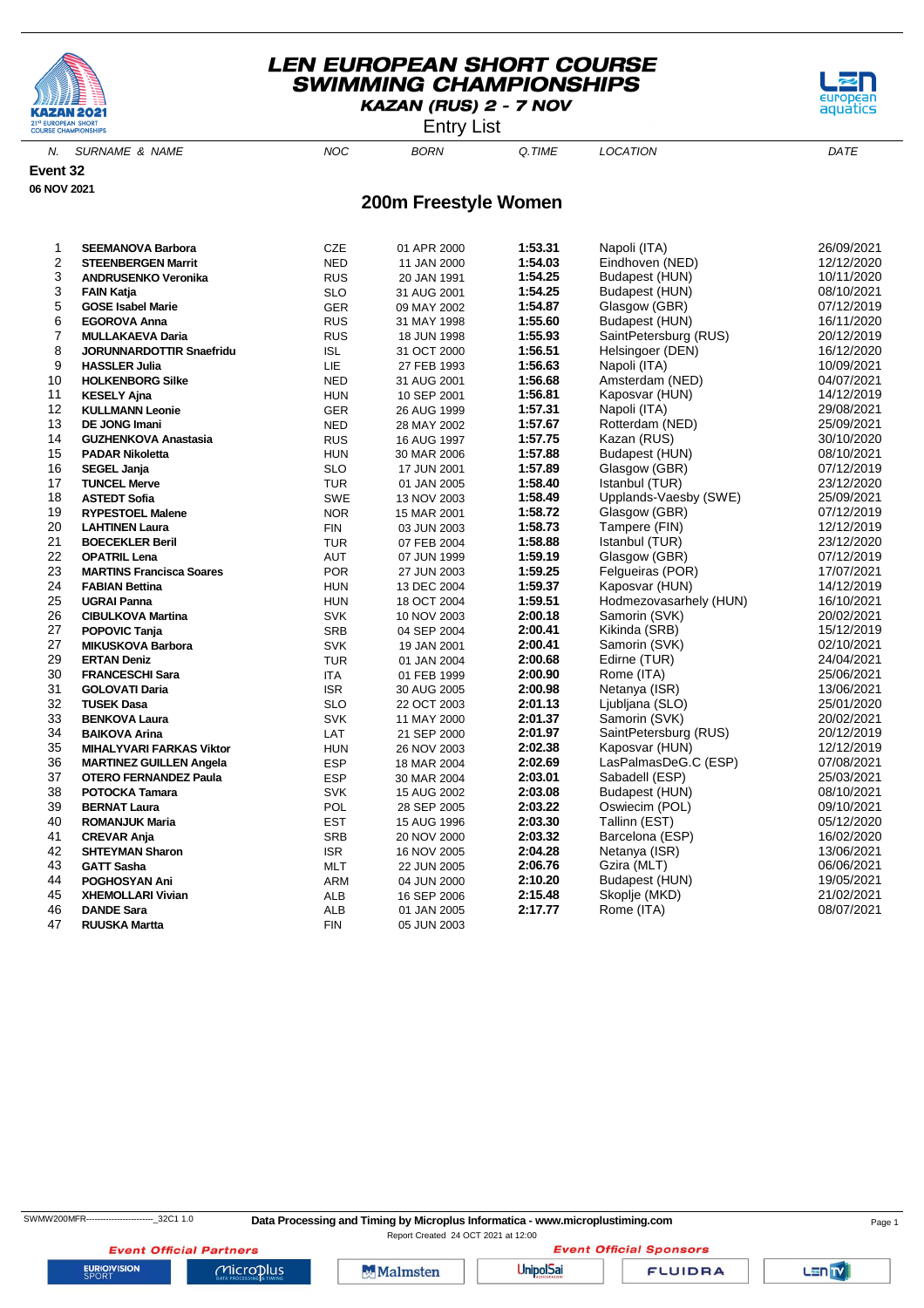

Entry List



| 5  | <b>MORA Lorenzo</b>           | <b>ITA</b> | 30 SEP 1998 | 1:51.01 | Napoli (ITA)          | 25/09/2021 |
|----|-------------------------------|------------|-------------|---------|-----------------------|------------|
| 6  | <b>FRANTA Tomas</b>           | <b>CZE</b> | 18 APR 1998 | 1:52.13 | Glasgow (GBR)         | 04/12/2019 |
|    | <b>BRAUNSCHWEIG Ole</b>       | <b>GER</b> | 15 NOV 1997 | 1:52.66 | Napoli (ITA)          | 29/09/2021 |
| 8  | <b>LELLE Armin Evert</b>      | <b>EST</b> | 21 JUN 1999 | 1:52.78 | Tallinn (EST)         | 21/12/2020 |
| 9  | <b>KOS Hubert</b>             | <b>HUN</b> | 28 MAR 2003 | 1:52.79 | Budapest (HUN)        | 07/10/2021 |
| 10 | <b>MATHIEU Geoffrov</b>       | <b>FRA</b> | 01 JUN 1997 | 1:53.47 | Angers (FRA)          | 12/12/2019 |
| 11 | <b>LAMBERTI Michele</b>       | <b>ITA</b> | 03 NOV 2000 | 1:53.99 | Brescia (ITA)         | 14/02/2021 |
| 12 | TKACHEV Aleksei A.            | <b>RUS</b> | 18 DEC 2003 | 1:54.02 | SaintPetersburg (RUS) | 21/12/2019 |
| 13 | <b>MASIUK Ksawery</b>         | <b>POL</b> | 17 DEC 2004 | 1:55.01 | Gliwice (POL)         | 11/12/2020 |
| 14 | <b>SABBIONI Simone</b>        | <b>ITA</b> | 03 OCT 1996 | 1:55.79 | Fermo (ITA)           | 20/12/2020 |
| 15 | <b>HERLEM Antoine</b>         | <b>FRA</b> | 19 MAY 1999 | 1:55.82 | Angers (FRA)          | 12/12/2019 |
| 16 | <b>SENICA PAVLETIC Primoz</b> | <b>SLO</b> | 14 JAN 2001 | 1:56.27 | Ljubljana (SLO)       | 24/01/2020 |
| 17 | <b>CHMIELEWSKI Michal</b>     | <b>POL</b> | 08 JUN 2004 | 1:58.24 | Gliwice (POL)         | 11/12/2020 |
| 18 | <b>HENDRICKX Lander</b>       | <b>BEL</b> | 23 FEB 1994 | 1:58.39 | Leuven (BEL)          | 17/10/2021 |
| 19 | <b>MARAANA Adam</b>           | <b>ISR</b> | 07 JUL 2003 | 1:59.06 | Netanya (ISR)         | 25/12/2019 |
| 20 | <b>SAMUSENKO Pavel</b>        | <b>RUS</b> | 09 AUG 2001 | 2:00.66 | Obninsk (RUS)         | 02/10/2020 |
| 21 | <b>MIKELSONS Kristaps</b>     | LAT        | 24 FEB 2004 | 2:01.51 | Valmiera (LAT)        | 18/06/2021 |
| 22 | <b>GERCHIK David</b>          | <b>ISR</b> | 20 FEB 2001 |         |                       |            |
| 22 | <b>GOER Rasim Ogulcan</b>     | TUR        | 19 OCT 1998 |         |                       |            |

**EURIOVISION** 

SWMM200MBA------------------------\_32C1 1.0 **Data Processing and Timing by Microplus Informatica - www.microplustiming.com** Page 1

Report Created 24 OCT 2021 at 12:00

**Event Official Partners** Microplus

Malmsten

**Event Official Sponsors UnipolSai** 

**FLUIDRA** 

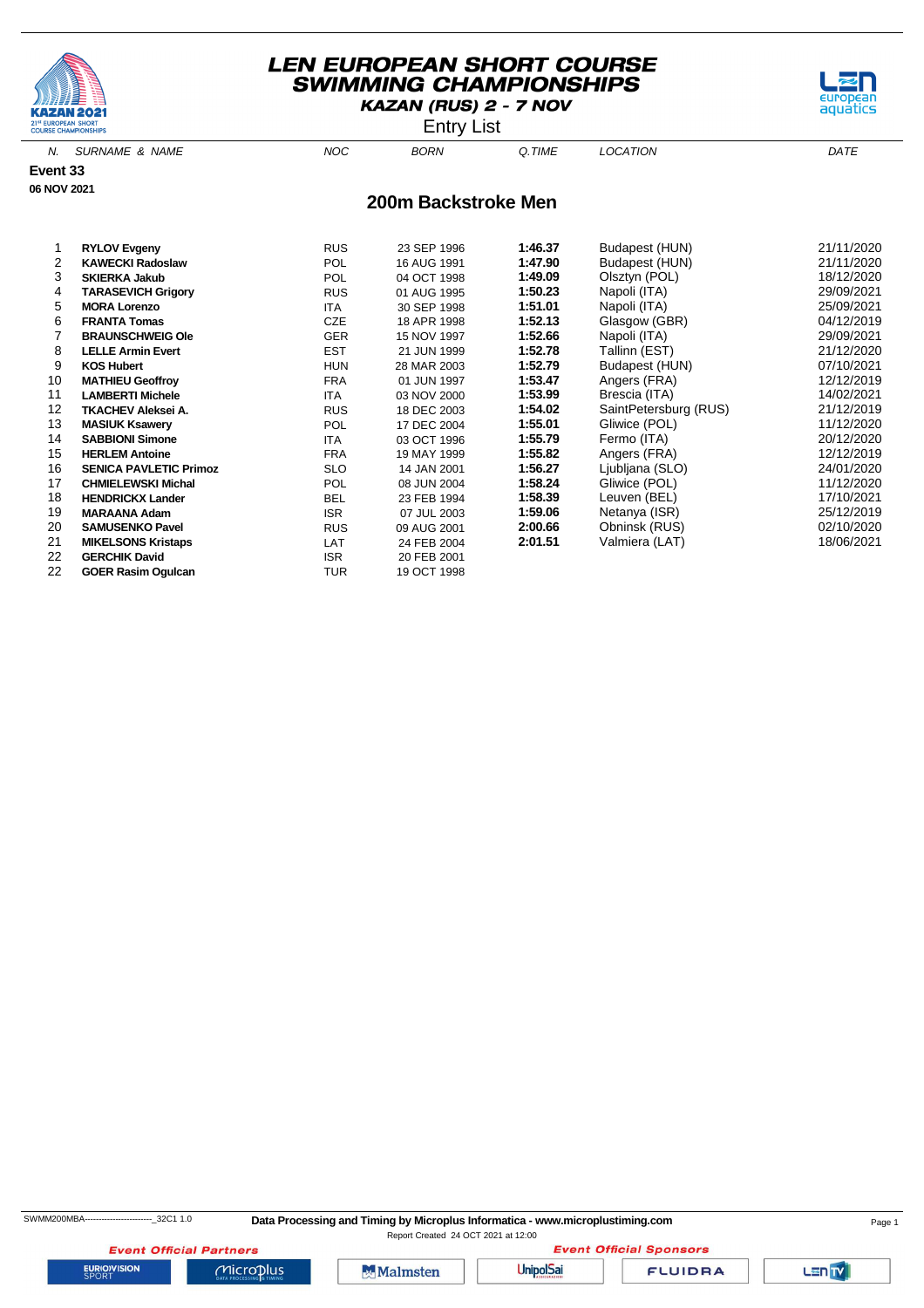

Entry List

aquati

N. SURNAME & NAME  $NOC$  BORN Q.TIME LOCATION DATE

**Event 34 06 NOV 2021**

#### **50m Breaststroke Women**

| 1  | <b>PILATO Benedetta</b>        | <b>ITA</b> | 18 JAN 2005 | 28.81 | Budapest (HUN)             | 21/11/2020 |
|----|--------------------------------|------------|-------------|-------|----------------------------|------------|
| 2  | <b>CASTIGLIONI Arianna</b>     | <b>ITA</b> | 15 AUG 1997 | 29.09 | Napoli (ITA)               | 25/09/2021 |
| 3  | <b>HULKKO Ida</b>              | <b>FIN</b> | 12 DEC 1998 | 29.33 | Budapest (HUN)             | 05/11/2020 |
| 4  | <b>CARRARO Martina</b>         | <b>ITA</b> | 21 JUN 1993 | 29.51 | Budapest (HUN)             | 18/10/2020 |
| 5  | <b>GORBENKO Anastasya</b>      | <b>ISR</b> | 07 AUG 2003 | 29.61 | Berlin (GER)               | 03/10/2021 |
| 6  | <b>ZMUSHKA Alina</b>           | <b>BLR</b> | 05 JAN 1997 | 29.65 | Brest (BLR)                | 18/12/2020 |
| 6  | <b>GODUN Nika</b>              | <b>RUS</b> | 04 MAR 1997 | 29.65 | Budapest (HUN)             | 09/10/2021 |
| 8  | <b>FAST Emelie</b>             | <b>SWE</b> | 20 FEB 2004 | 29.82 | Haninge (SWE)              | 23/04/2021 |
| 9  | <b>SZTANDERA Dominika</b>      | <b>POL</b> | 19 JAN 1997 | 29.87 | Olsztyn (POL)              | 20/12/2020 |
| 10 | <b>BELONOGOFF Tatiana</b>      | <b>RUS</b> | 16 JUL 2001 | 29.97 | Napoli (ITA)               | 09/09/2021 |
| 11 | <b>JEFIMOVA Eneli</b>          | <b>EST</b> | 27 DEC 2006 | 30.14 | Tartu (EST)                | 17/10/2021 |
| 12 | <b>TEMNIKOVA Maria</b>         | <b>RUS</b> | 17 NOV 1995 | 30.20 | SaintPetersburg (RUS)      | 15/12/2020 |
| 13 | <b>SCHOUTEN Tes</b>            | <b>NED</b> | 31 DEC 2000 | 30.21 | Amsterdam (NED)            | 18/10/2020 |
| 14 | <b>MAMIE Lisa</b>              | SUI        | 27 OCT 1998 | 30.24 | Glasgow (GBR)              | 04/12/2019 |
| 15 | <b>PAMMER Cornelia</b>         | AUT        | 09 JUL 2000 | 30.30 | Glasgow (GBR)              | 04/12/2019 |
| 16 | <b>METZ Rosey</b>              | <b>NED</b> | 14 JUN 2001 | 30.34 | Amsterdam (NED)            | 04/07/2021 |
| 17 | <b>CHIKUNOVA Evgenija</b>      | <b>RUS</b> | 17 NOV 2004 | 30.38 | SaintPetersburg (RUS)      | 15/12/2020 |
| 18 | <b>BUSCH Kim</b>               | <b>NED</b> | 16 JUN 1998 | 30.43 | Berlin (GER)               | 03/10/2021 |
| 19 | <b>KIVIRINTA Veera</b>         | <b>FIN</b> | 06 APR 1995 | 30.52 | Glasgow (GBR)              | 04/12/2019 |
| 20 | <b>THORMALM Klara</b>          | <b>SWE</b> | 29 MAR 1998 | 30.62 | Glasgow (GBR)              | 04/12/2019 |
| 21 | <b>KREUNDL Lena</b>            | AUT        | 19 SEP 1997 | 30.63 | Glasgow (GBR)              | 04/12/2019 |
| 22 | <b>TETEREVKOVA Kotryna</b>     | LTU        | 23 JAN 2002 | 30.64 | Napoli (ITA)               | 18/09/2021 |
| 23 | <b>GASPARD Florine</b>         | <b>BEL</b> | 28 DEC 2001 | 30.74 | Glasgow (GBR)              | 04/12/2019 |
| 23 | <b>VIBERG Cecilia</b>          | <b>SWE</b> | 25 AUG 2003 | 30.74 | Upplands-Vaesby (SWE)      | 26/09/2021 |
| 25 | <b>VALL MONTERO Jessica</b>    | <b>ESP</b> | 22 NOV 1988 | 30.76 | Castellon (ESP)            | 22/11/2020 |
| 26 | <b>VOZEL Tjasa</b>             | <b>SLO</b> | 14 JUL 1994 | 30.93 | Zagreb (CRO)               | 08/11/2020 |
| 27 | <b>SCHULZE Nele</b>            | <b>GER</b> | 20 FEB 2004 | 30.94 | Berlin (GER)               | 03/10/2021 |
| 28 | DRASIDOU Maria-Thaleia         | <b>GRE</b> | 26 JAN 1995 | 31.03 | Halandri (GRE)             | 16/10/2021 |
| 29 | <b>MAYNE Molly</b>             | <b>IRL</b> | 20 AUG 2005 | 31.04 | Doha (QAT)                 | 23/10/2021 |
| 30 | <b>FANGIO Francesca</b>        | <b>ITA</b> | 17 AUG 1995 | 31.10 | Milano-Monza-Cremona (ITA) | 21/12/2019 |
| 31 | <b>PIECHOWICZ Karolina</b>     | <b>POL</b> | 12 JAN 2005 | 31.29 | Rome (ITA)                 | 06/07/2021 |
| 32 | <b>DELMAS Justine</b>          | <b>FRA</b> | 06 MAR 2005 | 31.32 | Rome (ITA)                 | 07/07/2021 |
| 32 | <b>COLLEOU Stina Kajsa</b>     | <b>NOR</b> | 04 JUL 1993 | 31.32 | Lambertseter (NOR)         | 19/06/2021 |
| 34 | <b>OEZKAN Hazal</b>            | <b>TUR</b> | 04 FEB 2003 | 31.45 | Istanbul (TUR)             | 21/12/2020 |
| 35 | <b>STANISAVLJEVIC Nina</b>     | <b>SRB</b> | 17 MAY 2004 | 31.52 | Skopje (MKD)               | 14/11/2020 |
| 36 | <b>VADOVICOVA Nina</b>         | <b>SVK</b> | 01 OCT 2003 | 31.55 | Budapest (HUN)             | 09/10/2021 |
| 37 | <b>RODRIGUEZ SANCHEZ Laura</b> | <b>ESP</b> | 01 FEB 2004 | 32.01 | Castellon (ESP)            | 22/11/2020 |
| 38 | <b>TRNIKOVA Nikoleta</b>       | <b>SVK</b> | 29 JUL 2002 | 32.83 | Samorin (SVK)              | 15/12/2019 |
| 39 | <b>BLAZEVIC Ana</b>            | CRO        | 24 JUN 2003 | 33.22 | Zagreb (CRO)               | 30/07/2021 |
| 40 | <b>HASHORVA Telma</b>          | <b>ALB</b> | 06 DEC 2005 | 34.89 | Skopje (MKD)               | 14/11/2020 |
| 41 | <b>MANUCHARYAN Varsenik</b>    | <b>ARM</b> | 11 JUL 2003 |       |                            |            |

**EURIOVISION** 

 $Microplus$ 

SWMW50MBR-------------------------\_32C1 1.0 **Data Processing and Timing by Microplus Informatica - www.microplustiming.com** Page 1

Malmsten

Report Created 24 OCT 2021 at 12:00

**UnipolSai** 

**Event Official Sponsors** 

**FLUIDRA**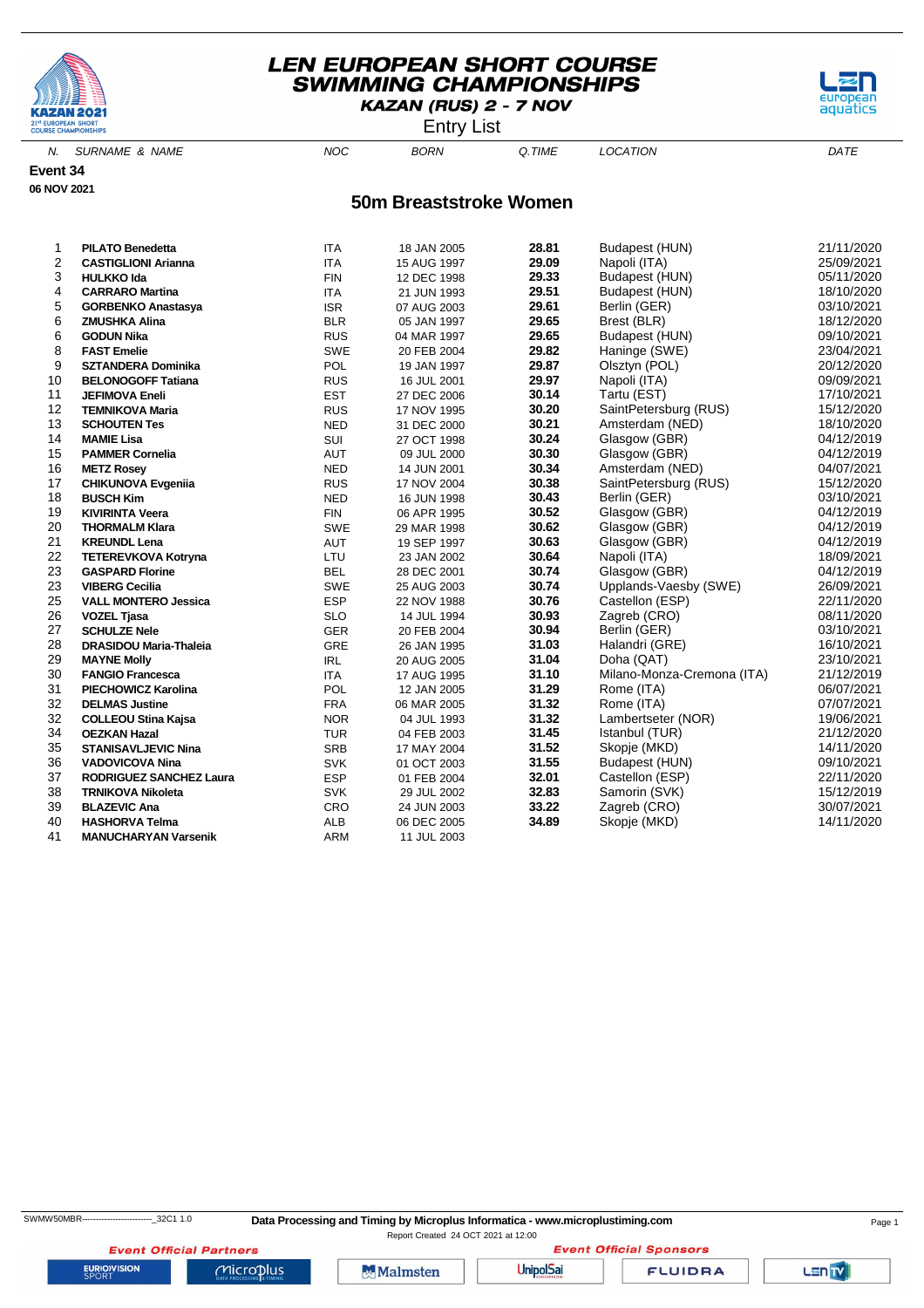

Entry List



N. SURNAME & NAME  $NOC$  BORN Q.TIME LOCATION DATE

**Event 35 06 NOV 2021**

#### **100m Freestyle Men**

| 1  | <b>MOROZOV Vladimir</b>       | <b>RUS</b> | 16 JUN 1992 | 45.53 | Glasgow (GBR)                | 08/12/2019 |
|----|-------------------------------|------------|-------------|-------|------------------------------|------------|
| 2  | <b>KOLESNIKOV Kliment</b>     | <b>RUS</b> | 09 JUL 2000 | 45.87 | SaintPetersburg (RUS)        | 14/12/2020 |
| 3  | <b>MIRESSI Alessandro</b>     | ITA        | 02 OCT 1998 | 45.90 | Glasgow (GBR)                | 08/12/2019 |
| 4  | <b>GRINEV Vladislav</b>       | <b>RUS</b> | 21 JUL 1996 | 46.16 | Glasgow (GBR)                | 07/12/2019 |
|    |                               |            |             |       |                              |            |
| 5  | <b>NEMETH Nandor</b>          | <b>HUN</b> | 19 NOV 1999 | 46.36 | Napoli (ITA)                 | 19/09/2021 |
| 6  | <b>CECCON Thomas</b>          | ITA        | 27 JAN 2001 | 46.43 | Napoli (ITA)                 | 27/08/2021 |
| 7  | <b>PUTS Jesse</b>             | <b>NED</b> | 01 AUG 1994 | 46.52 | Berlin (GER)                 | 02/10/2021 |
| 8  | <b>BILIS Simonas</b>          | LTU        | 11 NOV 1993 | 46.53 | Glasgow (GBR)                | 07/12/2019 |
| 9  | <b>SZABO Szebasztian</b>      | <b>HUN</b> | 11 MAR 1996 | 46.63 | Budapest (HUN)               | 19/10/2020 |
| 10 | <b>SHCHEGOLEV Aleksandr</b>   | <b>RUS</b> | 06 APR 2002 | 46.66 | Napoli (ITA)                 | 30/09/2021 |
| 11 | <b>SAKCI Emre</b>             | <b>TUR</b> | 15 NOV 1997 | 46.72 | Istanbul (TUR)               | 20/12/2019 |
| 12 | <b>DE BOER Thom</b>           | <b>NED</b> |             | 46.76 | Amsterdam (NED)              | 04/07/2021 |
|    |                               |            | 24 DEC 1991 | 46.85 |                              |            |
| 13 | <b>PIJNENBURG Stan</b>        | <b>NED</b> | 04 NOV 1996 |       | Napoli (ITA)                 | 26/09/2021 |
| 14 | <b>MILAK Kristof</b>          | <b>HUN</b> | 20 FEB 2000 | 46.93 | Budapest (HUN)               | 08/10/2021 |
| 15 | <b>PEKARSKI Grigori</b>       | <b>BLR</b> | 08 JAN 1998 | 47.08 | Brest (BLR)                  | 19/12/2020 |
| 16 | <b>CHRISTOU Apostolos</b>     | GRE        | 01 NOV 1996 | 47.11 | Budapest (HUN)               | 15/11/2020 |
| 17 | <b>AERENTS Jasper</b>         | <b>BEL</b> | 18 DEC 1992 | 47.24 | Amsterdam (NED)              | 04/07/2021 |
| 17 | <b>DEPLANO Leonardo</b>       | ITA        | 21 JUL 1999 | 47.24 | Roma-Frosinone (ITA)         | 20/12/2020 |
| 19 | <b>ELIASSON Isak</b>          | <b>SWE</b> | 22 JAN 1996 | 47.25 | Stockholm (SWE)              | 29/05/2021 |
| 20 | <b>KROON Luc</b>              | <b>NED</b> | 30 AUG 2001 | 47.29 | Amsterdam (NED)              | 04/07/2021 |
| 21 |                               |            |             | 47.30 | Massarosa-Livorno (ITA)      | 23/12/2020 |
|    | <b>ZAZZERI Lorenzo</b>        | ITA        | 09 AUG 1994 |       |                              |            |
| 21 | <b>POPOVICI David</b>         | ROU        | 15 SEP 2004 | 47.30 | Rome (ITA)                   | 08/07/2021 |
| 23 | <b>SKAMAROSHKA Ruslan</b>     | <b>BLR</b> | 04 SEP 1997 | 47.43 | Brest (BLR)                  | 17/12/2020 |
| 24 | <b>TRAMPITSCH Alexander</b>   | AUT        | 05 FEB 1999 | 47.47 | Graz (AUT)                   | 15/12/2019 |
| 24 | <b>ZAITSEV Daniel</b>         | <b>EST</b> | 13 DEC 1997 | 47.47 | Tallinn (EST)                | 22/12/2020 |
| 26 | <b>POTHAIN Jordan</b>         | <b>FRA</b> | 14 OCT 1994 | 47.87 | Angers (FRA)                 | 15/12/2019 |
| 27 | <b>CHOWANIEC Mateusz</b>      | POL        | 03 OCT 2003 | 47.98 | Oswiecim (POL)               | 10/10/2021 |
| 28 | <b>CASTRO VALLE Cesar</b>     | <b>ESP</b> | 31 MAY 1999 | 48.01 | Castellon (ESP)              | 21/11/2020 |
| 29 | <b>LENTZ Frederik Riedel</b>  | DEN        | 25 OCT 2001 | 48.02 | Helsingoer (DEN)             | 18/12/2020 |
| 30 |                               | <b>FRA</b> |             | 48.10 | Villefranche-Sur-Saone (FRA) | 16/10/2021 |
|    | <b>PIRON Thomas</b>           |            | 28 AUG 2000 |       |                              |            |
| 31 | <b>LOKTEV Denis</b>           | <b>ISR</b> | 04 JUN 2000 | 48.15 | Netanya (ISR)                | 21/08/2020 |
| 32 | <b>SIIM Cevin Anders</b>      | <b>EST</b> | 27 MAR 1997 | 48.20 | Tallinn (EST)                | 14/07/2021 |
| 33 | <b>LIA Nicholas</b>           | <b>NOR</b> | 13 FEB 2001 | 48.72 | Stavanger (NOR)              | 31/10/2020 |
| 34 | <b>MAKINEN Kalle</b>          | <b>FIN</b> | 14 MAR 2002 | 48.81 | Tampere (FIN)                | 09/10/2021 |
| 35 | <b>BASIKOGLU Jerome Kerim</b> | <b>TUR</b> | 14 APR 1994 | 48.82 | Istanbul (TUR)               | 31/07/2021 |
| 36 | <b>BUCHER Simon</b>           | AUT        | 23 MAY 2000 | 48.91 | Graz (AUT)                   | 07/03/2021 |
| 37 | <b>NAVIKONIS Tomas</b>        | LTU        | 12 APR 2003 | 49.05 | Budapest (HUN)               | 08/10/2021 |
| 38 | <b>DOMINGUEZ CALONGE Luis</b> | <b>ESP</b> | 18 JAN 2003 | 49.13 | Castellon (ESP)              | 21/11/2020 |
| 39 |                               |            |             | 49.29 |                              | 07/12/2019 |
|    | <b>MANNES Max</b>             | <b>LUX</b> | 19 NOV 1997 |       | Glasgow (GBR)                |            |
| 40 | <b>GURDAL Kemal Arda</b>      | <b>TUR</b> | 02 JUL 1990 | 49.30 | Istanbul (TUR)               | 31/07/2021 |
| 41 | <b>MESETOVIC Adi</b>          | BIH        | 31 DEC 1997 | 49.40 | BanjaLuka (BIH)              | 28/11/2020 |
| 42 | <b>KEBLYS Jokubas</b>         | LTU        | 18 JUL 2002 | 49.44 | Budapest (HUN)               | 08/10/2021 |
| 43 | <b>BOSKAN Saso</b>            | <b>SLO</b> | 12 DEC 2002 | 49.50 | Berlin (GER)                 | 02/10/2021 |
| 44 | <b>GLINTA Robert-Andrei</b>   | ROU        | 18 APR 1997 | 49.73 | Targoviste (ROU)             | 09/04/2021 |
| 45 | <b>TURAN Efe</b>              | <b>TUR</b> | 17 SEP 2000 | 49.77 | Istanbul (TUR)               | 21/12/2020 |
| 46 | <b>BARSEGHYAN Artur</b>       | <b>ARM</b> | 29 MAR 2002 | 49.78 | Tokyo (JPN)                  | 27/07/2021 |
| 47 | <b>LEKIC Jovan</b>            | BIH        | 29 SEP 2003 | 49.88 | BanjaLuka (BIH)              | 28/11/2020 |
|    |                               |            |             |       |                              |            |
| 48 | <b>MURATOVIC Emir</b>         | BIH        | 06 NOV 1996 | 50.01 | Atlanta (USA)                | 07/12/2019 |
| 49 | <b>BRANDENBURGER Pit</b>      | <b>LUX</b> | 06 AUG 1995 | 50.12 | Angers (FRA)                 | 15/12/2019 |
| 50 | <b>BJELAJAC Nikola</b>        | BIH        | 12 MAY 1998 | 50.61 | Skopje (MKD)                 | 14/11/2020 |
| 51 | <b>LOMERO ARENAS Tomas</b>    | AND        | 05 JUL 2001 | 51.15 | Castellon (ESP)              | 21/11/2020 |
| 52 | <b>ABESADZE David</b>         | GEO        | 05 JUL 2002 | 51.33 | Sofia (BUL)                  | 24/06/2021 |
| 53 | <b>LOMERO ARENAS Bernat</b>   | AND        | 28 DEC 1997 | 52.07 | Budapest (HUN)               | 18/05/2021 |
| 54 | <b>KUKHALASHVILI Luka</b>     | GEO        | 17 OCT 2002 | 52.19 | Oaka (GRE)                   | 30/05/2021 |
| 55 | <b>MIHAILOVS Jegors</b>       | LAT        | 12 APR 2004 | 52.21 | Valmiera (LAT)               | 20/06/2021 |
| 56 | <b>VASHAKIDZE Akaki</b>       | GEO        |             | 52.54 | Sofia (BUL)                  | 24/06/2021 |
|    |                               |            | 29 JAN 1998 |       |                              |            |
| 57 | <b>MAMIKONYAN Vladimir</b>    | ARM        | 15 JUL 1996 | 52.81 | SaintPetersburg (RUS)        | 20/12/2019 |
| 58 | <b>GARGOVIC Ado</b>           | <b>MNE</b> | 15 JUL 1998 | 53.15 | Igalo (MNE)                  | 16/02/2020 |
| 59 | <b>PRISKA Paolo</b>           | ALB        | 15 SEP 2004 | 54.13 | Skoplje (MKD)                | 21/02/2021 |
| 60 | <b>ANDRIC Vasilije</b>        | MNE        | 12 MAY 2003 | 54.81 | Podgorica (MNE)              | 03/07/2021 |
|    |                               |            |             |       |                              |            |

SWMM100MFR---------------------------32C1 1.0 **Data Processing and Timing by Microplus Informatica - www.microplustiming.com** Page 1

Report Created 24 OCT 2021 at 12:00**Event Official Sponsors** 

LENTY

**EURIOVISION** 

**Event Official Partners** 

 $Microplus$ 

**Malmsten** 

**UnipolSai**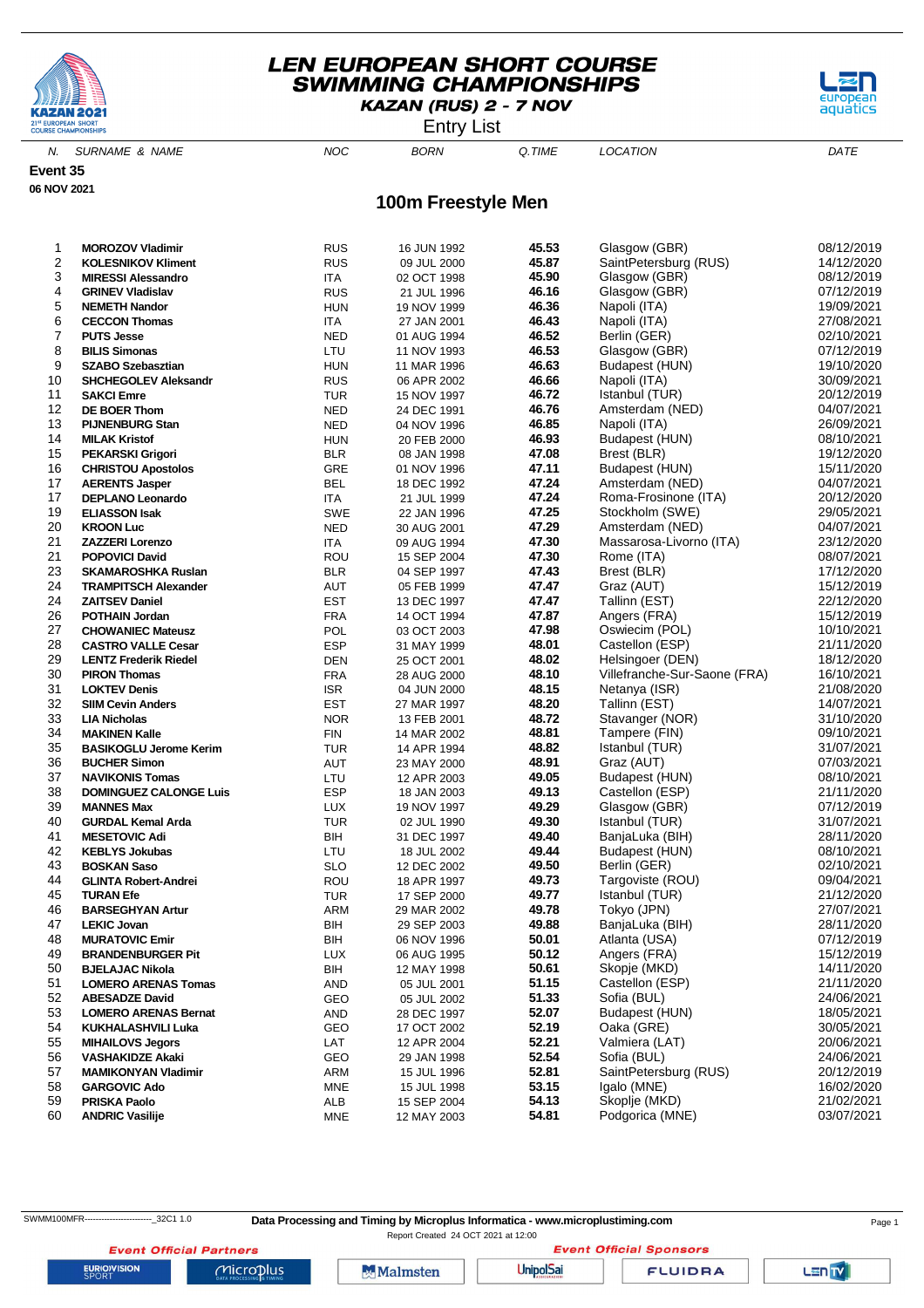

Entry List



N. SURNAME & NAME  $NOC$  BORN Q.TIME LOCATION DATE

**Event 36 06 NOV 2021**

#### **100m Individual Medley Men**

| 1  | <b>ORSI Marco</b>             | <b>ITA</b> | 11 DEC 1990 | 51.32   | Napoli (ITA)        | 10/09/2021 |
|----|-------------------------------|------------|-------------|---------|---------------------|------------|
| 2  | <b>MOROZOV Vladimir</b>       | <b>RUS</b> | 16 JUN 1992 | 51.46   | Budapest (HUN)      | 25/10/2020 |
| 3  | <b>FESIKOV Sergey</b>         | <b>RUS</b> | 21 JAN 1989 | 51.59   | Glasgow (GBR)       | 08/12/2019 |
| 4  | <b>VAZAIOS Andreas</b>        | <b>GRE</b> | 09 MAY 1994 | 51.62   | Glasgow (GBR)       | 08/12/2019 |
| 5  | <b>ZENIMOTO HVAS Tomoe</b>    | <b>NOR</b> | 01 JUN 2000 | 51.72   | Budapest (HUN)      | 25/10/2020 |
| 6  | <b>CECCON Thomas</b>          | <b>ITA</b> | 27 JAN 2001 | 51.84   | Napoli (ITA)        | 26/09/2021 |
|    | <b>ZHILKIN Andrey</b>         | <b>RUS</b> | 09 MAR 1995 | 52.06   | Budapest (HUN)      | 15/11/2020 |
| 8  | <b>TOUMARKIN Yakov Yan</b>    | <b>ISR</b> | 15 FEB 1992 | 52.23   | Budapest (HUN)      | 16/11/2020 |
| 9  | <b>REITSHAMMER Bernhard</b>   | <b>AUT</b> | 17 JUN 1994 | 52.24   | Graz (AUT)          | 14/12/2019 |
| 10 | <b>GIGLER Heiko</b>           | <b>AUT</b> | 17 JUN 1996 | 52.56   | Graz (AUT)          | 14/12/2019 |
| 11 | <b>LIE Markus</b>             | <b>NOR</b> | 21 JUN 1995 | 52.93   | Glasgow (GBR)       | 07/12/2019 |
| 12 | <b>AYDIN Metin</b>            | <b>TUR</b> | 26 FEB 1995 | 52.97   | Istanbul (TUR)      | 21/12/2019 |
| 13 | <b>SPANOUDAKIS Georgios</b>   | <b>GRE</b> | 05 AUG 1994 | 53.17   | Halandri (GRE)      | 17/10/2021 |
| 14 | <b>SEFL Jan</b>               | <b>CZE</b> | 10 MAY 1990 | 53.42   | Plzen-Slovany (CZE) | 15/10/2021 |
| 15 | <b>HALAS Adam</b>             | <b>SVK</b> | 02 AUG 1998 | 53.47   | Budapest (HUN)      | 07/10/2021 |
| 16 | <b>RAZZETTI Alberto</b>       | <b>ITA</b> | 02 JUN 1999 | 53.59   | Glasgow (GBR)       | 07/12/2019 |
| 17 | <b>BRANNKARR Ronny</b>        | <b>FIN</b> | 11 JUL 2002 | 54.03   | Tampere (FIN)       | 25/09/2021 |
| 18 | <b>COLL MARTI Carles</b>      | <b>ESP</b> | 15 OCT 2001 | 54.67   | Ordizia (ESP)       | 29/12/2019 |
| 19 | <b>CORBY Eoin</b>             | <b>IRL</b> | 16 JAN 2002 | 54.76   | Dublin (IRL)        | 18/12/2020 |
| 20 | <b>BEN SHITRIT Eytan</b>      | <b>ISR</b> | 02 JUN 2003 | 55.34   | Berlin (GER)        | 01/10/2021 |
| 21 | <b>MIKELSONS Kristaps</b>     | LAT        | 24 FEB 2004 | 55.90   | Valmiera (LAT)      | 18/06/2021 |
| 22 | <b>KERMANS Ronens</b>         | LAT        | 15 APR 2004 | 56.09   | Berlin (GER)        | 01/10/2021 |
| 23 | <b>KLOBUCNIK Tomas</b>        | <b>SVK</b> | 21 JUN 1990 | 57.90   | Topolcany (SVK)     | 18/09/2021 |
| 24 | <b>WAREING Thomas</b>         | <b>MLT</b> | 09 NOV 1999 | 58.72   | Glasgow (GBR)       | 07/12/2019 |
| 25 | <b>PELEGRINA CUEN Patrick</b> | <b>AND</b> | 14 AUG 2001 | 58.91   | Glasgow (GBR)       | 07/12/2019 |
| 26 | <b>RUCI Ared</b>              | <b>ALB</b> | 13 NOV 2002 | 1:04.44 | Skoplje (MKD)       | 21/02/2021 |
| 27 | <b>LAVDANITI Zhulian</b>      | <b>ALB</b> | 17 MAR 2003 |         |                     |            |
| 27 | <b>LIUKKONEN Ari-Pekka</b>    | <b>FIN</b> | 09 FEB 1989 |         |                     |            |
| 27 | <b>MATTENET Emilien</b>       | <b>FRA</b> | 08 NOV 2000 |         |                     |            |

**EURIOVISION** 

**Event Official Sponsors** 



**Event Official Partners** 

Malmsten

**UnipolSai** 

**FLUIDRA**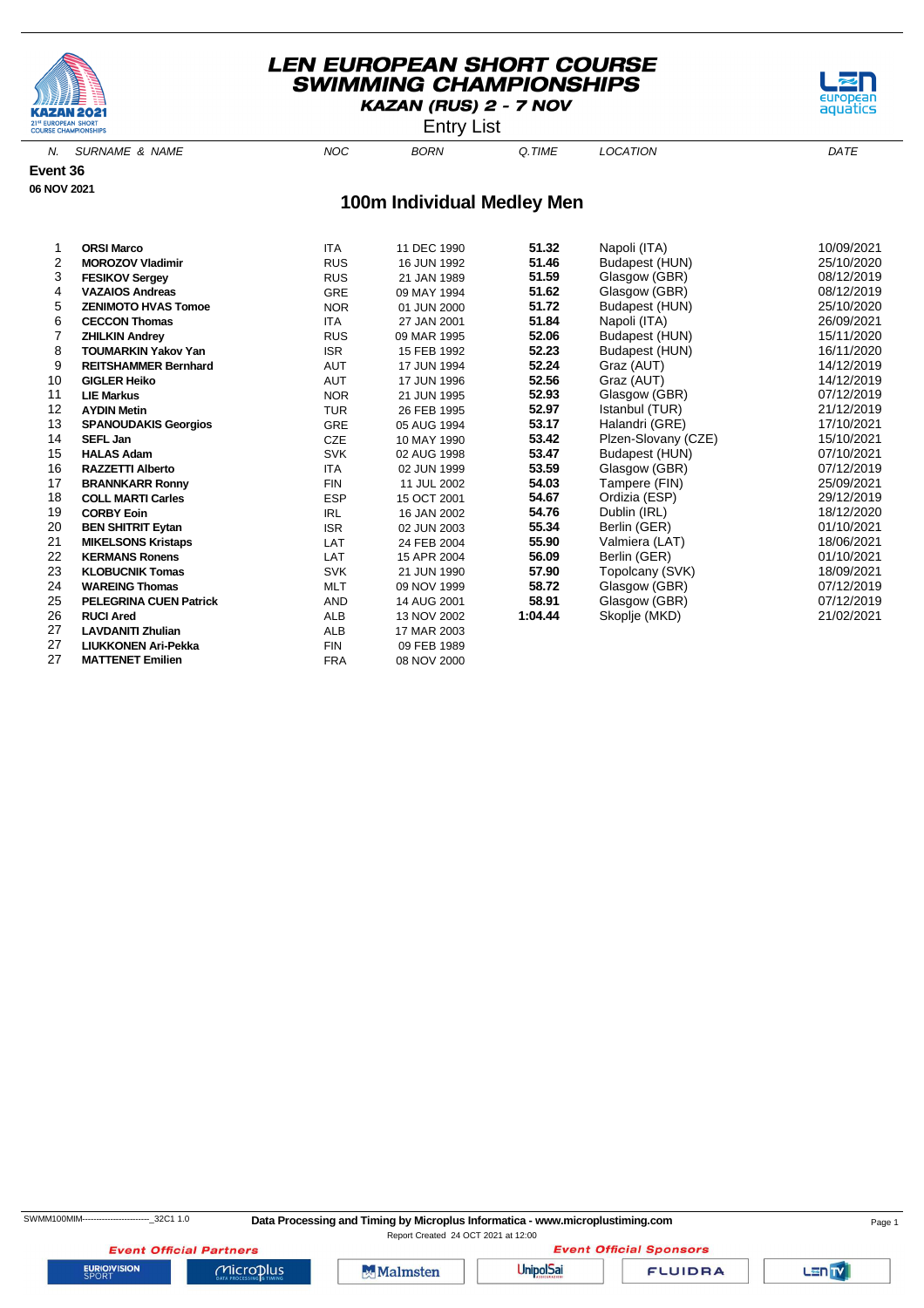

Entry List



N. SURNAME & NAME  $NOC$  BORN Q.TIME LOCATION DATE

**Event 37**

**06 NOV 2021**

#### **50m Butterfly Women**

| 1  | <b>SJOESTROEM Sarah</b>       | SWE        | 17 AUG 1993 | 24.73 | Budapest (HUN)        | 22/11/2020 |
|----|-------------------------------|------------|-------------|-------|-----------------------|------------|
| 2  | <b>SURKOVA Arina</b>          | <b>RUS</b> | 17 JUL 1998 | 24.87 | Budapest (HUN)        | 15/11/2020 |
| 3  | <b>DE WAARD Maaike</b>        | <b>NED</b> | 11 OCT 1996 | 24.94 | Amsterdam (NED)       | 17/10/2020 |
| 4  | DI PIETRO Silvia              | <b>ITA</b> | 06 APR 1993 | 25.18 | Rome (ITA)            | 24/04/2021 |
| 5  | <b>SHKURDAI Anastasiya</b>    | <b>BLR</b> | 03 JAN 2003 | 25.28 | Glasgow (GBR)         | 05/12/2019 |
| 6  | DI LIDDO Elena                | <b>ITA</b> | 08 SEP 1993 | 25.37 | Glasgow (GBR)         | 05/12/2019 |
| 7  | NTOUNTOUNAKI Anna             | GRE        | 09 SEP 1995 | 25.51 | Glasgow (GBR)         | 05/12/2019 |
| 8  | <b>JENSEN Julie Kepp</b>      | <b>DEN</b> | 03 JAN 2000 | 25.67 | Helsingoer (DEN)      | 16/12/2020 |
| 9  | <b>BUSCH Kim</b>              | <b>NED</b> | 16 JUN 1998 | 25.76 | Berlin (GER)          | 02/10/2021 |
| 10 | <b>LILJEQVIST Ida</b>         | SWE        | 05 MAY 1999 | 25.83 | Glasgow (GBR)         | 05/12/2019 |
| 11 | <b>JUNEVIK Sara</b>           | SWE        | 14 FEB 2000 | 25.84 | Budapest (HUN)        | 23/05/2021 |
| 12 | <b>CHIMROVA Svetlana</b>      | <b>RUS</b> | 15 APR 1996 | 25.91 | Napoli (ITA)          | 30/09/2021 |
| 13 | <b>KLEPIKOVA Daria</b>        | <b>RUS</b> | 11 FEB 2005 | 25.98 | Kazan (RUS)           | 05/04/2021 |
| 14 | <b>BIANCHI Ilaria</b>         | <b>ITA</b> | 06 JAN 1990 | 26.00 | Glasgow (GBR)         | 05/12/2019 |
| 15 | <b>KULIASHOVA Anastasiya</b>  | <b>BLR</b> | 30 NOV 2001 | 26.02 | Brest (BLR)           | 01/07/2021 |
| 16 | <b>LAHTINEN Laura</b>         | <b>FIN</b> | 03 JUN 2003 | 26.11 | Tampere (FIN)         | 14/12/2019 |
| 17 | <b>GIELE Tessa</b>            | <b>NED</b> | 01 NOV 2002 | 26.12 | Amsterdam (NED)       | 04/07/2021 |
| 17 | <b>HALDEN Jenny</b>           | <b>NOR</b> | 22 JUL 2000 | 26.12 | Kristiansand (NOR)    | 14/08/2021 |
| 19 | <b>TATARINOVA Daria</b>       | <b>RUS</b> | 03 JUN 2004 | 26.18 | Kazan (RUS)           | 05/04/2021 |
| 20 | <b>PUDAR Lana</b>             | <b>BIH</b> | 19 JAN 2006 | 26.29 | Rome (ITA)            | 10/07/2021 |
| 21 | <b>ROSVALL Hanna</b>          | SWE        | 10 FEB 2000 | 26.36 | Glasgow (GBR)         | 05/12/2019 |
| 22 | <b>FELSNER Jessica</b>        | GER        | 12 JUL 1995 | 26.39 | Hengelo (NED)         | 12/08/2020 |
| 23 | <b>KOEHLER Angelina</b>       | <b>GER</b> | 12 NOV 2000 | 26.45 | Wuppertal (GER)       | 24/09/2021 |
| 24 | <b>COCCONCELLI Costanza</b>   | <b>ITA</b> | 26 JAN 2002 | 26.46 | Rome (ITA)            | 25/06/2021 |
| 25 | <b>MUNOZ DEL CAMPO Lidon</b>  | <b>ESP</b> | 03 DEC 1995 | 26.57 | Amsterdam (NED)       | 13/12/2019 |
| 25 | <b>JALLOW Mimosa</b>          | <b>FIN</b> | 17 JUN 1994 | 26.57 | Helsinki (FIN)        | 23/04/2021 |
| 27 | <b>NIKITINA Gabriela</b>      | LAT        | 02 JUN 1994 | 26.65 | Budapest (HUN)        | 22/05/2021 |
| 28 | <b>ELIGUEL Sezin</b>          | <b>TUR</b> | 29 MAY 1999 | 26.74 | Istanbul (TUR)        | 31/07/2021 |
| 29 | <b>POTOCKA Tamara</b>         | <b>SVK</b> | 15 AUG 2002 | 26.79 | Samorin (SVK)         | 13/12/2019 |
| 30 | <b>KREUNDL Lena</b>           | <b>AUT</b> | 19 SEP 1997 | 26.83 | Graz (AUT)            | 06/03/2021 |
| 31 | KARAKOUSKAYA Nastassia        | <b>BLR</b> | 01 AUG 1996 | 26.84 | SaintPetersburg (RUS) | 21/12/2019 |
| 32 | <b>STANISAVLJEVIC Nina</b>    | <b>SRB</b> | 17 MAY 2004 | 26.97 | Berlin (GER)          | 02/10/2021 |
| 33 | <b>ULLMANN Julia</b>          | SUI        | 19 JUN 2005 | 27.01 | Rome (ITA)            | 09/07/2021 |
| 34 | <b>DRASIDOU Maria-Thaleia</b> | GRE        | 26 JAN 1995 | 27.28 | Thessaloniki (GRE)    | 12/06/2021 |
| 35 | <b>SLUSNA Lillian</b>         | <b>SVK</b> | 27 OCT 2005 | 27.30 | Samorin (SVK)         | 19/02/2021 |
| 36 | <b>UESTUNDAG Nida Eliz</b>    | <b>TUR</b> | 21 OCT 1996 | 27.70 | Istanbul (TUR)        | 23/12/2020 |
| 37 | <b>PILHATSCH Caroline</b>     | AUT        | 01 MAR 1999 | 27.89 | Graz (AUT)            | 01/08/2020 |
| 38 | <b>OPHIR Rakah</b>            | <b>ISR</b> | 16 OCT 2005 | 28.30 | Netanya (ISR)         | 13/06/2021 |
| 39 | <b>MAYNE Molly</b>            | <b>IRL</b> | 20 AUG 2005 | 28.31 | Dublin (IRL)          | 13/12/2019 |
| 40 | <b>SHTEYMAN Sharon</b>        | <b>ISR</b> | 16 NOV 2005 | 28.51 | Netanya (ISR)         | 21/08/2020 |
| 41 | <b>KARAPETYAN Yeva</b>        | <b>ARM</b> | 10 JAN 2005 |       |                       |            |

**Event Official Sponsors** 

**Event Official Partners** 

 $Microplus$ 

**Malmsten** 

**UnipolSai** 

**FLUIDRA**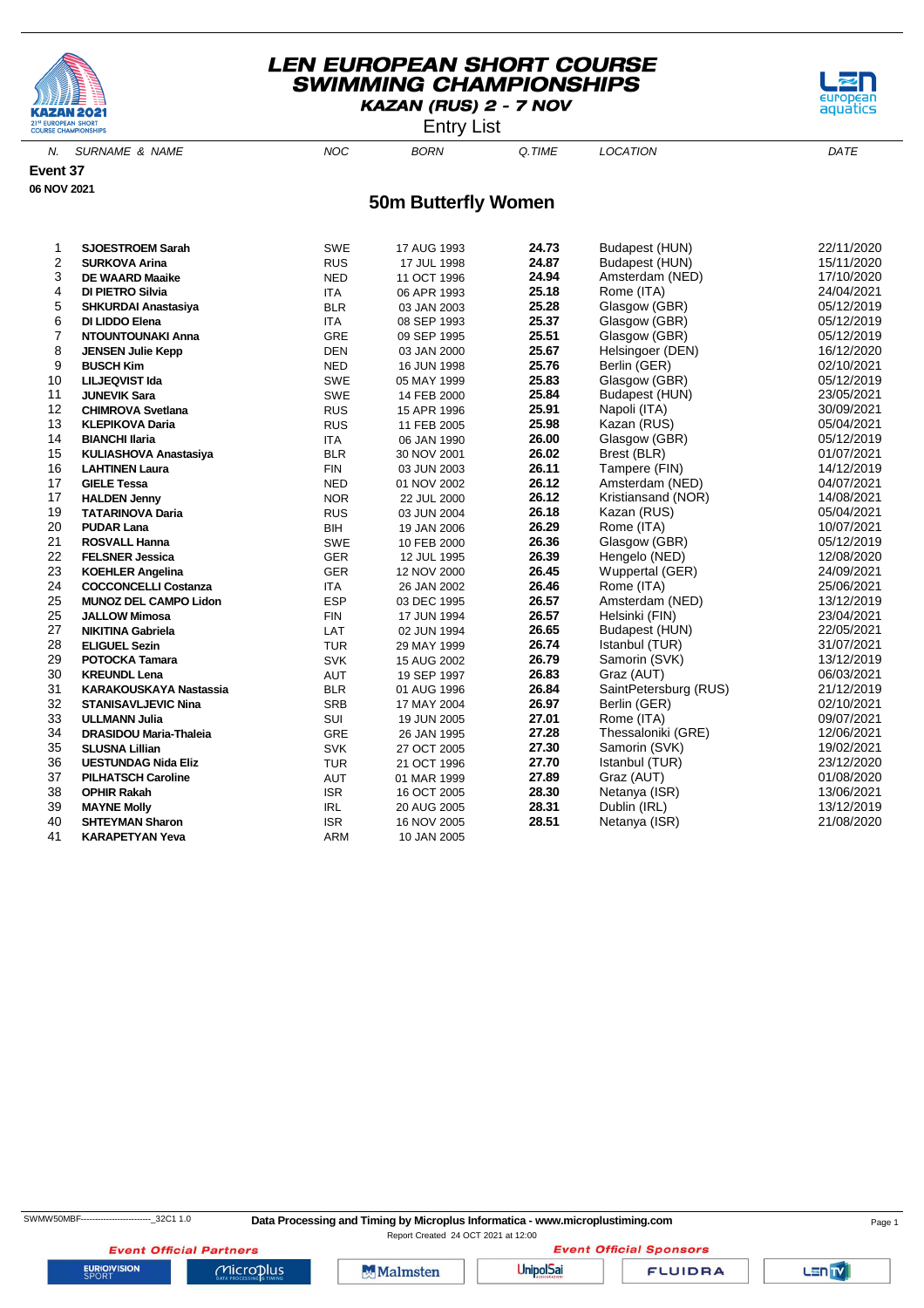

Entry List



N. RELAY NOC

**Event 38 06 NOV 2021**

# **4 x 50m Freestyle Mixed**

| 1  | <b>ALBANIA</b>     | ALB        |
|----|--------------------|------------|
| 2  | <b>ARMENIA</b>     | ARM        |
| 3  | <b>AUSTRIA</b>     | <b>AUT</b> |
| 4  | <b>DENMARK</b>     | DEN        |
| 5  | <b>SPAIN</b>       | ESP        |
| 6  | <b>ISRAEL</b>      | <b>ISR</b> |
| 7  | <b>ITALY</b>       | <b>ITA</b> |
| 8  | <b>LATVIA</b>      | LAT        |
| 9  | <b>NETHERLANDS</b> | <b>NED</b> |
| 10 | <b>POLAND</b>      | POL        |
| 11 | <b>RUSSIA</b>      | <b>RUS</b> |
| 12 | <b>SLOVAKIA</b>    | <b>SVK</b> |
| 13 | <b>SWEDEN</b>      | SWE        |
| 14 | <b>TURKEY</b>      | TUR        |

**EURIOVISION** 

**Event Official Partners** 

 $Microplus$ 

**Malmsten** 



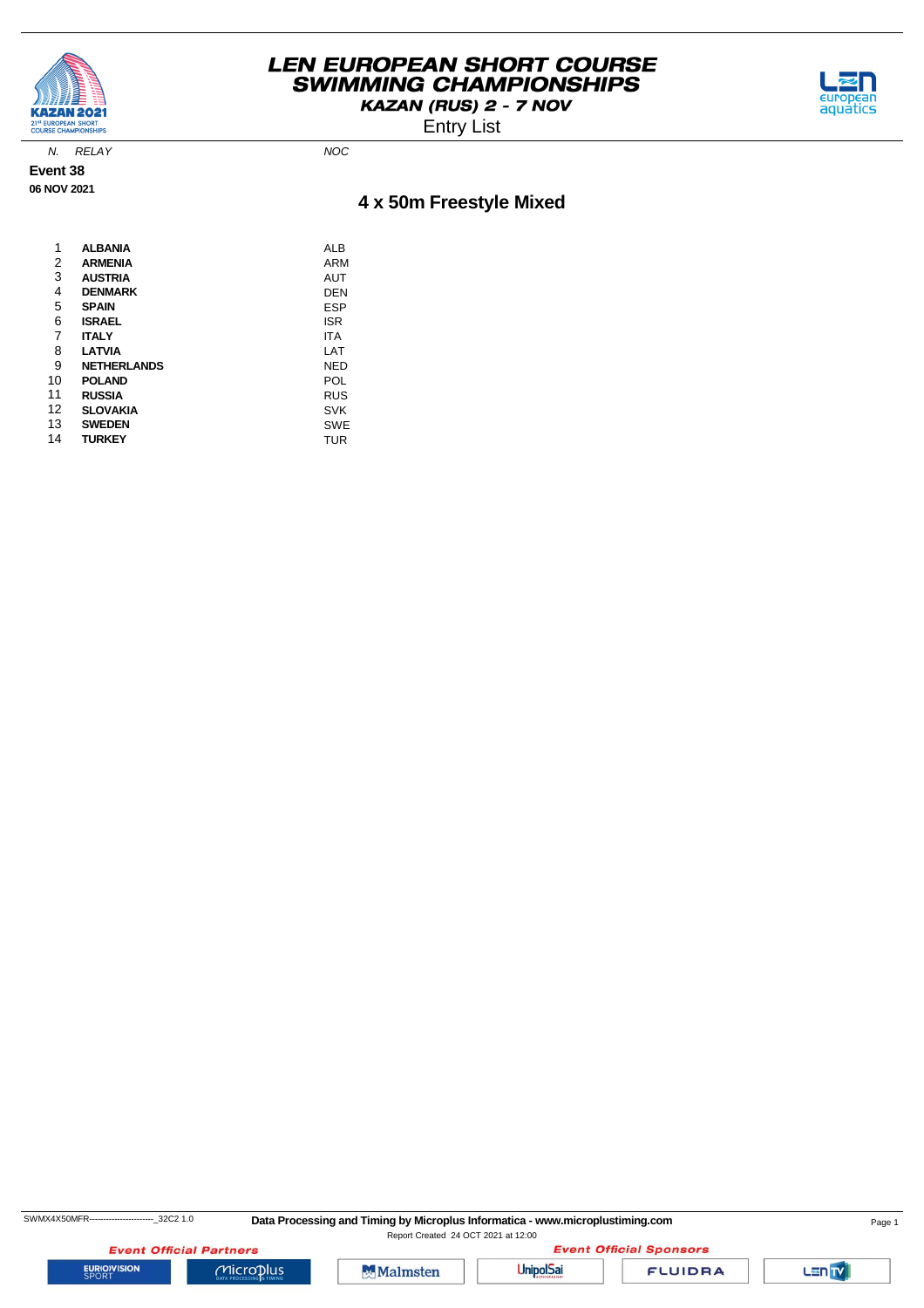



N. SURNAME & NAME  $NOC$  BORN Q.TIME LOCATION DATE **800m Freestyle Men Event 39 06 NOV 2021** 1 **CHRISTIANSEN Henrik** NOR 09 OCT 1996 **7:29.39** Tilburg (NED) 20/12/2019 **PALTRINIERI Gregorio** 

|    | . ALTIMINERI VI CAVITO          | .          |             | .       | $-$ 1009011 ( $-$     |            |
|----|---------------------------------|------------|-------------|---------|-----------------------|------------|
| 3  | <b>BOUCHAUT Joris</b>           | <b>FRA</b> | 27 JUN 1995 | 7:40.17 | Angers (FRA)          | 13/12/2019 |
| 4  | <b>WELLBROCK Florian</b>        | <b>GER</b> | 19 AUG 1997 | 7:41.77 | Tokyo (JPN)           | 27/07/2021 |
| 5  | <b>ACERENZA Domenico</b>        | <b>ITA</b> | 19 JAN 1995 | 7:43.02 | Rome (ITA)            | 06/03/2021 |
| 6  | <b>JOLY Damien</b>              | <b>FRA</b> | 04 JUN 1992 | 7:44.98 | SaintPetersburg (RUS) | 21/12/2020 |
|    | <b>NIKITIN Anton</b>            | <b>RUS</b> | 24 AUG 2000 | 7:46.41 | SaintPetersburg (RUS) | 21/12/2020 |
| 8  | <b>SCHWARZ Sven</b>             | <b>GER</b> | 31 JAN 2002 | 7:46.45 | Glasgow (GBR)         | 06/12/2019 |
| 9  | <b>EGOROV Aleksandr</b>         | <b>RUS</b> | 19 AUG 2001 | 7:48.25 | Kazan (RUS)           | 07/04/2021 |
| 10 | <b>JOENTVEDT Jon</b>            | <b>NOR</b> | 28 JUL 2003 | 7:48.91 | Austratt (NOR)        | 27/11/2020 |
| 11 | <b>FONTAINE Logan</b>           | <b>FRA</b> | 25 MAR 1999 | 7:52.31 | Chartres (FRA)        | 17/06/2021 |
| 12 | <b>MARKOS Dimitrios</b>         | <b>GRE</b> | 13 SEP 2001 | 7:53.07 | Oaka (GRE)            | 30/05/2021 |
| 13 | <b>KLEMET Oliver</b>            | <b>GER</b> | 18 MAR 2002 | 7:53.48 | Berlin (GER)          | 02/10/2021 |
| 14 | <b>MAERTENS Lukas</b>           | <b>GER</b> | 27 DEC 2001 | 7:56.43 | Magdeburg (GER)       | 11/04/2021 |
| 15 | <b>CHMIELEWSKI Krzysztof</b>    | <b>POL</b> | 08 JUN 2004 | 7:57.53 | Oswiecim (POL)        | 09/10/2021 |
| 16 | <b>GARACH BENITO Carlos</b>     | <b>ESP</b> | 25 JUL 2004 | 7:59.17 | Alcala (ESP)          | 24/04/2021 |
| 17 | <b>PUEBLA MARTINEZ Alejandr</b> | <b>ESP</b> | 26 NOV 2002 | 8:02.65 | LasPalmasDeG.C (ESP)  | 03/08/2021 |
| 18 | <b>BETLEHEM David</b>           | <b>HUN</b> | 04 SEP 2003 | 8:03.59 | Rome (ITA)            | 08/07/2021 |
| 19 | <b>PECIAR Tomas</b>             | <b>SVK</b> | 22 AUG 2002 | 8:03.91 | Samorin (SVK)         | 21/02/2021 |
| 20 | <b>KOUTNY David</b>             | <b>CZE</b> | 10 SEP 2003 | 8:05.43 | Samorin (SVK)         | 21/02/2021 |
| 21 | <b>STANCU Vlad-Stefan</b>       | ROU        | 13 AUG 2005 | 8:05.46 | Rome (ITA)            | 11/07/2021 |
| 22 | <b>CACHIA Dylan</b>             | <b>MLT</b> | 15 SEP 2001 | 8:23.65 | Gzira (MLT)           | 15/07/2021 |
| 23 | <b>CIAMPI Matteo</b>            | <b>ITA</b> | 03 NOV 1996 |         |                       |            |

**EURIOVISION** 

**Event Official Sponsors** 

**Event Official Partners** 

 $MicroD<sub>lus</sub>$ 

Malmsten

**UnipolSai** 

**FLUIDRA** 



aquatics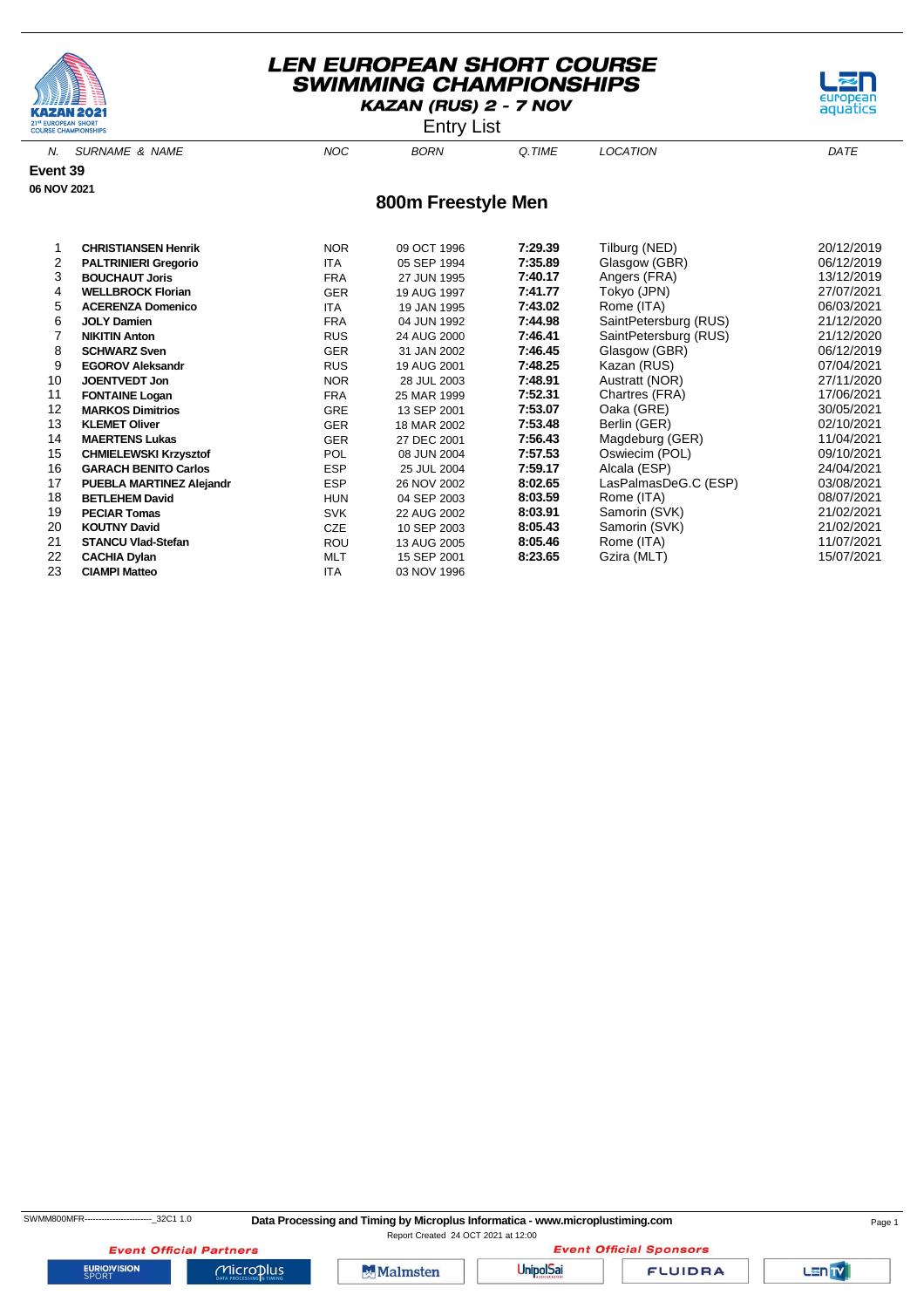





N. SURNAME & NAME  $NOC$  BORN Q.TIME LOCATION DATE

**Event 40**

**07 NOV 2021**

#### **400m Individual Medley Men**

|    | <b>BORODIN IIya</b>          | <b>RUS</b> | 14 FEB 2003 | 3:59.57 | Napoli (ITA)          | 05/09/2021 |
|----|------------------------------|------------|-------------|---------|-----------------------|------------|
| 2  | <b>RAZZETTI Alberto</b>      | <b>ITA</b> | 02 JUN 1999 | 4:01.57 | Napoli (ITA)          | 10/09/2021 |
| 3  | <b>ZENIMOTO HVAS Tomoe</b>   | <b>NOR</b> | 01 JUN 2000 | 4:02.85 | Napoli (ITA)          | 10/09/2021 |
| 4  | <b>STUPIN Maxim</b>          | <b>RUS</b> | 11 MAY 2000 | 4:04.76 | Budapest (HUN)        | 02/11/2020 |
| 5  | <b>OSIPENKO Alexander</b>    | <b>RUS</b> | 12 MAR 1995 | 4:07.69 | SaintPetersburg (RUS) | 18/12/2020 |
| 6  | <b>KOS Hubert</b>            | <b>HUN</b> | 28 MAR 2003 | 4:09.24 | Budapest (HUN)        | 09/10/2021 |
|    | <b>MATTENET Emilien</b>      | <b>FRA</b> | 08 NOV 2000 | 4:10.24 | Angers (FRA)          | 14/12/2019 |
| 8  | <b>MATTEAZZI Pier Andrea</b> | ITA        | 05 DEC 1997 | 4:10.60 | Verona (ITA)          | 14/03/2021 |
| 9  | <b>TOSCAN Marius</b>         | SUI        | 17 JAN 2002 | 4:13.29 | Berlin (GER)          | 03/10/2021 |
| 10 | <b>BEN SHITRIT Eytan</b>     | <b>ISR</b> | 02 JUN 2003 | 4:15.59 | Berlin (GER)          | 03/10/2021 |
| 11 | <b>ZAYTSEV Danil</b>         | <b>RUS</b> | 29 JUN 2002 | 4:19.10 | Kazan (RUS)           | 03/04/2021 |
| 12 | <b>LUNAK Sebastian</b>       | <b>CZE</b> | 12 JAN 2002 | 4:20.94 | Berlin (GER)          | 03/10/2021 |
| 13 | <b>MIKELSONS Kristaps</b>    | LAT        | 24 FEB 2004 | 4:23.76 | Valmiera (LAT)        | 19/06/2021 |
| 14 | <b>LEKIC Jovan</b>           | <b>BIH</b> | 29 SEP 2003 | 4:28.80 | BanjaLuka (BIH)       | 07/03/2020 |
| 15 | <b>AYDIN Metin</b>           | TUR        | 26 FEB 1995 | 4:31.76 | Edirne (TUR)          | 19/02/2021 |
| 16 | <b>WAREING Thomas</b>        | <b>MLT</b> | 09 NOV 1999 | 4:35.21 | Gzira (MLT)           | 15/07/2021 |



**EURIOVISION** 

**Event Official Partners** 

 $Microplus$ 





**FLUIDRA**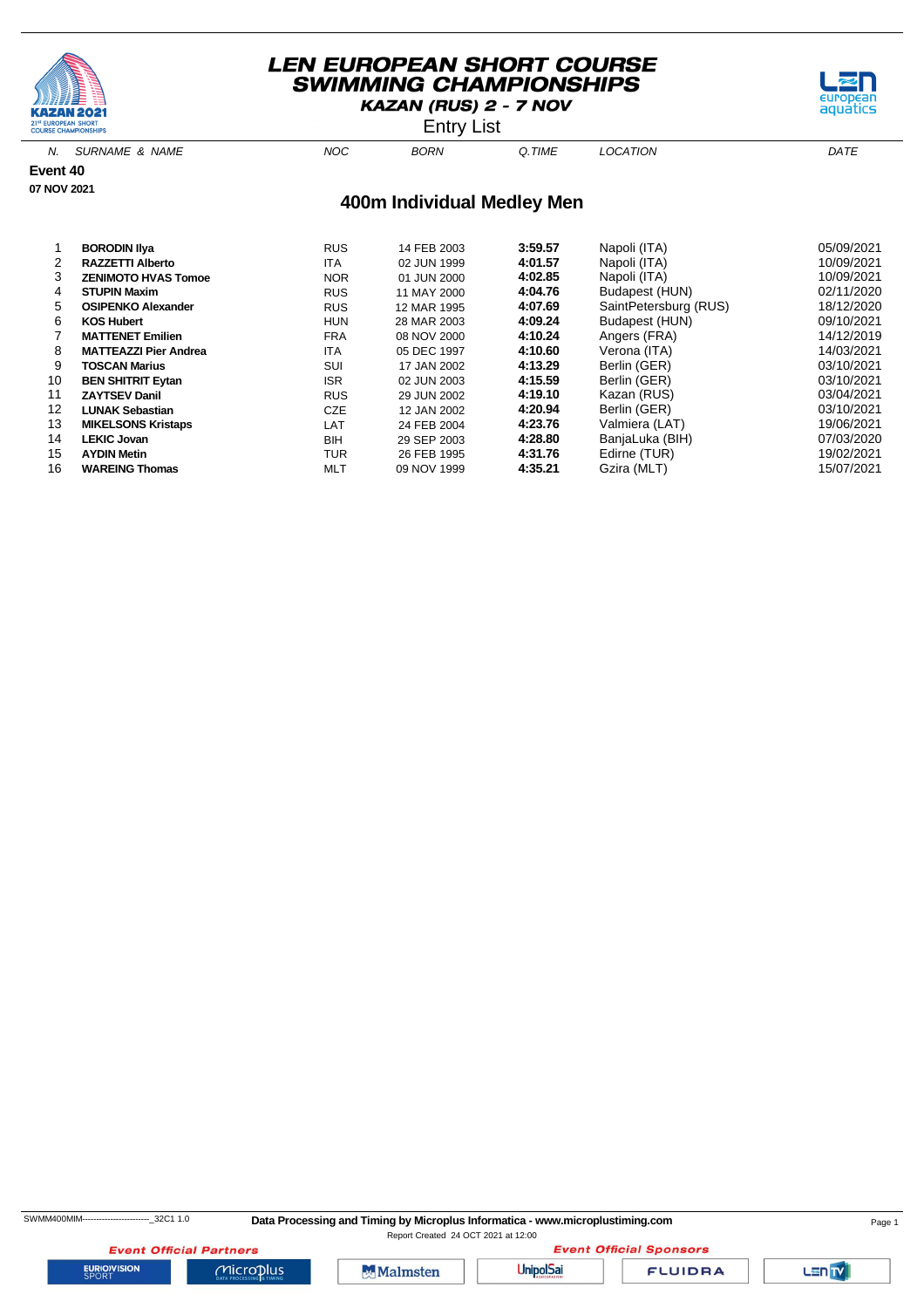

Entry List



N. SURNAME & NAME  $NOC$  BORN Q.TIME LOCATION DATE

**Event 41 07 NOV 2021**

#### **400m Freestyle Women**

| 1  | <b>QUADARELLA Simona</b>        | <b>ITA</b> | 18 DEC 1998 | 3:59.75 | Glasgow (GBR)         | 08/12/2019 |
|----|---------------------------------|------------|-------------|---------|-----------------------|------------|
| 2  | <b>GOSE Isabel Marie</b>        | <b>GER</b> | 09 MAY 2002 | 3:59.94 | Glasgow (GBR)         | 08/12/2019 |
| 3  | <b>KESELY Ajna</b>              | <b>HUN</b> | 10 SEP 2001 | 4:00.04 | Glasgow (GBR)         | 08/12/2019 |
| 4  | <b>ANDRUSENKO Veronika</b>      | <b>RUS</b> | 20 JAN 1991 | 4:00.65 | Budapest (HUN)        | 09/11/2020 |
| 5  | <b>EGOROVA Anna</b>             | <b>RUS</b> | 31 MAY 1998 | 4:00.95 | SaintPetersburg (RUS) | 17/12/2020 |
| 6  | <b>HASSLER Julia</b>            | LIE        | 27 FEB 1993 | 4:01.09 | Napoli (ITA)          | 09/09/2021 |
| 7  | <b>KIRPICHNIKOVA Anastasia</b>  | <b>RUS</b> | 24 JUN 2000 | 4:01.85 | Glasgow (GBR)         | 08/12/2019 |
| 8  | <b>CARAMIGNOLI Martina Rita</b> | <b>ITA</b> | 25 MAY 1991 | 4:02.72 | Roma-Frosinone (ITA)  | 20/12/2020 |
| 9  | <b>BOECEKLER Beril</b>          | <b>TUR</b> | 07 FEB 2004 | 4:02.77 | Istanbul (TUR)        | 24/12/2020 |
| 10 | <b>TUNCEL Merve</b>             | <b>TUR</b> | 01 JAN 2005 | 4:03.10 | Istanbul (TUR)        | 24/12/2020 |
| 11 | <b>BACH Helena Rosendahl</b>    | <b>DEN</b> | 12 JUN 2000 | 4:04.21 | Napoli (ITA)          | 23/09/2021 |
| 12 | <b>FABIAN Bettina</b>           | <b>HUN</b> | 13 DEC 2004 | 4:04.72 | Kaposvar (HUN)        | 12/12/2019 |
| 13 | <b>KULLMANN Leonie</b>          | <b>GER</b> | 26 AUG 1999 | 4:05.14 | Glasgow (GBR)         | 08/12/2019 |
| 14 | <b>DE JONG Imani</b>            | <b>NED</b> | 28 MAY 2002 | 4:07.77 | Berlin (GER)          | 01/10/2021 |
| 15 | <b>MULLAKAEVA Daria</b>         | <b>RUS</b> | 18 JUN 1998 | 4:07.84 | SaintPetersburg (RUS) | 21/12/2019 |
| 16 | <b>RYPESTOEL Malene</b>         | <b>NOR</b> | 15 MAR 2001 | 4:08.28 | Bergen (NOR)          | 24/09/2021 |
| 17 | <b>HUFNAGL Claudia</b>          | <b>AUT</b> | 20 MAY 1996 | 4:08.64 | Glasgow (GBR)         | 08/12/2019 |
| 18 | <b>LAHTINEN Laura</b>           | <b>FIN</b> | 03 JUN 2003 | 4:08.85 | Napoli (ITA)          | 02/09/2021 |
| 19 | <b>ERTAN Deniz</b>              | <b>TUR</b> | 01 JAN 2004 | 4:09.15 | Istanbul (TUR)        | 20/12/2020 |
| 20 | <b>HOLKENBORG Silke</b>         | <b>NED</b> | 31 AUG 2001 | 4:09.21 | Berlin (GER)          | 01/10/2021 |
| 21 | <b>OPATRIL Lena</b>             | AUT        | 07 JUN 1999 | 4:10.55 | Graz (AUT)            | 05/03/2021 |
| 22 | <b>VOGELMANN Zoe</b>            | <b>GER</b> | 21 SEP 2003 | 4:11.11 | Berlin (GER)          | 01/10/2021 |
| 23 | <b>MARTINS Francisca Soares</b> | <b>POR</b> | 27 JUN 2003 | 4:11.18 | Mealhada (POR)        | 14/11/2020 |
| 24 | <b>TUSEK Dasa</b>               | <b>SLO</b> | 22 OCT 2003 | 4:11.37 | Glasgow (GBR)         | 08/12/2019 |
| 25 | <b>MIHALYVARI FARKAS Viktor</b> | <b>HUN</b> | 26 NOV 2003 | 4:11.57 | Kaposvar (HUN)        | 12/12/2019 |
| 26 | <b>PADAR Nikoletta</b>          | <b>HUN</b> | 30 MAR 2006 | 4:12.54 | Budapest (HUN)        | 07/10/2021 |
| 27 | <b>OTERO FERNANDEZ Paula</b>    | <b>ESP</b> | 30 MAR 2004 | 4:12.70 | LasPalmasDeG.C (ESP)  | 05/08/2021 |
| 28 | <b>MARTINEZ GUILLEN Angela</b>  | <b>ESP</b> | 18 MAR 2004 | 4:14.08 | Castellon (ESP)       | 21/11/2020 |
| 29 | <b>BOSNJAK Klara</b>            | CRO        | 27 MAY 2004 | 4:15.94 | Split (CRO)           | 14/12/2019 |
| 30 | <b>CREVAR Anja</b>              | <b>SRB</b> | 20 NOV 2000 | 4:16.04 | SanFernando (ESP)     | 07/03/2020 |
| 31 | <b>MONTEIRO Ana Catarina</b>    | <b>POR</b> | 14 AUG 1993 | 4:17.12 | Napoli (ITA)          | 16/09/2021 |
| 32 | <b>GATT Sasha</b>               | <b>MLT</b> | 22 JUN 2005 | 4:18.58 | Gzira (MLT)           | 06/06/2021 |
| 33 | <b>BENKOVA Laura</b>            | <b>SVK</b> | 11 MAY 2000 | 4:21.05 | Budapest (HUN)        | 23/05/2021 |
| 34 | <b>SHTEYMAN Sharon</b>          | <b>ISR</b> | 16 NOV 2005 | 4:27.03 | Netanya (ISR)         | 11/06/2021 |
| 35 | <b>XHEMOLLARI Vivian</b>        | <b>ALB</b> | 16 SEP 2006 | 4:37.49 | Skoplje (MKD)         | 21/02/2021 |
| 36 | <b>DANDE Sara</b>               | <b>ALB</b> | 01 JAN 2005 | 4:41.28 | Rome (ITA)            | 11/07/2021 |

**EURIOVISION** 

**Event Official Partners** 

SWMW400MFR------------------------\_32C1 1.0 **Data Processing and Timing by Microplus Informatica - www.microplustiming.com** Page 1

Report Created 24 OCT 2021 at 12:00**Event Official Sponsors** 

Malmsten

**UnipolSai** 

**FLUIDRA**